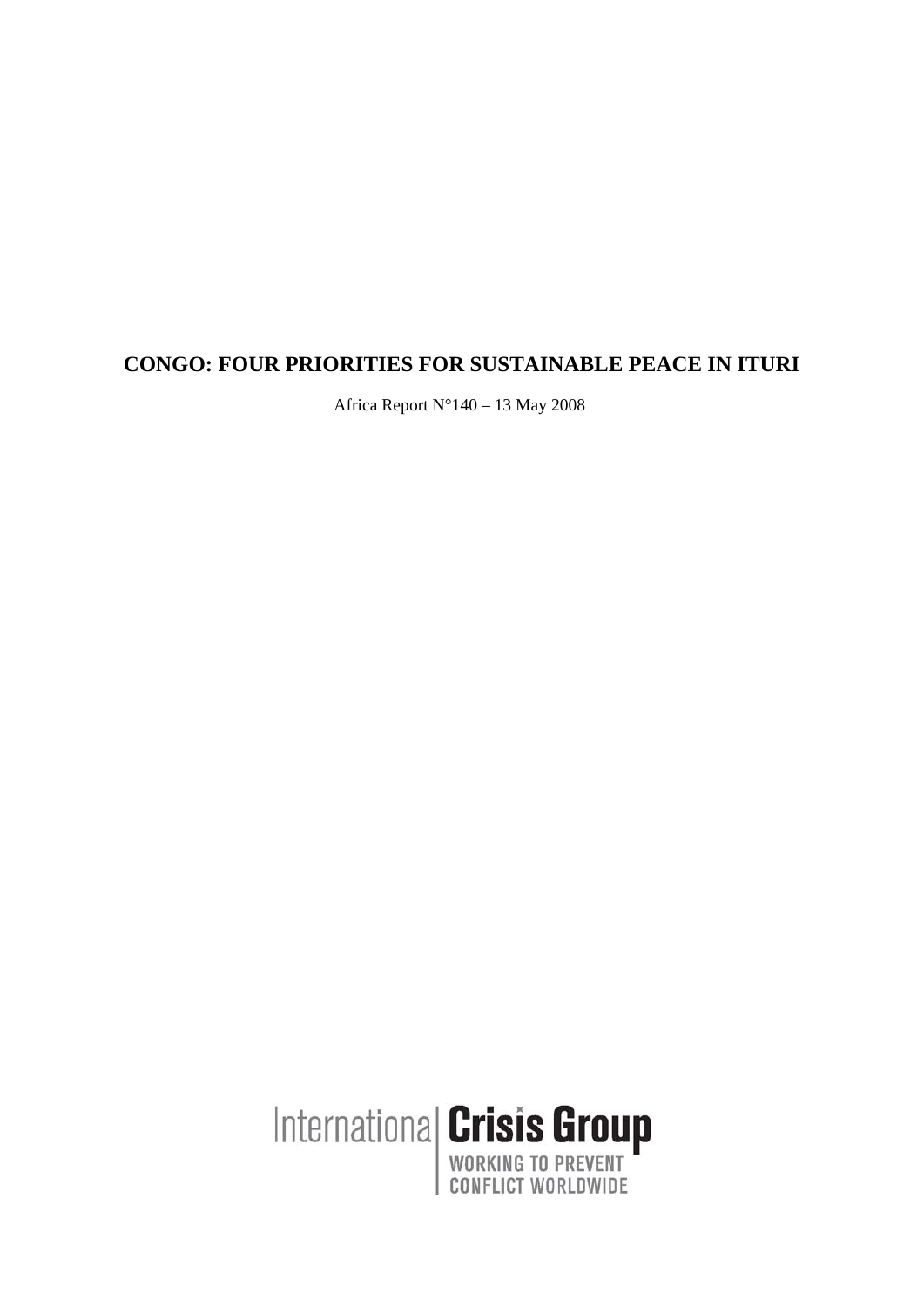# **TABLE OF CONTENTS**

| Ι.  |                      |                                                                                             |  |  |  |  |
|-----|----------------------|---------------------------------------------------------------------------------------------|--|--|--|--|
| II. |                      | <b>COMPLETE DISARMAMENT AND RESTORE STATE AUTHORITY  2</b>                                  |  |  |  |  |
|     | $\mathsf{A}_{\cdot}$ |                                                                                             |  |  |  |  |
|     |                      | 1. The disappearance of the MRC, the dismantling of the FNI and the resistance of the FRPI3 |  |  |  |  |
|     |                      |                                                                                             |  |  |  |  |
|     |                      |                                                                                             |  |  |  |  |
|     | <b>B.</b>            |                                                                                             |  |  |  |  |
|     |                      |                                                                                             |  |  |  |  |
|     |                      |                                                                                             |  |  |  |  |
|     |                      |                                                                                             |  |  |  |  |
|     | $\mathsf{A}$         |                                                                                             |  |  |  |  |
|     | B.                   |                                                                                             |  |  |  |  |
|     |                      |                                                                                             |  |  |  |  |
|     |                      | IV. EXPLOITATION OF NATURAL AND MINING RESOURCES 12                                         |  |  |  |  |
|     |                      |                                                                                             |  |  |  |  |
|     |                      |                                                                                             |  |  |  |  |
|     |                      |                                                                                             |  |  |  |  |
|     | $B_{-}$              | NEW TENSIONS BETWEEN KAMPALA AND KINSHASA OVER LAKE ALBERT'S OIL16                          |  |  |  |  |
|     |                      |                                                                                             |  |  |  |  |
|     |                      |                                                                                             |  |  |  |  |
|     | В.                   |                                                                                             |  |  |  |  |
|     |                      |                                                                                             |  |  |  |  |
|     |                      | <b>APPENDICES</b>                                                                           |  |  |  |  |
|     |                      |                                                                                             |  |  |  |  |
|     | B.                   |                                                                                             |  |  |  |  |
|     |                      |                                                                                             |  |  |  |  |
|     | D.                   | THE SUCCESSES AND LIMITATIONS OF DISARMAMENT DURING THE TRANSITION PERIOD                   |  |  |  |  |
|     |                      |                                                                                             |  |  |  |  |
|     |                      |                                                                                             |  |  |  |  |
|     |                      |                                                                                             |  |  |  |  |
|     | Ε.                   |                                                                                             |  |  |  |  |
|     | F.                   |                                                                                             |  |  |  |  |
|     | G.                   |                                                                                             |  |  |  |  |
|     | Η.                   |                                                                                             |  |  |  |  |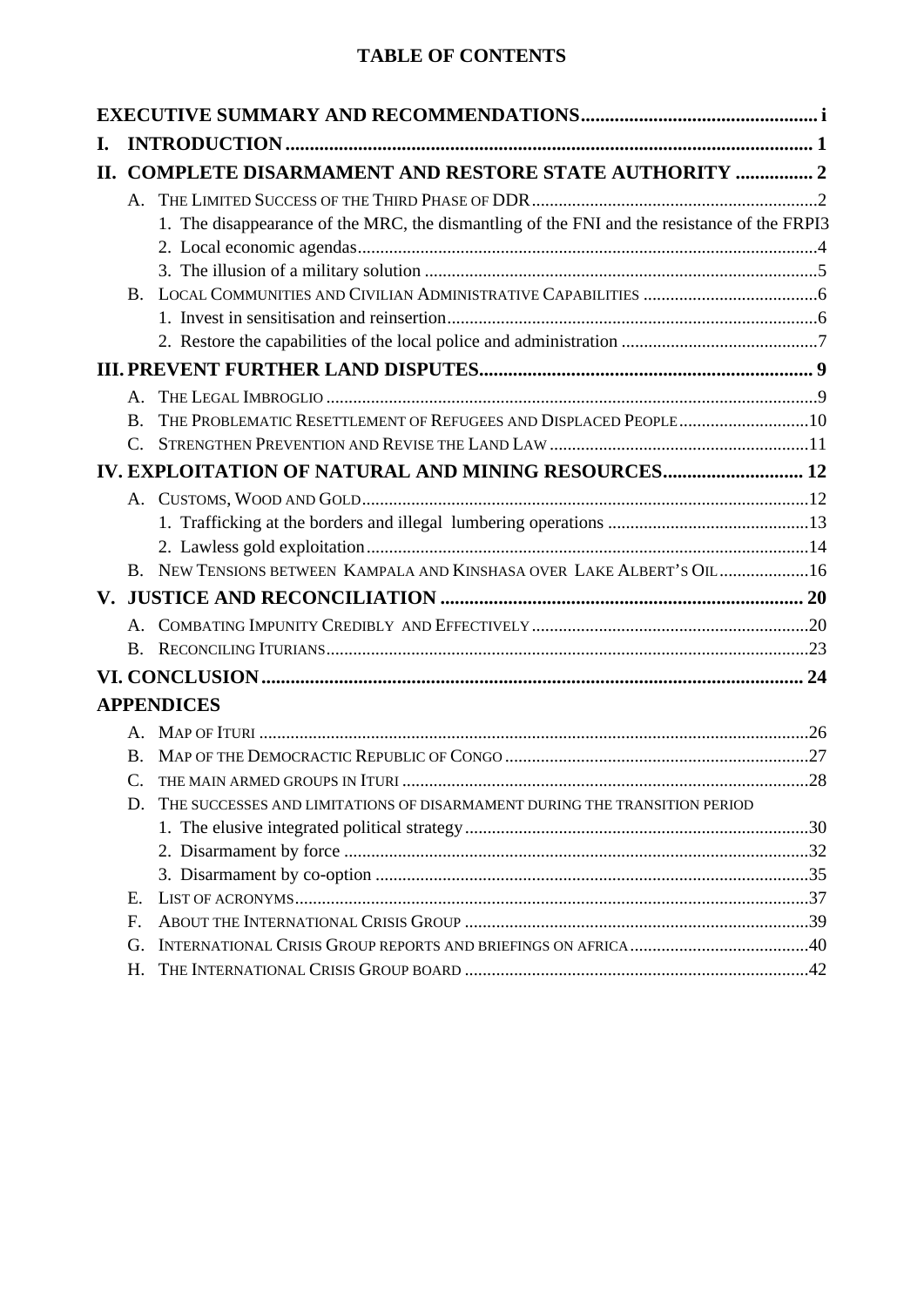**Africa Report N°140** 13 May 2008

# **CONGO: FOUR PRIORITIES FOR SUSTAINABLE PEACE IN ITURI**

# **EXECUTIVE SUMMARY AND RECOMMENDATIONS**

The risk of renewed violence in Ituri is limited today by the presence of the UN Mission in the Congo (MONUC), the dismantling of the majority of armed groups and the local population's war weariness after years of suffering and destruction. To ensure lasting stabilisation, however, it is essential to tackle simultaneously the conflict's root causes and abandon purely reactive or short-term approaches. Those root causes persist, including unequal access to land and unfair sharing of revenues from exploitation of natural resources. As local elections in 2009 approach, the absence of inter-community reconciliation and persistence of impunity for the majority of crimes committed during the war are also extremely worrying. To prevent new violence, which would affect women particularly, an integrated peacebuilding strategy has to be implemented, involving national and provincial institutions and with the active support of MONUC and donors.

Disarmament of the remaining armed groups and the recovery of the many weapons held in the different communities will not be achieved by force or by simply co-opting community leaders into national institutions. It has to be accompanied by establishing at least minimal trust between the local communities and the administration through sensitisation efforts and sustained investment in building better local governance capacity in advance of the district's elevation to province status in 2009. Another key element in creating this trust is the replacement in pacified zones of the Democratic Republic of the Congo Armed Forces (FARDC), which continues to be responsible for numerous human rights violations, by the national police force.

Beyond the issue of disarmament and restoration of state authority, and in view of the risk that the local elections could trigger renewed violence, three further major challenges have to be addressed simultaneously in the district. Land-related tensions that were at the origin of the conflict have not been eased and constantly threaten to lead to new inter-ethnic confrontations. With the return of refugees and internally displaced persons (IDPs) to their homes and the resumption of economic activity, a resurgence of those

tensions seems inevitable. It is, therefore, indispensable to take preventive measures on the ground and to clarify the judicial muddle linked to land law and the status of chieftainships.

Another risk for the district is the absence of transparency and justice in the management of natural resources and mining. While nepotism continues to plague local politics, the uneven, opaque distribution of revenues from exploitation of gold, collection of customs fees and, even more so, extraction of oil at Lake Albert risks causing renewed tensions. It is critical to the peace process to establish a framework for transparent management of Ituri's resources, to dismantle local mafia networks that extract resources from mining and forestry and to manage the expectations raised by the discovery of oil at Lake Albert.

Finally, inter-community reconciliation remains superficial, and local justice mechanisms are incapable of combating impunity effectively. If Ituri is to have a real chance of turning the page from a devastating war that has lasted for almost a decade, it is essential, therefore, that the International Criminal Court (ICC) continues its investigations, mixed (international/ national) judicial chambers are established and a truth and reconciliation commission created.

The international community has worked hard to achieve the disarmament of armed groups and has to a large extent taken the lead in the political and military process that has allowed for their progressive surrender during the transition process. Today, the success of Congo's reconstruction hinges on Ituri, a district that has too often been ignored by Kinshasa. A voluntary and integrated approach is required that reunites national and regional institutions and international partners in order to consolidate peace there. Otherwise, the return of chaos is likely, which would signify the failure of a peace process that has so far mostly been to the advantage of warlords and has failed to bring true benefit to the victims of the conflict.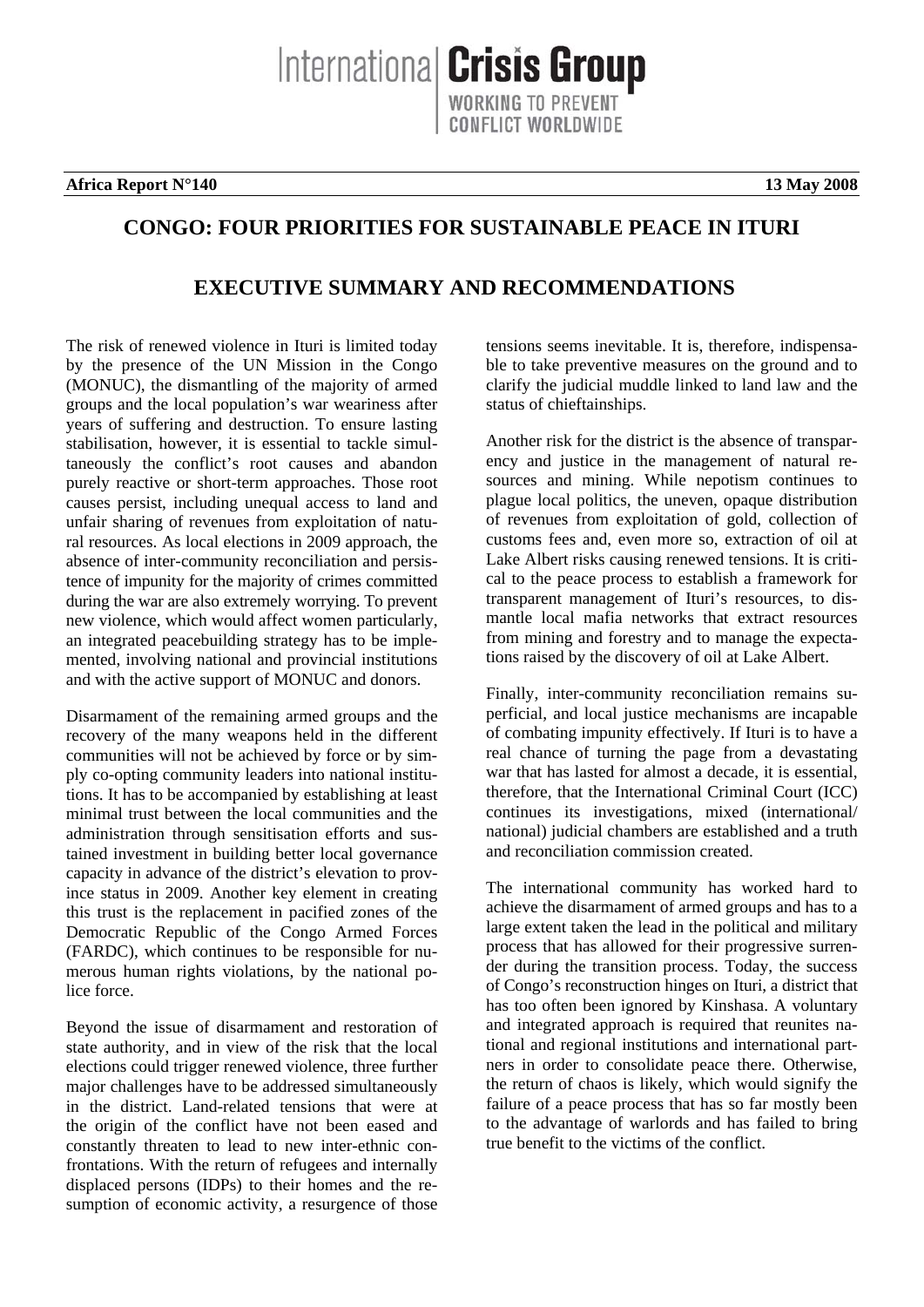## **RECOMMENDATIONS**

*Completing the disarmament process and restoring state authority* 

#### **To the Government of the Democratic Republic of Congo**:

- 1. Concentrate the deployment of FARDC in the strongholds of the Front for National Integration (FNI) and the Patriotic Force of Resistance in Ituri (FRPI) militias and systematically replace it in the rest of the district with national police force officers including residents of Ituri.
- 2. Order the military prosecutor to initiate official investigations into the alleged complicity of FARDC officers in the illegal exploitation of natural resources and mining in Ituri.
- 3. Initiate a disciplinary investigation into Governor Médard Autsai's administration of Province Orientale.

#### **To the UN Mission in Congo (MONUC):**

- 4. Increase tactical and operational support to FARDC in order to facilitate the encirclement of the FRPI militia, limit its capacity for movement and restrict its access to external support.
- 5. Create a civilian-military task force, mandated to implement an integrated strategy for finalising the disarmament of the FNI and FRPI militias that combines sensitisation and pressure and enjoys the backing of local community leaders.

#### **To the United Nations Development Programme (UNDP) and Donors:**

- 6. Strengthen sensitisation projects that promote communal disarmament, accompanied by programs for reintegration of ex-combatants into agriculture, fishing, cattle raising and the rehabilitation of agricultural services and design a plan for the specific retraining of traditional miners, some of whom are ex-combatants, before they leave the mining concessions.
- 7. Revive programs to strengthen the administrative capacities of the district in anticipation of its elevation to province status in 2009 and provide the district with sufficient human resources to manage reintegration and reconstruction programs.

## *Preventing land conflicts*

## **To the Government of the Democratic Republic of Congo:**

- 8. Initiate a process of consultations with the aim to present to parliament before the end of 2008 a revised draft of the land laws that clarifies the status of traditional chiefs.
- 9. Set up a research mission in collaboration with the provincial assembly of Province Orientale with the objective of proposing a new administrative division of Ituri.

#### **To the UN High Commissioner for Refugees (UNHCR):**

10. Launch pilot projects for the resettlement of refugees and displaced persons based on dialogue and the sensitisation of local communities.

#### **To Donors:**

11. Ensure the regular financing of Ituri's land commission by harmonising the efforts of national and international partners involved in sensitisation efforts to prevent the eruption of land-related conflicts in the district.

*Improving the management of resources and revenues, in particular with respect to customs, forestry, mining and oil exploitation* 

#### **To the Government of the Democratic Republic of Congo:**

- 12. Initiate a judicial investigation into illegal forestry in order to dismantle transnational mafia networks involved in the illegal exploitation of wood.
- 13. Ensure strict application of the mining code; follow up the recommendations of the commission for review of mining contracts regarding OKIMO (the Congolese state-owned gold mining company); institute a moratorium on new mining and forestry concessions until a framework regulation for effective control of the sector has been put into place; and increase controls of warehouses and aircraft used for the exploitation of gold resources in order to limit the risk of illegal exports.
- 14. Make public the contractual relationship between the Congolese state and mining and oil companies, and ensure the transparency of payments made by these companies to state agencies.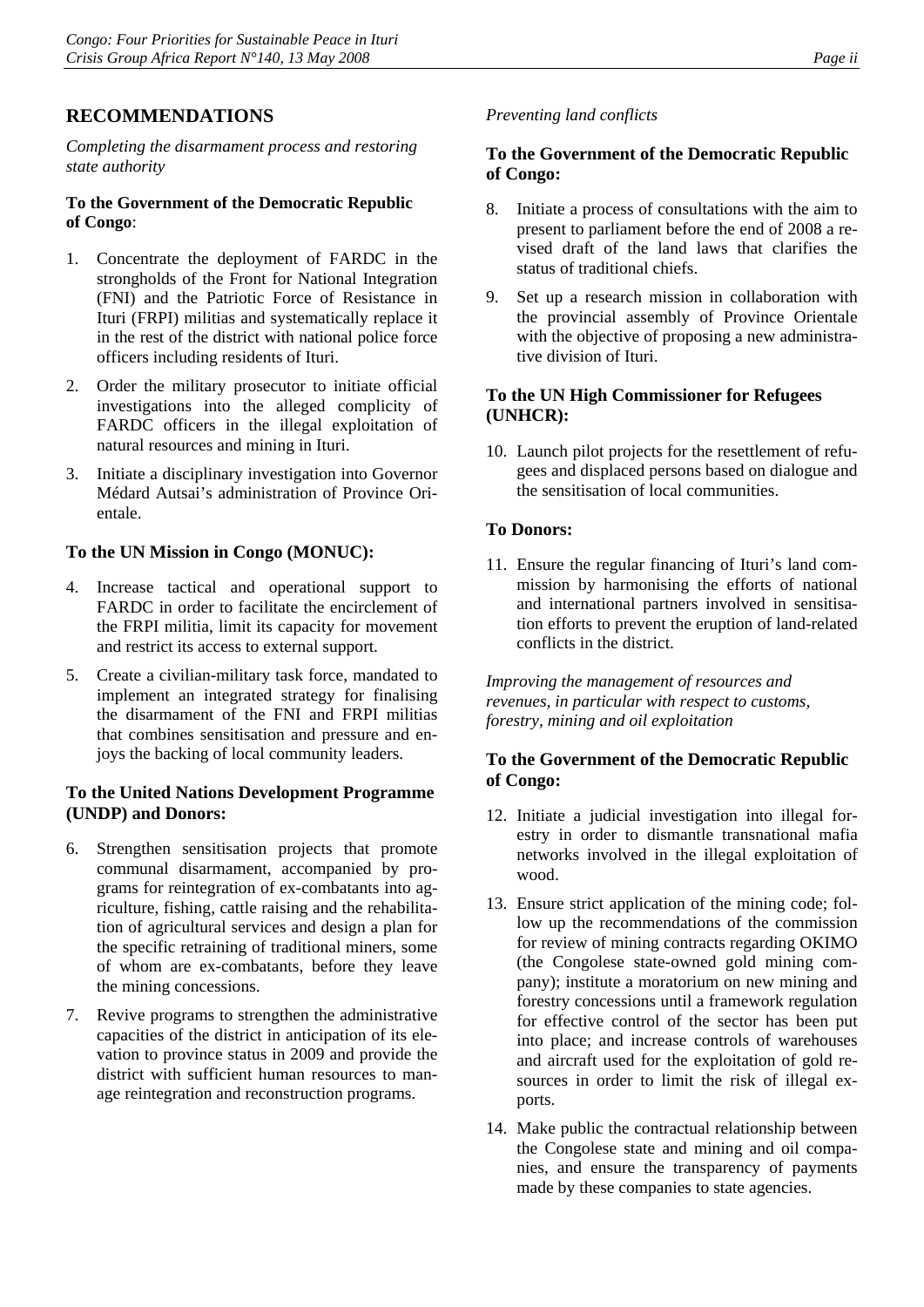15. Create mechanisms for the certification and tracking of minerals and other natural resources extracted in Ituri.

*Promoting inter-communal reconciliation and fighting impunity* 

#### **To the Government of the Democratic Republic of Congo:**

- 16. Present to the parliament legislation in conformity with the 2006 constitution to establish a truth and reconciliation commission, including a special chapter on Ituri.
- 17. Present legislation that incorporates the Rome Statute into the domestic legal system, including granting jurisdiction for war crimes and crimes against humanity to civilian courts, and that permits the creation of mixed (international/ national) judicial chambers within the Congolese judicial system.

18. Propose the establishment of mixed (international/ national) judicial chambers within the Congolese judicial system in Ituri authorised to try perpetrators of war crimes and crimes against humanity, and engage in consultations with national actors and international partners to determine how these chambers should function and implement them without delay.

#### **To the International Criminal Court:**

19. Confirm publicly that the office of the prosecutor will continue to investigate atrocity crimes committed in Ituri; ensure that this includes the principal militia chiefs who have not been arrested (Jérôme Kakwavu, Peter Karim, Cobra Matata, Floribert Kisembo Bahemuka), those responsible for the massacre at Nyakunde as well as senior Congolese, Rwandan and Ugandan officials who armed and supported the militias active in Ituri; and bring charges where criminal responsibility can be established.

#### **Nairobi/Brussels, 13 May 2008**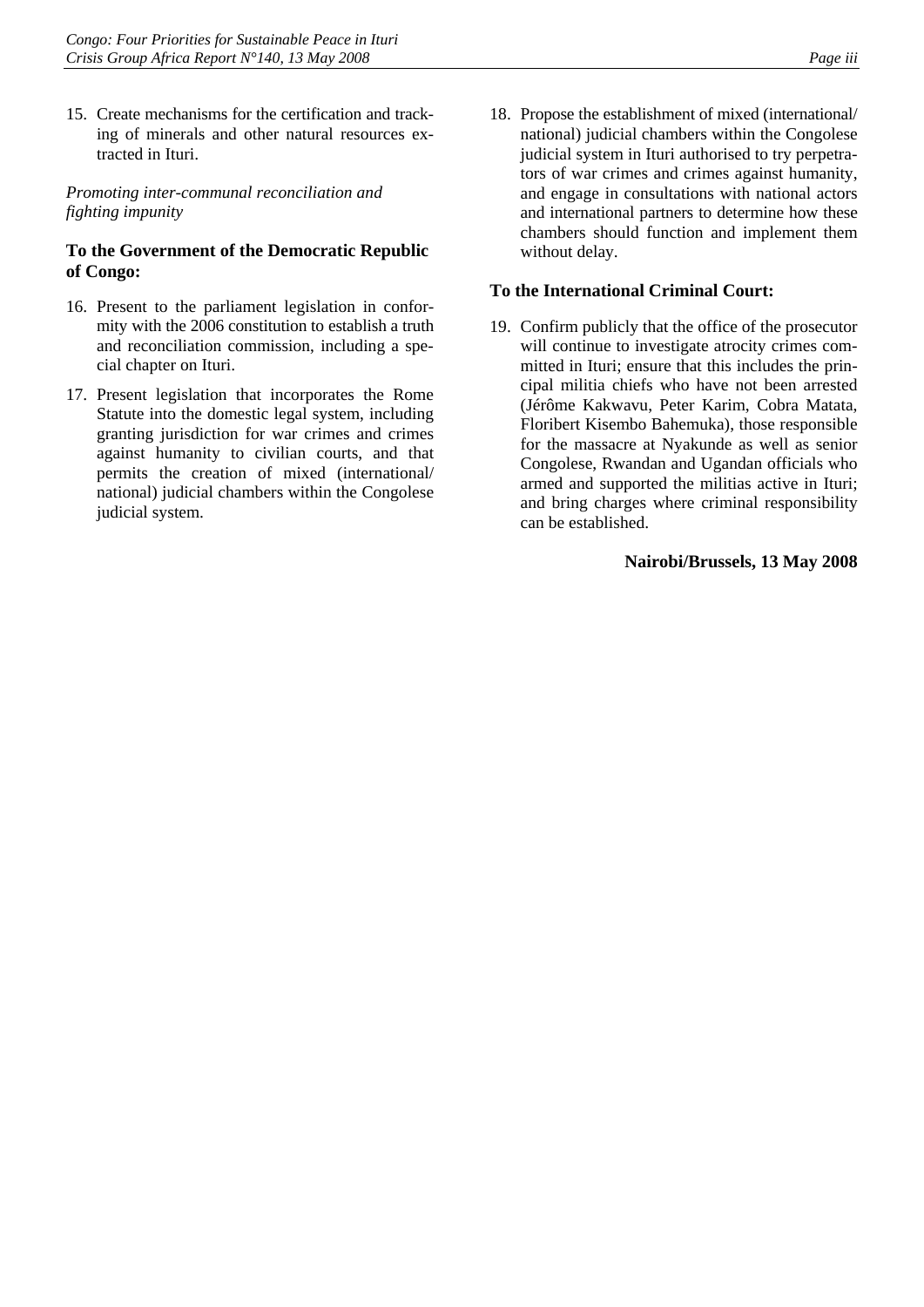International **Crisis Group** WORKING TO PREVENT CONFLICT WORLDWIDE

**Africa Report N°140 13 May 2008** 

# **CONGO: FOUR PRIORITIES FOR SUSTAINABLE PEACE IN ITURI**

#### **I. INTRODUCTION**

In June 2003, on the eve of the establishment of a transitional government, Ituri<sup>1</sup> was on the verge of genocide. As a result of the disappearance of the State, the economic crisis, the manipulation of intercommunity tensions by the occupying Ugandan forces and the growing rivalry between Kampala, Kinshasa and Kigali for control of the region, violence over land disputes and increasingly marked divisions between communities degenerated into open inter-ethnic war between the Lendu and Hema populations. In four years the conflict killed more than 50,000 people and forced more than 500,000 to leave their homes.<sup>2</sup> More structured militia groups were created within the Lendu and Hema communities (themselves divided into several sub-groups), each claiming that they were fighting for the survival of "their" people. In 2003 Ituri had no fewer than six armed groups<sup>3</sup> and a total number of militia members estimated to be between 20,000 and 25,000.<sup>4</sup>

Since then significant progress has been made, mainly thanks to international community's determined commitment to disarming local armed groups. Military and sensitisation operations by MONUC, and investigations by the International Criminal Court (ICC) have progressively reduced these groups' margin for manoeuvre and a process of disarmament has begun. Coupled with the dialogue initiated by the Congolese authorities late in the day with the remaining militia chiefs and a rapprochement between Kinshasa and Kampala, there has been a significant drop in violence and the number of combatants in Ituri's various militias.

As Ituri's armed groups had not signed the Sun City Agreement,<sup>5</sup> the district did not follow the peace process used in the rest of the country. Although some attempts were made to initiate dialogue with the armed groups and various communities, there has never been a real long-term comprehensive political strategy to return peace to this peripheral region of the DRC. Rather, a series of initiatives have progressively led to a return of calm but without properly resolving the problem of insecurity in the region or the inherent causes of the conflict. Nearly five years after disarmament began, militia groups are still active in certain areas of the district and neither the Democratic Republic of the Congo Armed Forces (FARDC) nor MONUC troops (some of whom have been redeployed in North Kivu province) seem able today to force these groups to put down their weapons. The disarming of communities has still not been seriously considered.

However, as the local elections and the withdrawal of MONUC approach, and in anticipation of the district's transformation into a province by 2009, these achievements must be consolidated by applying an integrated strategy. Ituri's stability is still fragile. The

<sup>&</sup>lt;sup>1</sup> Ituri (capital: Bunia) is a district in the Eastern Province of the DRC bordering Uganda and Sudan. It covers an area measuring 65,658 sq. km and has nearly 4 million inhabitants with a population density of approximately 30 inhabitants per square kilometre. Ituri is divided into five territories (Aru, Mahagi, Djugu, Irumu, Mambasa), 45 chieftainships and five towns.

 $2^2$  These are the figures advanced by most of the organisations working on the ground at the time. See in particular "Ituri: Covered in Blood. Ethnically targeted violence in northeastern DR of Congo", Human Rights Watch, July 2003.

<sup>&</sup>lt;sup>3</sup> The Union of Congolese Patriots (UPC), the Front for National Integration (FNI), the Patriotic Force of Resistance in Ituri (FRPI), the People's Armed Forces of Congo (FAPC), the Party for Unity and Safeguarding of the Integrity of Congo (PUSIC) and the Popular Force for Democracy in Congo (FPDC). See Appendix C.

<sup>&</sup>lt;sup>4</sup> For more comprehensive information on the situation in Ituri before 2003 see Crisis Group Africa Report N°64, *Congo Crisis: Military Intervention in Ituri*, 13 June 2003; and the Special Report on Events in Ituri (January 2002-December 2003), a letter dated 16 July 2004 to the President of the Security Council from the Secretary-General, S/2004/573, available at http://daccessdds.un.org/doc/UNDOC/GEN/N04/ 430/ 64/IMG/N0443064.pdf?OpenElement.

<sup>&</sup>lt;sup>5</sup> As stipulated by the Sun City Agreement of March 2003, the transitional government which took office on 30 June 2003 brought together the three main warring parties (President Kabila's Government, Jean-Pierre Bemba's Movement for Liberation of the Congo (MLC) and Azarias Ruberwa's Congolese Rally for Democracy as well as several armed groups affiliated to the government (RCD-KML, the Mayi Mayi groups) and representatives from civil society and the unarmed political opposition.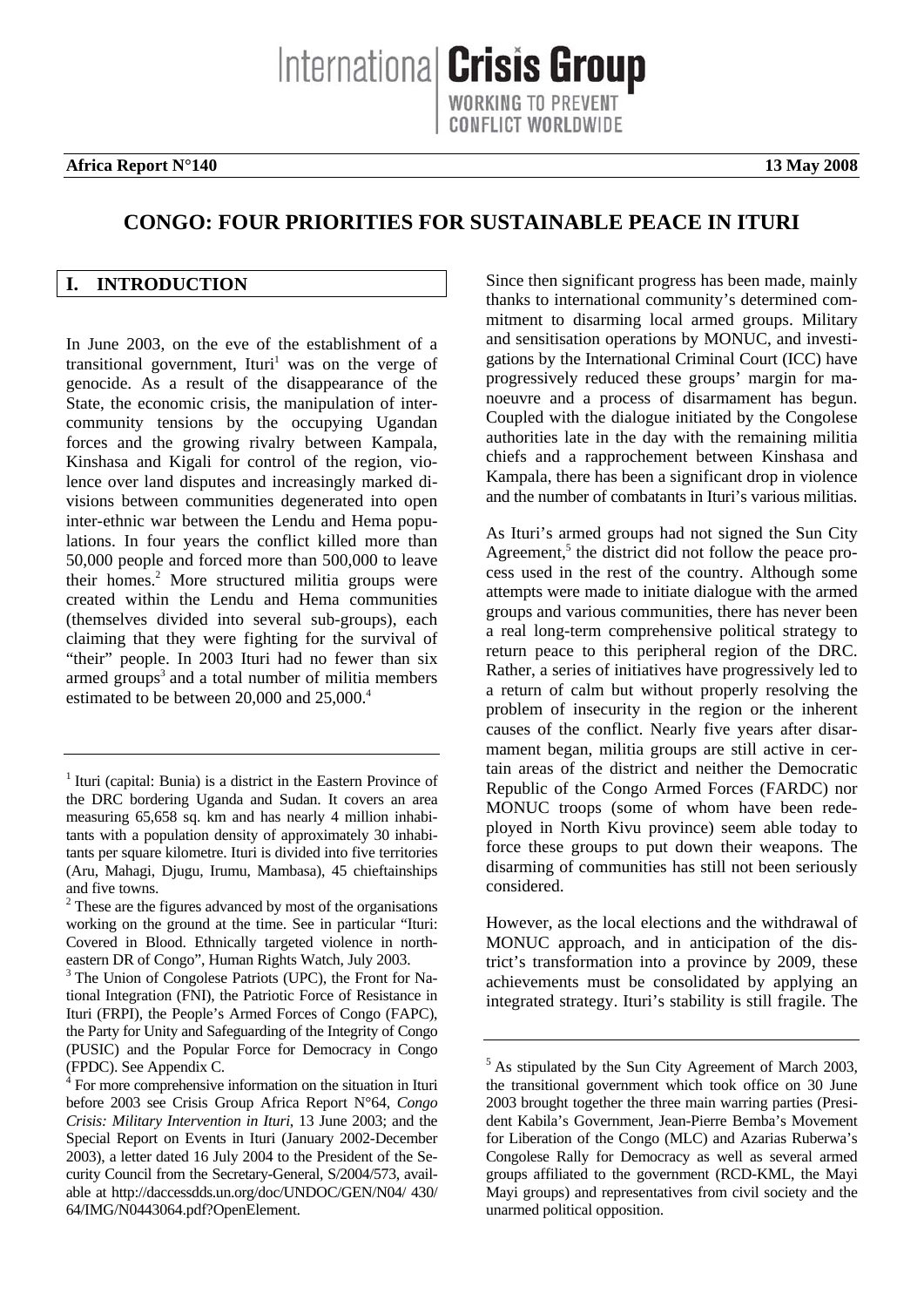problems underlying the escalating violence have still not been resolved and disarmament cannot be concluded successfully if it is not combined with resolution of land disputes, improved management of natural and mining resources, and resolute support for combating impunity. The Congo is still struggling to establish a new system of governance which benefits its people rather than its politicians. This report analyses the four priorities that must be examined by national and international players to establish sustainable peace in the district and definitively end the killing which has covered the country in blood for nearly ten years.

## **II. COMPLETE DISARMAMENT AND RESTORE STATE AUTHORITY**

The peace process in Ituri has unfolded in four broad stages. After an initial, purely military phase which aimed to take back control of Bunia from the UPC, MONUC, the International Committee to Support Transition (CIAT) and the transition authorities launched a wide-ranging initiative to restore the rule of law in the district. This approach had some success but it quickly ran up against a problem: ensuring that the various actors involved in the process advanced at the same rate and finding the right balance between dialogue, cooption, incentive and coercive action.

After the death of nine Bangladeshi peacekeepers in Ndoki on 25 February 2005, the military option had been favoured. This furthered the disarmament programme but did not end the phenomenon of militia. A year later, after seven peacekeepers were taken hostage by Udaga Peter Karim's FNI in May 2006, MO-NUC and the Congolese authorities had to review their strategy. Although they did not abandon military pressure, they tried to reopen dialogue with the armed groups. In a pre-election context marked by an obsession with garnering votes for the 2006 legislative and presidential elections, this dialogue quickly turned into a co-option operation.

## **A. THE LIMITED SUCCESS OF THE THIRD PHASE OF DDR**

In the end, after more than four years of repeated initiatives, the main Hema militias in Ituri have been disarmed and only two wings of the FNI (Lendu) and most of the FRPI (Ngiti) are still resisting the process. At the beginning of 2008, confrontations broke out between the FNI, the FRPI and FARDC, provoking new waves of displaced people. Although there are probably no more than 1,500 combatants still active on the ground in Ituri following the surrender of several FNI combatants, they are unlikely to surrender quickly in the absence of a strategy directly combining dialogue and military pressure. Further, the launch of a new stage of disarmament, demobilisation and reintegration (DDR) focused on disarming communities is also proving to be unavoidable. If it is to succeed this new phase of DDR must form part of action aiming to reestablish the state's authority in a security environment which has again deteriorated over the last six months.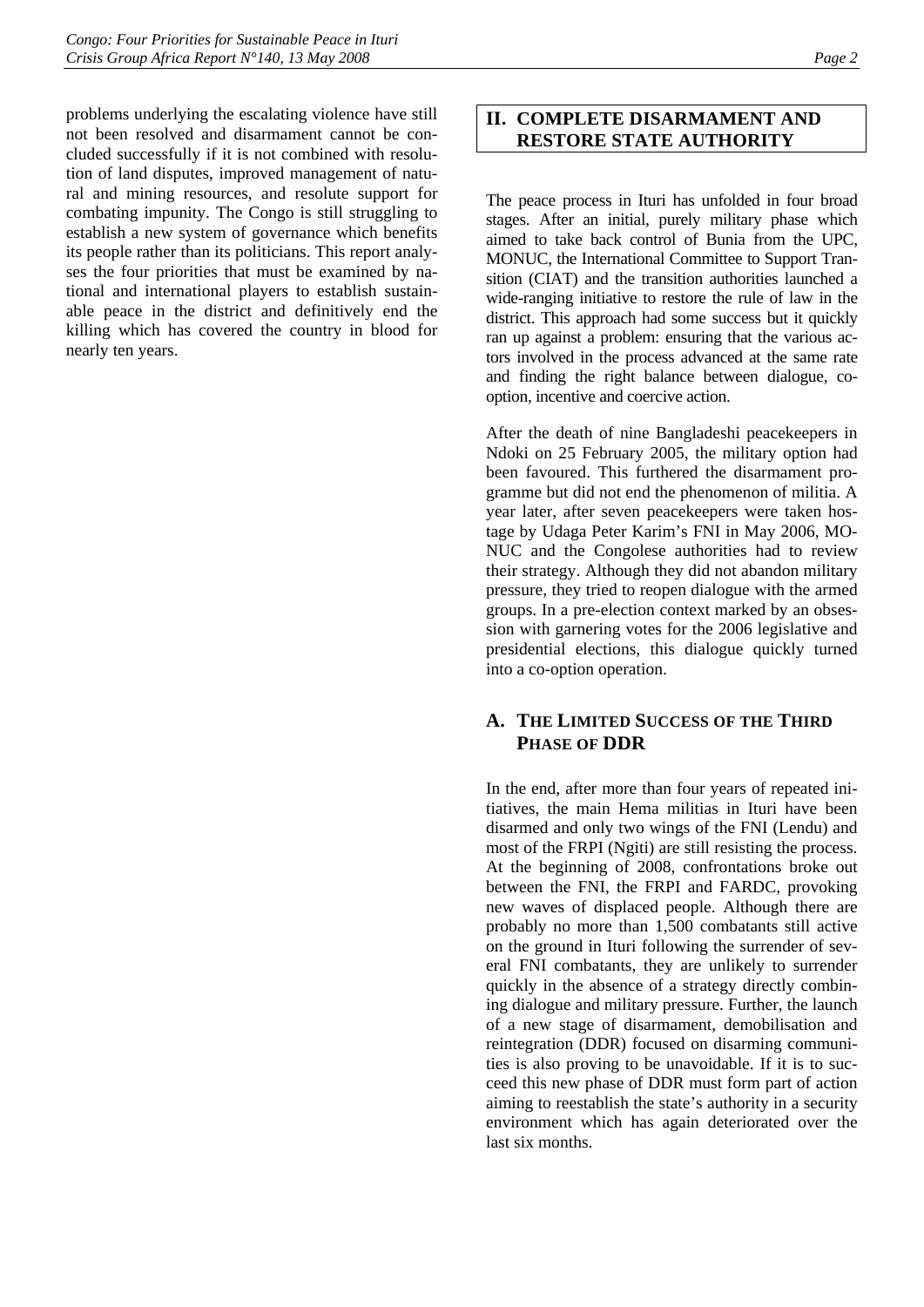#### **1. The disappearance of the MRC, the dismantling of the FNI and the resistance of the FRPI**

On 9 April 2007, after signing a disarmament agreement in December 2006<sup>6</sup> and a few additional ups and downs, the leader of the FNI, Peter Karim, finally left the bush with a small group of combatants. He hoped that his presence in Bunia would allow him to act as a leading interlocutor to raise awareness and disarm all wings of the FNI (which was still very fragmented), and secure his personal interests.<sup>7</sup> He also anticipated being able to renegotiate how the FNI would be integrated into FARDC, taking particular inspiration from the mixed operations in North Kivu between FARDC and Laurent Nkunda's National Congress for the Defence of the People (CNDP).<sup>8</sup> The ideal situation for Nkunda would be to obtain the creation of a new military region in Ituri led by indigenous officers, something demanded by all Ituri's militiamen and Nkunda himself.<sup>9</sup>

This demand demonstrated Karim's desire to stay in a region where he had connections and interests, and his wish to be able to continue to be seen as protecting his community in the face of extortion by FARDC troops and the police. It was also a sign of his fear of having to return to Kinshasa to be arrested like other militia chiefs before him.10

Mathieu Ngudjolo, leader of the Congolese Revolutionary Movement (MRC), also decided to end his armed struggle as he could not hope to obtain more than what he had already negotiated. Trying to relaunch the MRC by moving closer to Laurent Nkunda again did not seem to be a realistic option, even for the Hema combatants who felt close to the CNDP.<sup>11</sup>

However, discussions about how to integrate armed groups into FARDC came to sudden end. On the direct instructions of the presidency in Kinshasa, the commander of the Ituri operational zone, General Vainqueur Mayala, categorically rejected the demand to create a new military region. In order to sustain the momentum Mayala decided to force as many militiamen as possible to leave Ituri for retraining and integration, and to reinforce the sensitisation campaigns.<sup>12</sup> This strategy proved to be effective. In May 2007 disarmament of the FNI accelerated; more than 1,000 militiamen and 1,500 associated children disarmed.

On 5 July, in the presence of the Deputy Defence Minister Yvonne Iyamulenge Kabano and the Deputy Special Representative of the Secretary General (SRSG) Ross Mountain, the third phase of DDR was officially launched for a 60-day period. On the basis of the lists submitted by the militia chiefs, UNDP aimed to disarm 4,665 combatants. It also worked on the assumption that 70 per cent of former combatants would opt to return to civilian life and 30 per cent would choose to join FARDC. Peter Karim and Mathieu Ngudjolo, who attended the ceremony launching the third phase of DDR, repeated their support for the process while demanding respect for the commitments made by the government as regards an amnesty, $^{13}$  the release of prisoners and the recognition of military ranks. For the FRPI, the situation was more complicated. Cobra Matata criticised the fact that the defence minister only intended to recognise one post of Colonel for the FRPI while he had promised thirteen for the FNI and seven for the MRC.

Disarmament operations therefore began on 5 August without the FRPI. The MRC disarmed on mass and most combatants proved to be eligible for the process. However, these encouraging figures concealed a more complicated picture: the list of 568 combatants Ngudjolo gave to the UNDP included 140 false female former

<sup>&</sup>lt;sup>6</sup> See Appendix D for details.

<sup>7</sup> Peter Karim (alias Peter Udaga) possesses several lumbering operations, Crisis Group interview, former Ituri combatants, Bunia, December 2007.

<sup>8</sup> On this point see Crisis Group Africa Report N°133, *Congo: Bringing Peace to North Kivu, 31 October 2007.* 

 $\degree$  See the demands made by the Congolese Revolutionary Movement (MRC) in reference 170 below.

<sup>&</sup>lt;sup>10</sup> Crisis Group interviews, former Ituri combatants, Bunia, November 2007.

<sup>&</sup>lt;sup>11</sup> Several MRC combatants of Hema origin left between 2005 and 2006 for the Masisi to join their old companion in arms and current chief of staff of the CNDP, Bosco Ntaganda. Most (including Innocent Kayna, "India Queen", a former UPC commander who has since been arrested and transferred to Kinshasa) finally returned to Ituri. According to their own accounts, most of the CNDP meetings were held in Kinyarwanda and the Ituri issue was never seriously considered. They quickly realised that the CNDP battle was not really theirs. Crisis Group interview, former Ituri combatants, Bunia. November 2007.

<sup>&</sup>lt;sup>12</sup> On 25 April two FRPI officers and an MRC officer were sent to Kinshasa to follow a training course. Between the end of April and the beginning of May 741 former combatants (464 FNI, 146 MRC and 131 FRPI) were sent to the Lukusa mixing centre in Kisangani. However, when this transfer was announced hundreds preferred to escape from the camp rather than leave the Ituri district, ibid.<br><sup>13</sup> At the end of 2006 Peter Karim, Mathieu Ngudjolo and

Cobra Matata had received a letter from the then defence minister, via the military prosecutor, guaranteeing that no legal proceedings would be opened against them, Crisis Group interview, former Ituri combatants, Bunia, December 2007.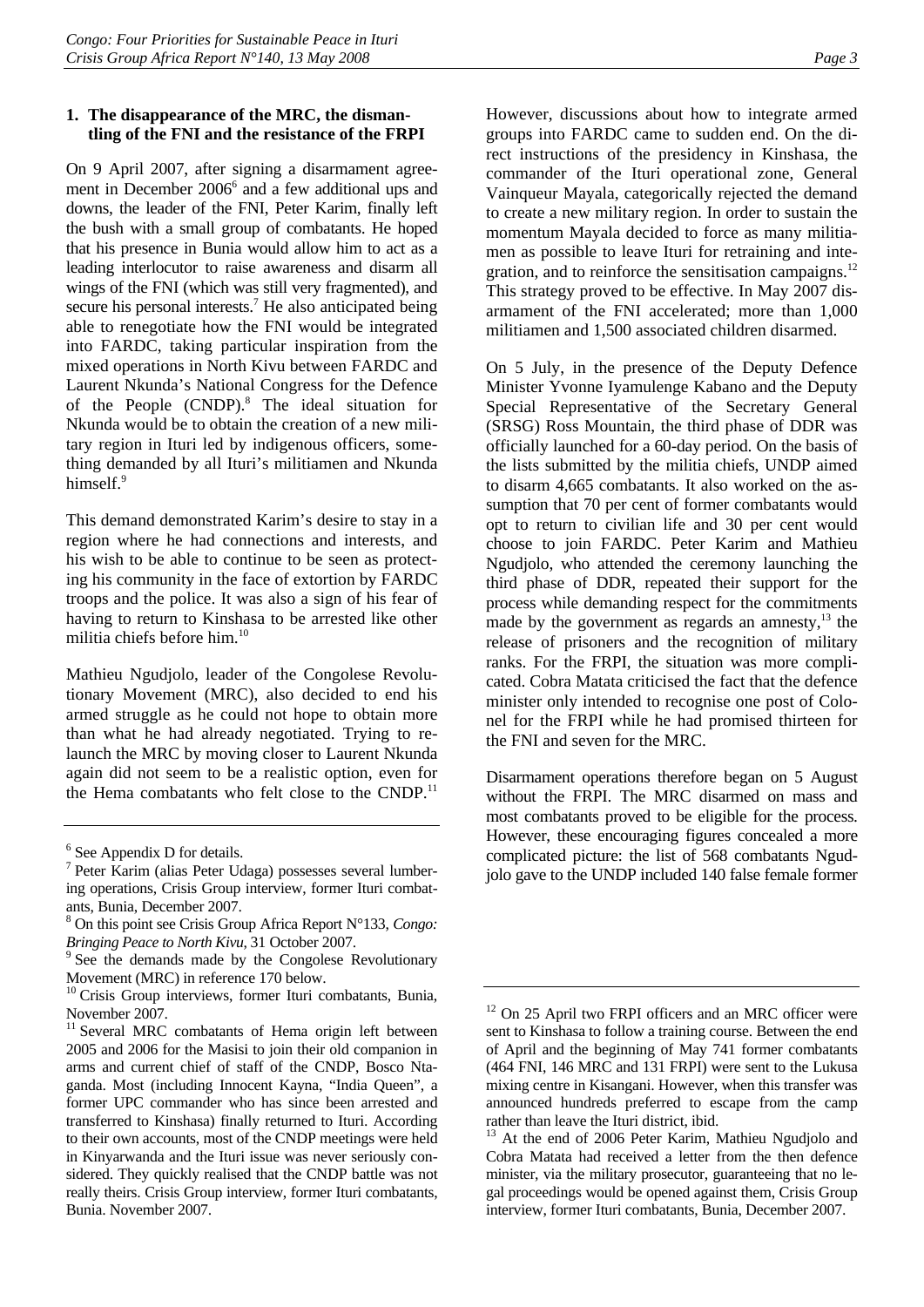combatants recruited by Ngudjolo in the villages around Kambutso to artificially inflate the numbers.<sup>14</sup>

The situation as regards the FNI was quite different because of the movement's fragmentation. Peter Karim's FNI militia attended several sites but they often did not have weapons to hand in, despite being included on the list of 602 combatants drawn up by Peter Karim.<sup>15</sup> A dissident wing appeared in the Lalo and Dhera regions in the north west of the Djugu territory, home of the Lendu Pitsi people. Between August and November 2007 it attacked FARDC on several occasions and raided their stock of weapons and munitions. These confrontations provoked the displacement of more than 5,000 civilians. In the region of Loga in the south of the Djugu territory, home of the Lendu Djatsi people, the local FNI wing, led by Floribert Burombi with approximately 300 combatants, also refused to support the process.<sup>16</sup>

The FRPI were even more resistant to DDR. At the end of August 2007 barely 10 per cent of the 3,495 combatants included on the list provided by Cobra Matata had disarmed. Faced with this situation, the UN and the defence ministry decided to extend the operation for one month and revise downwards the artificially inflated list of combatants.<sup>17</sup> On 6 October, capitulating under pressure, the defence minister granted the FRPI two posts of colonel in FARDC as well as the one already attributed to Cobra Matata.<sup>18</sup> However, neither this late concession nor the threats to renew military operations made by the new FARDC commander in Ituri, General Kinkela, were enough to make most of the members of the Ngiti armed group leave the bush.

When the transit sites closed, the results were therefore conflicting. In three months 1,858 combatants had been disarmed and 1,611 weapons recovered, mainly in the Irumu (1,053 militia members) and Djugu (596 militia members) territories. Contrary to initial estimates, 95% of former combatants finally opted to return to civilian life. The MRC disarmed 100 per cent of its declared combatants and the FNI 50 per cent. As for the FRPI, the percentage of demobilised combatants was approximately 15 per cent of declared members or approximately 300 combatants. However, the 193 false FRPI combatants from Aveba to whom FARDC sold true/false registration certificates should be deducted from this figure.<sup>19</sup>

#### **2. Local economic agendas**

The resistance of certain sections of the FNI and FRPI to DDR operations can be explained in several ways. The motivations of the FNI wing in the Loga region were connected to a local community agenda. Loga's FNI was still behaving like a community self-defence militia encouraged by the local chief, Eudes Dyogo Masumbuku, who was hostile to the return of FARDC in the region and whose priority was the defence of the Walendu Tatsi people in Loga, Jili, Anu and Klutsoko. This wing, which did not operate in Peter Karim's operational area but the area of the MRC, always resisted pressure from Mathieu Ngudjolo to join that movement and even more so to put down their weapons in the framework of  $DDR<sup>20</sup>$  Although its number of combatants was relatively reduced, this local militia kept all its weapons and, because of its strong presence in the community, could mobilise a large number of demobilised combatants.<sup>21</sup>

Similarly, the preservation of a small FNI group between Arua in Uganda and Musekere under the command of Sheriff Ndjadza was more due to economic reasons and the regional context than any political agenda.<sup>22</sup> Sheriff, a Lendu Pitsi with a long history in the FNI, was one of the founding members of the

<sup>&</sup>lt;sup>14</sup> Most of these young women arrived with walkie-talkies and UHF/VHF communication equipment. When they left the discharge site they returned more than half the amount given to them by the UNDP to Ngudjolo. Crisis Group interview, MRC officers, Kinshasa, February 2008 and Bunia, March 2008.

<sup>&</sup>lt;sup>15</sup> The UNDP has confirmed that it had introduced very strict inspection measures to expose false militia members. The abuses observed during the previous program piloted by the National Commission for Disarmament, Demobilization and Reinsertion (CONADER) do not therefore seem to have been repeated.

<sup>&</sup>lt;sup>16</sup> This FNI wing was notably established in Loga, Jili, Anu, Klutsoko and Masumbuko. Several observers claim that Burombi attended the disarmament site at the start of 2007.

<sup>&</sup>lt;sup>17</sup> The original deadline for the end of Phase III of DDR was 13 September 2007. After review, the list of FRPI militia to be disarmed was revised from 3,495 to 2,000 combatants.

<sup>&</sup>lt;sup>18</sup> The FRPI obtained two additional posts of colonel for the president of the FRPI, Muhito Akobi, and Oudo Mbafele, four posts of lieutenant colonel and seven posts of major.

<sup>&</sup>lt;sup>19</sup> According to the coordinator of CONADER for Ituri, Colonel Duku, of the 193 cases of fraud, allegedly only 70 were proved. The 123 others were allegedly real combatants who had handed in their weapons just before the launch of phase III and who then requested the benefits of the reinsertion programs through the delivery of these certificates. Crisis Group interviews, the coordinator of CONADER for Ituri, Bunia, March 2008.

<sup>&</sup>lt;sup>20</sup> During phase III of DDR Ngudjolo had gone to raise awareness among this radical branch of the FNI without success.

<sup>&</sup>lt;sup>21</sup> Crisis Group interview, former MRC officers, Bunia, March 2008.

<sup>&</sup>lt;sup>22</sup> Crisis Group interview, former Ituri combatants, Bunia, December 2007.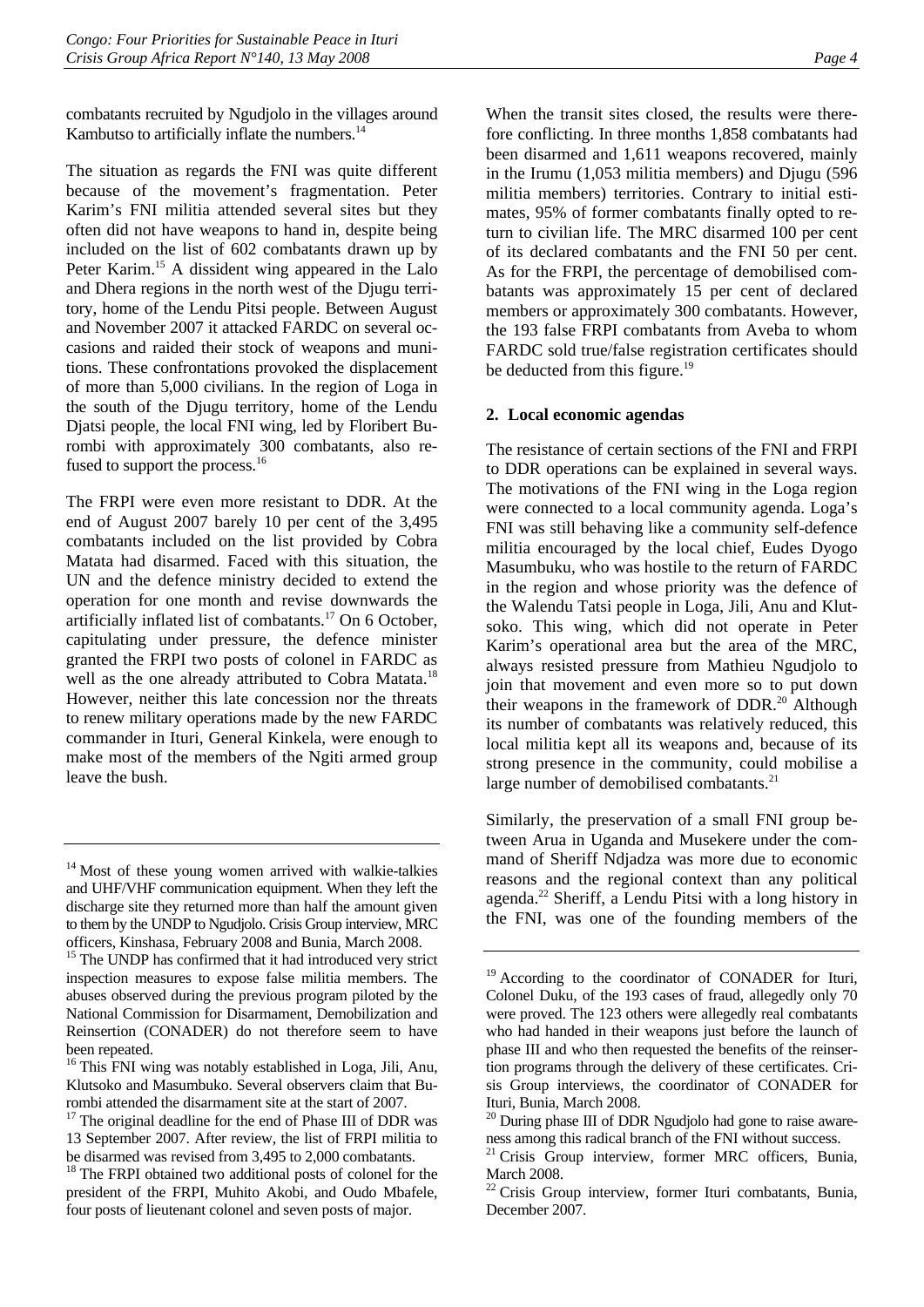MRC. In this regard, he was the MRC's liaison officer with the Ugandan army for a long time and maintained close ties with its leaders Kakolele and Bosco Ntaganda even after they left Ituri and joined Laurent Nkunda's CNDP.

Sheriff allegedly controlled a group of approximately 100 militia members, including several former FAPC members (Walendu, Alur, Lugbara, Kakwa). The movement was heavily involved in lumbering operations in Zeu. As well as the financial interest, this group was allegedly used by the Ugandan army to receive information about the movement of combatants in the areas located near the camps of the LRA rebels where FARDC's presence was still weak.

FRPI's resistance to DDR can be explained by the same combination of factors but against an even more specific community background. In the area they controlled in the Irumu territory (Balanzana, Tcheyi and Mount Omi) FRPI controlled important lucrative operations (such as wood trafficking near Mambasa and the operation of several gold mines<sup>23</sup>) which gave combatants an income incomparable with what they could earn if they joined FARDC or returned to civilian life. The movement also had very strong roots in the south Lendu community, the Ngiti people. They fiercely rebelled against central authority. The delay before recognising military ranks, the transfer on 17 October 2007 to the ICC of their former leader, Germain Katanga, and then the arrest in August of their spiritual leader, Kakado, only confirmed their defiance towards the central government.

#### **3. The illusion of a military solution**

Faced with the persistence of the militia phenomenon after the end of the third phase of DDR and the departure for training on 1 November 2007 of Peter Karim, Mathieu Ngudjolo and Cobra Matata for the Senior Military Centre in Kinshasa, the government decided to resume forced disarmament operations to finally bring an end to the militia movement. Between December 2007 and February 2008 FARDC therefore launched several attacks against FNI and FRPI positions. These operations had some success. At the beginning of March 2008 Lalo's FNI therefore appeared to have been totally dismantled.

The situation proved to be even more complicated with regard to the FRPI: on 26 January FARDC and MONUC came together in the framework of operation Iron Stone to take the FRPI bastion in Tcheyi. However, in the weeks that followed FARDC found it very difficult to remain in control of the area. The FRPI fell back into the surrounding forests and Mount Oyo. On 6 February they launched a heavy armoury attack near Kamatsi which injured more than a dozen FARDC troops. The latter finally prevented the FRPI from retaking Tcheyi but the situation on the ground hung in the balance. At the end of February MONUC tried to open negotiations with the militia leaders but the latter first demanded the withdrawal of FARDC from Tcheyi and the release of Kakado. Faced with refusal from the deputy commander of the area, Colonel Nyembo, the FRPI launched a new surprise attack on 25 February on FARDC's 13th Brigade which operated in the region. The brigade fled and military operations were immediately halted in the area.

MONUC is currently trying to use this pause in operations to reopen negotiations and increase awareness among the FRPI that it was in their interests to put down their weapons. These negotiations are making slow progress because the FRPI's agenda is confused and its leadership continues to demand the departure of FARDC from Tcheyi before negotiations can begin. MONUC soldiers are confident of an imminent surrender and are said to be ready to launch an ambitious operation against the FRPI with FARDC in the event of prolonged resistance.

However, it is unlikely that a purely military solution would succeed quickly. Following the redeployment in North Kivu of members of the 4th and 6th Brigades, FARDC's military capabilities in Ituri have been considerably reduced. $24$  Badly supported by high command, moral among the troops is very low and indiscipline continues to rule in the ranks. A number of soldiers are more interested in gold and wood trafficking than real military operations and are not motivated to unseat a community militia like the FRPI which has taken refuge in its sanctuary, supported by its com-

 $23$  Information points to the presence of a small group of miners who were allegedly exploiting iron beds at Mount Omi following an agreement made with the FRPI when Cobra Matata was leader of the movement, ibid.

 $24$  According to sources close to High Command in Kinshasa, the Commander of the operational zone in Ituri, General Kinkela, had decided to withdraw troops from certain FARDC positions, claiming that the residual militias in the Irumu territory were under control. FARDC had about 12,000 men on the ground from Colonel Bonane's 4th Brigade, the 1st Brigade, support units and Colonel Akilimani's 13th Brigade.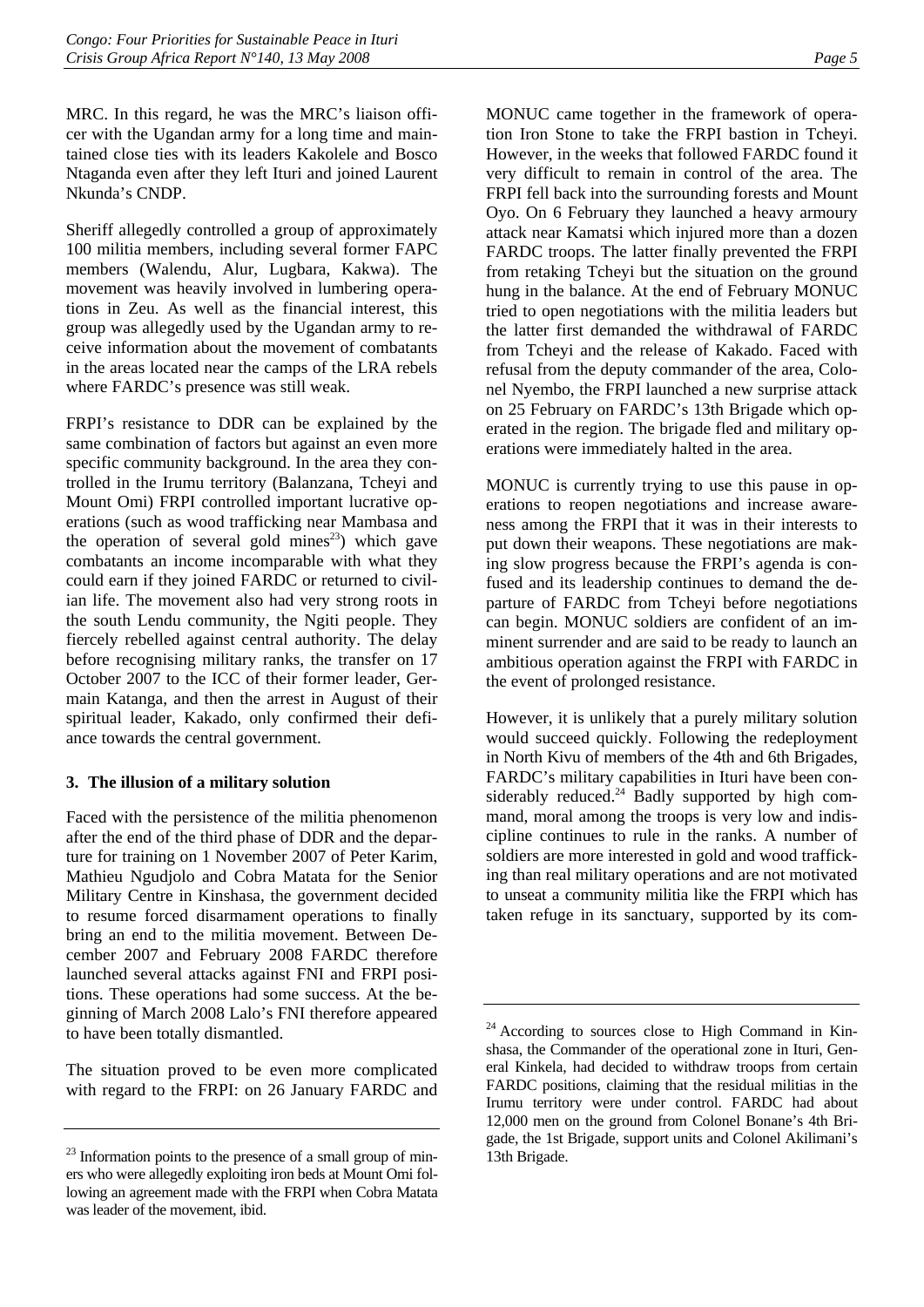munity<sup>25</sup> and able to count on outside support, including Sheriff Ndjadza's group, or even the CNDP.26

Many observers doubt that the FRPI could have led the recent action against FARDC and MONUC without the presence of outside advisers (probably CNDP officers) as their operational level is generally much weaker. It seems that the CNDP, which has always wanted to open a front in Ituri without success, has opportunistically chosen to help the FRPI (historically hostile to the Tutsis) as they share the same enemy, FARDC. 27

Finally, extending operations against the FRPI has certain advantages for FARDC. The continuation of military operations allows some leaders in Kinshasa to continue to make money from the wood, gold and coltan trafficking in which their brigades are involved. With nearly 200 people still at their side, good knowledge of the terrain and a powerful ability to mobilise young discharged combatants who have not yet been properly integrated into civilian life, the FRPI could therefore be in a position to resist for several months yet.28

## **B. LOCAL COMMUNITIES AND CIVILIAN ADMINISTRATIVE CAPABILITIES**

Be it the FNI wing in Loga or FRPI, the involvement of communities in the disarmament process is crucial. In both cases the MONUC office in Bunia has a special role to play. Given the defiance of the FRPI Ngiti people and the Loga FNI Walendu Pitsi people as regards FARDC and Congo's discredited civilian authorities after not respecting their commitments as regards the armed groups, MONUC should establish a task force combining military pressure, political pressure and dialogue, with the particular help of local community leaders.

#### **1. Invest in sensitisation and reinsertion**

As regards the FRPI, the support of the MONUC brigade for FARDC in the framework of joint operations

should be strengthened to compensate for their reduced numbers and a lack of logistical means on terrain which is difficult to access. It would be less a question of leading a direct offensive against the FRPI than surrounding them and therefore limiting their ability to receive support from outside. More direct commitment from the brigade would also strengthen the credibility of the dialogue opened between FRPI management and the MO-NUC office in Bunia. In parallel, the MONUC offices in Bunia and Kampala should investigate the possible outside support which FRPI appears to be receiving and the activities of Sheriff Ndjadza's group. With the support of the MONUC office in Kinshasa it would also be a question of discovering which senior figures, particularly within high command, benefit from persisting problems in Ituri and therefore seek to justify maintaining operational contingents there and eventually recovering a share of the revenue from the wood and gold trafficking in which these contingents are involved.<sup>29</sup>

However, if sustainable peace is to be achieved, the next stage of DDR, directly focused on community disarmament, needs to be prepared. Although many civilians have handed in their weapons, community disarmament was the weak point of previous DDR programs. This war has not just involved militias but has pitted one community against another. Until now neither the defence committees established within the Lendu population nor the self-defence forces among the Hema people have been disarmed. In the Anu and Klutsoko regions the Lendu self-defence committees of Chief Eudes Dyogo Masumbuku still possess many weapons and continue to be active and mix with the FNI wing in Loga.

Disarming communities will take time and requires significant sensitisation work with village communities. Against a background of weak state institutions and a national army which communities see as a source of insecurity, persuasion and dialogue rather than new ultimatums are the only way to move forward.<sup>30</sup> The community DDR program should therefore ensure that village dwellers become involved in the process. If this is to be achieved, funding for sustainable projects such as micro-cooperatives in agriculture, breeding, fishing and agricultural desert maintenance involving former combatants and reinsertion communities need to be increased.

In this context the reinsertion of former combatants is crucial. If this is successful in a variety of ways (economic, community and psychological) Ituri could in-

 $25$  The FRPI can count on the sympathy of the Ngiti community which has not forgotten the acts of extortion committed against it by FARDC, particularly the massacre in Bavi.

<sup>&</sup>lt;sup>26</sup> Crisis Group interviews, MONUC, FARDC and former Ituri combatants, Bunia, March 2008.

<sup>&</sup>lt;sup>28</sup> The FRPI might have recently received new weapons and a connection with ADF-NALU cannot be excluded. Two FRPI combatants were arrested in March 2008 in Komanda in possession of new weapons. Crisis Group interviews, Bunia, March 2008.

 $29$  Ibid.

<sup>&</sup>lt;sup>30</sup> Crisis Group interview, former leader of an armed group, Bunia, November 2007.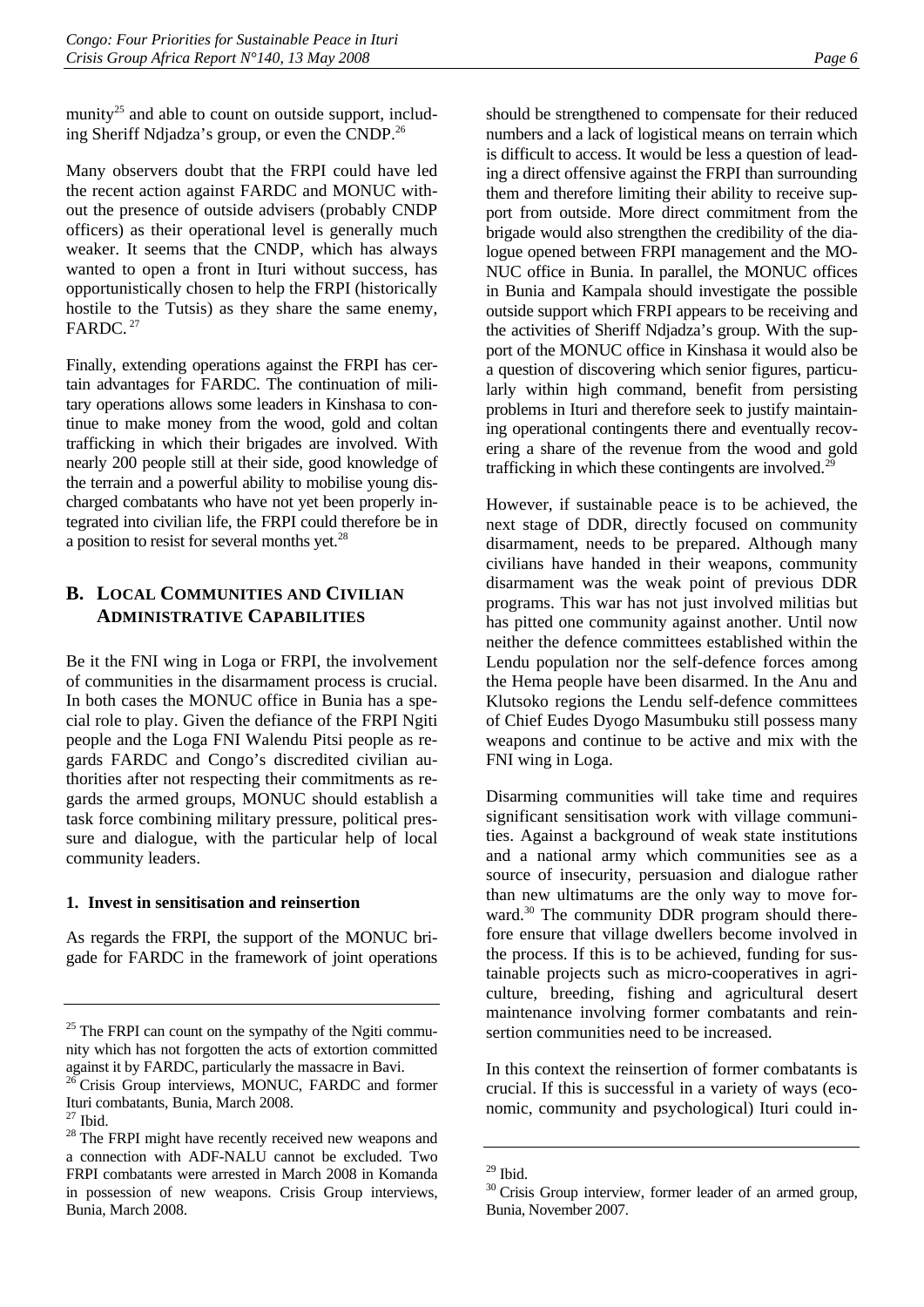deed move on from armed conflict. If not, further violence appears inevitable. It is still too early to assess the results of the sustainable reinsertion programs launched in January and February 2008 by  $\text{UNDP}^{31}$  in the framework of Phase III with the support of Sweden, Norway, Ireland, Japan, Spain and the U.S. The success of this program is essential if the residual groups are to be prevented from recruiting combatants who have failed to be reinserted into civilian life, something which occurred during previous DDR programs.32 If sustainable peace is to be achieved these efforts must be part of an overall strategy aiming to restore state authority in the province.

#### **2. Restore the capabilities of the local police and administration**

The district may have moved on from the state of total anarchy of 2003 but the situation remains fragile and banditry is developing, often initiated by uncontrolled members of FARDC, including in the town of Bunia. Rightly or wrongly, murders in Bunia are considered locally to be revenge by soldiers and police officers against former combatants, particularly those of Hema origin.

The latter, who now work in the motorbike taxi industry, consider that they are being targeted and tension continues to increase in the town. On 30 March, following the murder of the sixth Hema motorbike taxi driver since the start of the year, motorbike taxi drivers organised demonstrations in the town during which former combatants claimed that they regretted handing over their weapons. On 31 March, after a student was killed, hit by a MONUC Pakistani peacekeeping vehicle, students joined the motorbike taxis in attacking the MONUC building with stones and fire bombs.

Generally speaking, if MONUC leaves the region it is feared that the progress observed over the last few years will be quickly called into doubt. The support programs implemented since 2003 in the fields of security, $33$  justice $34$  and strengthening the capabilities of  $local$  administration<sup>35</sup> have stabilised the situation but progress is still fragile and reversible. On the ground, despite the efforts made by the military procuracy to punish those who committed acts of extortion and a marked drop in cases of sexual violence attributed to the security forces, people continue to accuse soldiers of being hostile to Iturians and trying to seek revenge for the deaths of their comrades by armed groups. Faced with this problem, some chieftainship leaders are proposing that at least one third of the military staff deployed in Ituri be made up of citizens from each local community.<sup>36</sup>

Such an option would probably reassure the communities but it would also call into doubt the national and unified nature of an already very fragile institution. It could also further amplify the drop in moral observed within FARDC, particularly among the officers, following the integration of several unqualified former militiamen into ranks above theirs. In the long term, improving security in Ituri will involve the progressive replacement of armed forces by members of a restructured national police force, integrating people from the province more widely, on condition however that the latter are not former combatants.

In the framework of its draft strategy for the security and stabilisation of eastern DRC, MONUC planned to contribute to equipping and deploying police units, judges and justice agents for the state authority element of its programme, with priority given to the territories of Djugu, Irumu, Mahagi and Aru. It also plans to strengthen the presence of police on the borders and state administration representatives in the

<sup>&</sup>lt;sup>31</sup> The Sustainable Reinsertion Program, which costs \$3 million, affects a total of 2,415 people. In practice, however, as the members of the reinsertion communities are only recruited for one month, the number of beneficiaries of the transitory reinsertion program could exceed 3,500. Crisis Group interview, UNDP office, Bunia, November 2007.

<sup>&</sup>lt;sup>32</sup> In May 2007 UNDP and MONUC organised a seminar on the subject in the presence of the district commissioner and the administrators of the territories. In addition to awareness raising actions on the ground, the participants requested the urgent launch of development projects targeting the population to encourage it to hand over its weapons.

<sup>&</sup>lt;sup>33</sup> The European Union (EU) advice and assistance mission for security sector reform in the Democratic Republic of Congo (EUSEC) has introduced officers into the brigades who oversee respect for the payment chain. MONUC trains and mentors FARDC brigades.

<sup>&</sup>lt;sup>34</sup> In the framework of the Programme for the Restoration of the Judicial System in Eastern Congo to support the establishment of the rule of law (REJUSCO) launched in 2006, the EU, British Cooperation (DFID) and the Dutch Cooperation are contributing to the return of judges to the district, particularly through the payment of special bonuses, reestablishing civil and military courts and prisons, organising training for practitioners and raising awareness about the law among the people. REJUSCO also supplies technical support to ensure respect for penal procedures and follows up trials.

<sup>&</sup>lt;sup>35</sup> Since 2003 the EU has been working to strengthen the capabilities of the district commissioner with the aim of restoring the administrative chain between Bunia and the territories and chieftainships.

<sup>&</sup>lt;sup>36</sup> Crisis Group interviews, chieftainship leaders, Bunia, November 2007.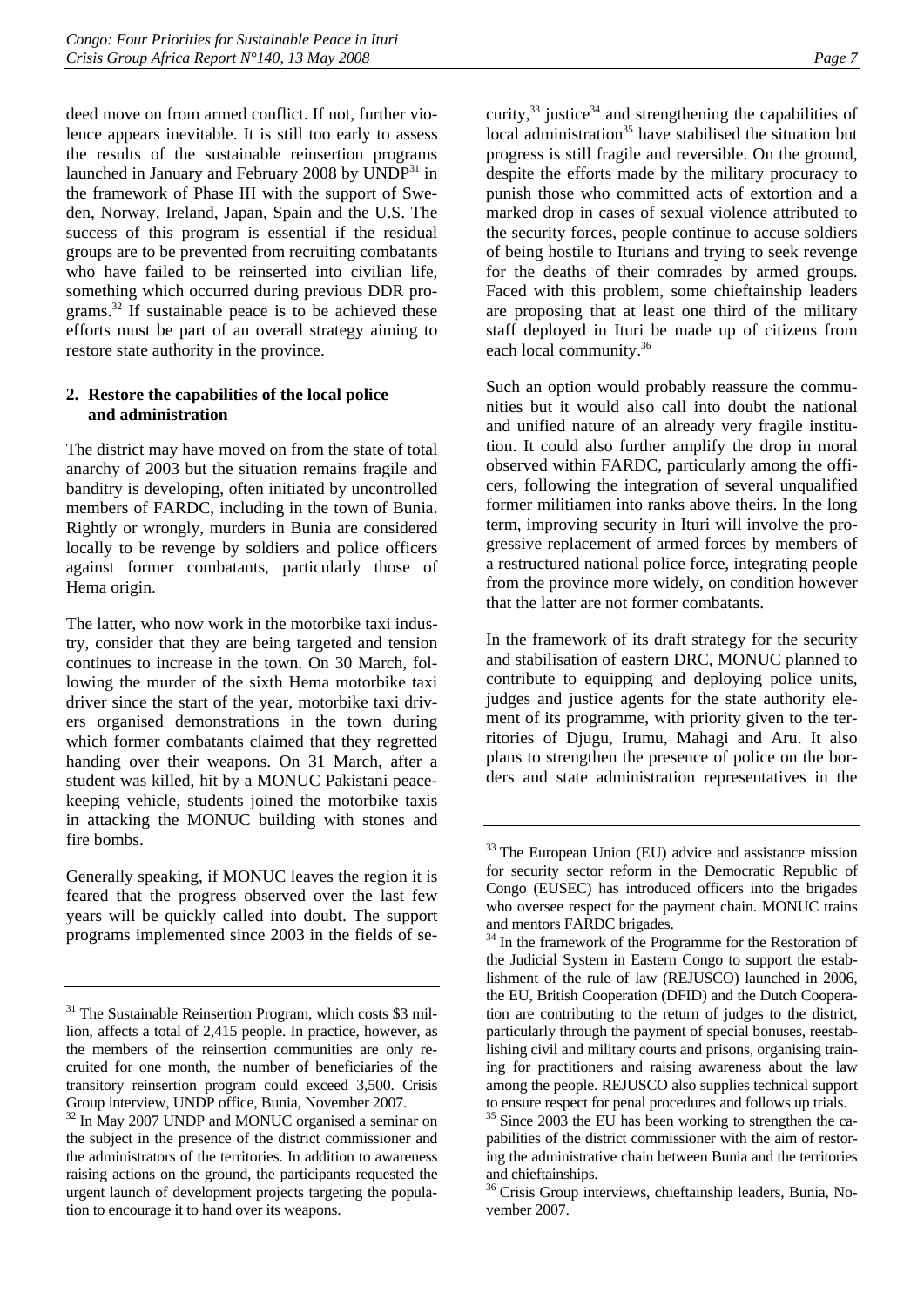same territories. UNDP is currently drawing up an action plan for stabilisation and community reinsertion for 2008-2010, in cooperation with the base and the local and provincial authorities<sup>37</sup> to strengthen the coherence of the action programs of the various agencies operating on the ground.

Thus far the plan includes five priority sectors: security, education, agriculture, transport and health. Unfortunately, nothing is specifically foreseen in these plans to sustainably strengthen the capabilities of local institutions – which from 2009 will be called upon to exercise the responsibilities of a full-fledged province. The only existing support in this area is the programme implemented by the EU. It was suspended on 19 April 2008 when the EU office in Bunia closed.<sup>38</sup> Under these conditions, it is feared that Ituri will quickly be quite simply institutionally unable to take full advantage of the aid programs envisaged by other donors.

For now the administrative chain of command remains weak outside Bunia. Following the decision taken on 20 October by the governor of the province, Mr Autsai, to suspend Pétronille Vaweka, the district has not had a proper district commissioner for nearly six months.<sup>39</sup> There are too many administrative staff and they are elderly and badly trained. Beyond retraining, significant reform of local administration is required. Unfortunately, according to the main partners in the DRC, this can only take place once the district becomes a province. The administrative obstacles to be overcome in either Kinshasa or Kisangani are still too great to hope to have an impact in the district when operated from the national or provincial capital.

However, it is feared that it will be difficult to rectify the situation after 2009 with Governor Autsai's current management. His action has been unanimously criticised by both local and international observers. During 2007 he increased appointments to management posts in local administration, favouring ethnicity and political affiliation over competence.<sup>40</sup> Corruption

and nepotism $41$  are the basis for a bad model of governance which is now being consolidated. Ituri risks not being able to satisfactorily manage before 2010 the three issues on whose evolution the consolidation of peace largely depends: the return of refugees and displaced people against a background of unresolved land disputes, the management of resources, and community justice and reconciliation.

 $37$  A seminar was held from 11 to 12 March 2008 in Bunia to present the plan. The UNDP anticipates that the plan will be adopted by the Provincial Assembly in Kisangani in May 2008.

<sup>38</sup> Crisis Group interviews, EU office, Bunia, March 2008 <sup>39</sup> Germain Okumu finally took office as District Commissioner on 18 April 2008. An ethnic Alur, like Ms Vaweka, in the past he was administrator of the Mahagi territory and coordinator of the electoral commission in the same region. Crisis Group telephone interviews, MONUC, May 2008. 40 Crisis Group interviews, non-governmental organisations (NGOs) and local politicians, Bunia, November 2007.

<sup>41</sup> Governor Autsai's son was appointed to the position of Head of Customs in Aru in March 2008. His nephew, Mokili, is the Head of Environmental Services in Bunia, an important position for control of the wood sector. Undiro controls tourism, Mawa the Administrative and National Revenue Department (DGRAD), Ezowa is head of Youth and Sports and Adru the civil service. Several Lugbaras now occupy managerial posts at the top of departments in charge of collecting taxes for the district and the province.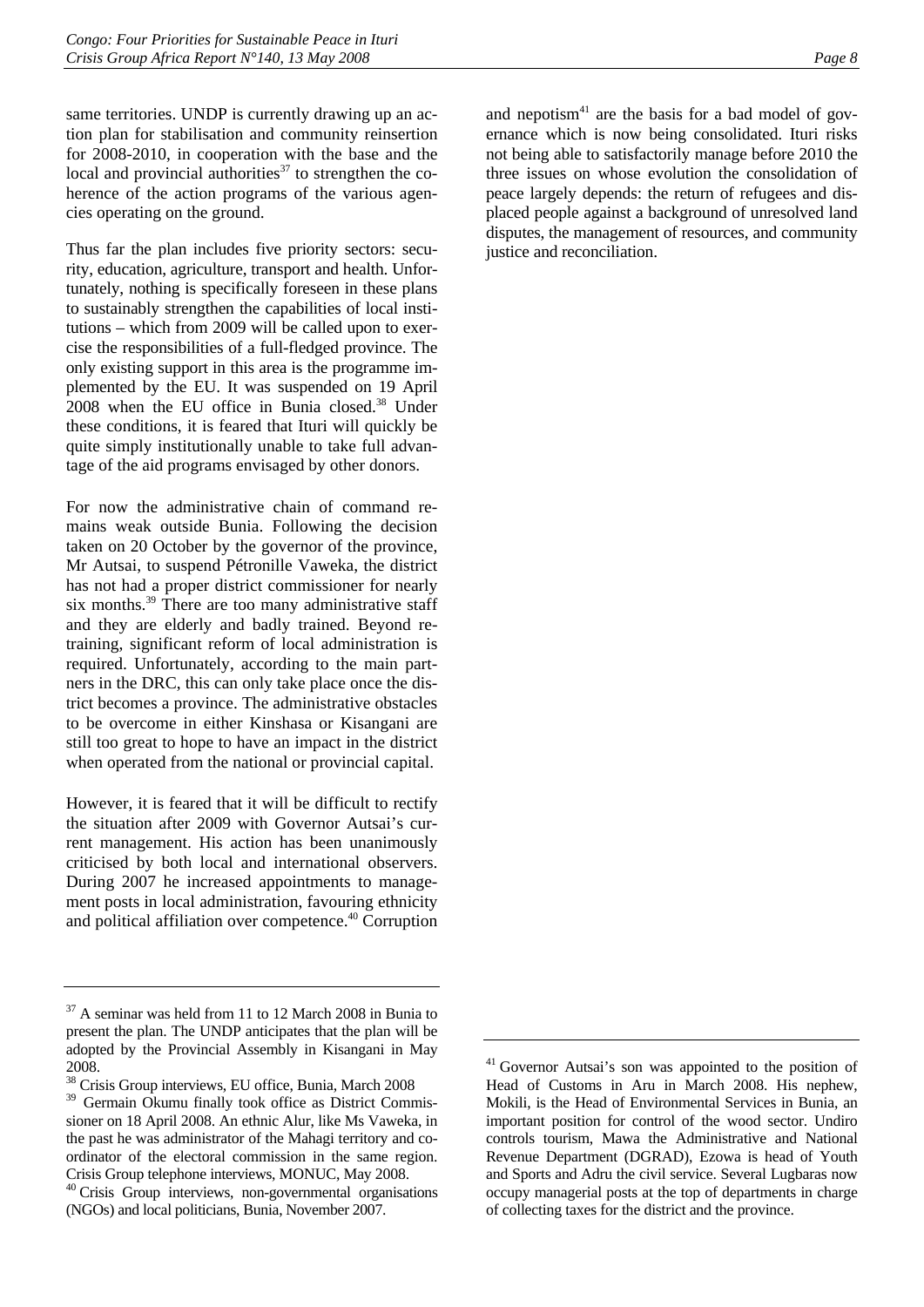## **III.PREVENT FURTHER LAND DISPUTES**

Land disputes are not a result of a shortage of land as such or one community massively expropriating land from another. Paradoxically some areas with high population density such as Djukot and Angal in the Mahagi territory have not witnessed the violence observed in the Aru, Djugu and Irumu territories. At the heart of the dispute over land is the value given to legal property deeds compared to communities' ancestral rights to the land. The most frequently observed example of conflict pits members of the Hema community, who have acquired title deeds from the land cadastre department, against Lendu traditional leaders who consider that the land belongs to them by right in accordance with traditional customs.

When the Hema owners try to take possession of their property and involve the police to force possible occupants to leave, the Lendu community defends itself and a cycle of violence and reprisals begins. Some land disputes also set livestock breeders against crop farmers. In some cases a problem arises when breeders' livestock destroy crops and farmers decide to strike certain animals in revenge. In other cases farmers and breeders accuse one another of moving the boundary markers of their property. The problem in Ituri, as elsewhere in the DRC, is that the justice system and the state in general are not able to resolve these disputes. This situation stems from the State's limited means, as described above, but also more particularly from the longstanding legal chaos in the country with regard to this issue.

## **A. THE LEGAL IMBROGLIO**

The Land Law of 20 July  $1973^{42}$  and jurisprudence defined a legal framework and relatively precise procedures. The Land Law abolished private ownership of land and set down the principle of the inalienable ownership of the Congolese state. Article 385 set forth that land occupied by local communities in accordance with traditional customs or for local use would become state land. Article 387 added that the acquisition and transfer of rights of tenure which have been regularly acquired for state land by an individual following the concession by the state of part of the nation's land would be regulated by a subsequent presidential act. This presidential act, which was supposed to have provided a framework for the transition from traditional law to land law on state land, never materialised. A large amount of land in the DRC has therefore never been precisely attributed or managed, and the cadastre department and traditional leaders both consider themselves to be the only ones authorised to allow individuals to occupy state land.

Added to this are problems connected to endemic corruption in Congolese administration and a lack of training for many cadastre agents.<sup>43</sup> Too often investigations into vacancies or compensation for people who have lost out, provided for by Article 193 of the Land Law, are not opened or are carried out complacently in exchange for bribes benefiting the cadastre department. In such cases Congolese jurisprudence tends to be particularly formalist as it only allows the illegal nature of the procedure to be contested during the two years following issuance of the certificate. After this deadline the title deeds are considered to be legal simply because the authority which issued them was authorised to do so.

However, applying this kind of reasoning on the ground risks provoking further violence. Investigations on the ground and sensitisation seminars on the Land Law have shown that people are not aware of this law, think that the traditional leaders are still authorised to issue land deeds and that judges do not have the authority to interfere in this kind of dispute. Faced with such an impasse, several sensitisation and mediation programs have been launched over the last two years with the help of donors.<sup>44</sup>

The Belgian NGO RCN – Justice et Démocratie has organised seminars on the Land Law, while the Haki na Amani Network (RHA) and Africa Initiative Programme (AIP) have established local land dispute identification committees and peace committees. These programs have targeted local representatives from administration and the ministry of justice, as well as the communities themselves, and have had some success. They have enabled a more precise map of land litigations in the district to be drawn up and,

<sup>42</sup> Law No. 73/021 of 20 July 1973 on the property system, the land and real estate system and the security system, as modified and supplemented by Law No. 80-008 of 18 July 1980.

 $43$  Similar to the country's other land districts, Ituri is administrated by a land registrar responsible for a log recording the inscription of registration certificates, a register of certificates and an alphabetical list of people issued with certificates. The procedure for obtaining a registration certificate has three stages: a request for land, the rental or provisional occupation contract and the concession contract. Crisis Group interviews, RCN NGO, Bunia, November 2007.

<sup>44</sup> Crisis Group interviews, RCN, Haki na Amani and Africa Initiative Program NGOs, Bunia, November 2007.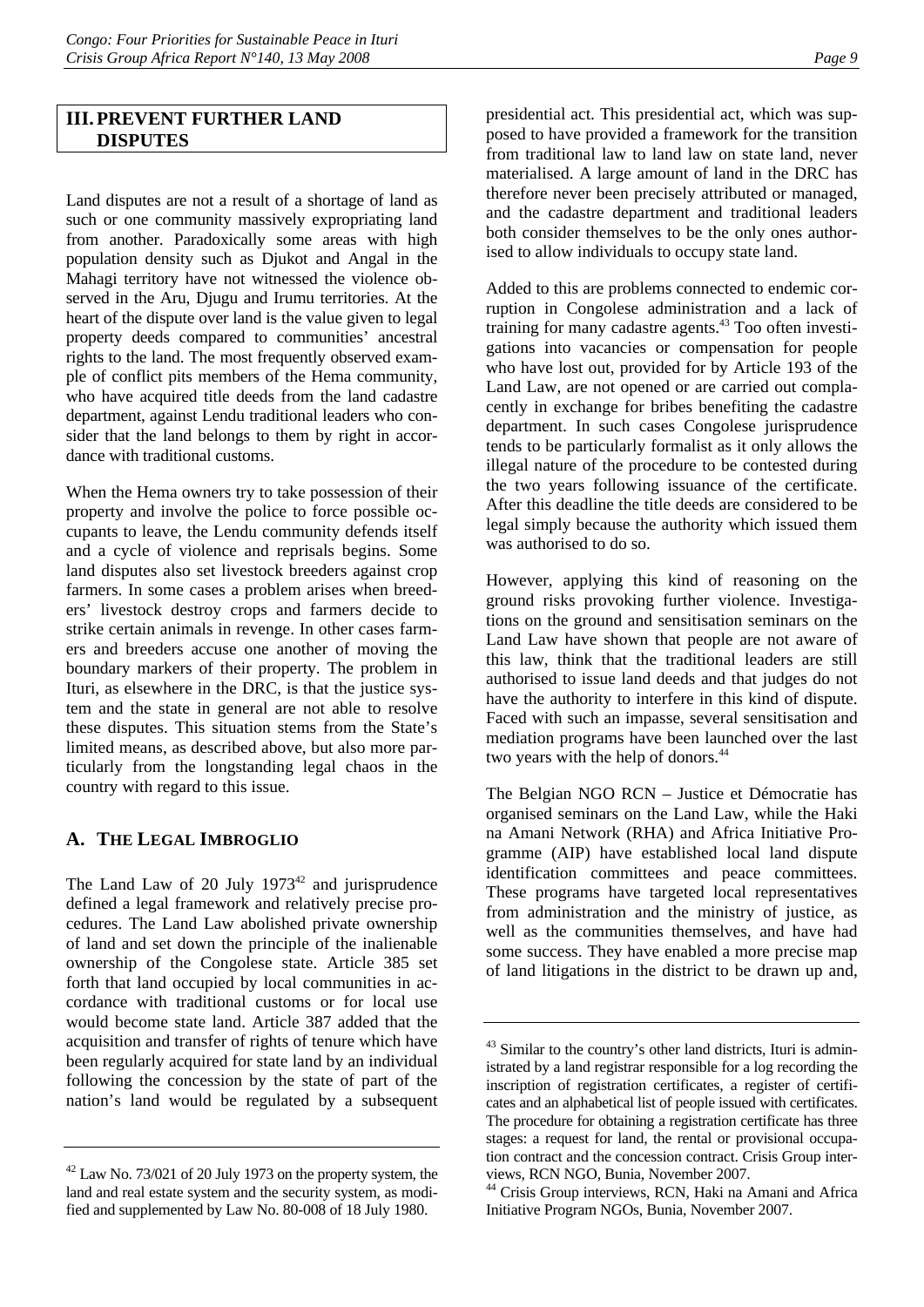through a variety of meetings, limited the amount of violence directly linked to this kind of dispute.

However, sensitisation is far from resolving all the problems. Workshop participants often seem more interested in receiving the daily allowance provided by the organiser than looking for solutions to land disputes. Even once informed of the law, the local communities, and particularly the traditional leaders, often still contest its validity. They consider that these texts, which have not been properly applied for decades, are invalid. They also point out that they may not conform to the constitution, $45$  and given the absence of state authority in a large part of the country and the corruption of judges, the traditional leaders claim that by removing their right to issue land deeds one of the pillars of their authority is being attacked, and they are being deprived of an important source of revenue for their entity.46 They would prefer to take part in preparing a new draft law to supplement the 1973 Land Law.<sup>47</sup>

As the problem is very complicated legally speaking and sensitive politically speaking, particularly in the run-up to the local elections planned for 2009, such a draft law has not yet been debated by the national parliament and it is unlikely that this dispute will be resolved legally very quickly. This situation is even more regrettable because time is short as many refugees and displaced people intend to return home to benefit from a certain amount of renewed calm.

## **B. THE PROBLEMATIC RESETTLEMENT OF REFUGEES AND DISPLACED PEOPLE**

Just before the elections the district experienced a wave of more than 150,000 displaced people returning.48 In many cases the land had been occupied after their departure and their return risked provoking new tensions. Many displaced people were actually installed on land left vacant by refugees or displaced people from other communities who may now wish to recover it. Further, population density is increasing in certain areas because of such displacement, leading to a scarcity of resources available for both crop farming and livestock breeding which could create serious tension in the months to come.<sup>49</sup> According to UNDP, there are still nearly 170,000 internal displaced people in the province while 50,000 Iturians live as refugees outside the DRC.

For now, sources of tension can be found in every territory in the district. In Djugu territory<sup>50</sup> land disputes mainly set the Walendu Tatsi, Djatsi and Pitsi peoples against the Bahema. The former accuse the latter of letting their livestock graze all over the place and corrupting administration to illegally acquire land ownership deeds. The Bahema people claim that the Lendu community simply wanted to benefit from their work $51$  by trying to contest their rights in the name of traditional customs.52 However, in reality the territory is a true mosaic of ethnicities $53$  with several villages from one community hemmed in by an area peopled by a different ethnic group. As the territory administrator, Tshatshy Lilo, himself recognises, the return of displaced people and refugees is a very sensitive problem.54 The Hema traders who want to return to Kobu cannot because much of their property was destroyed during the war.

The same problem arises for the Fataki Lendu people whose land and homes are today occupied by the Hema group. Although the Hema community recognises that Fataki is located on Lendu territory, it claims to have been established in Fataki for several dozen years as

<sup>45</sup> The constitution of 18 February 2006 sets out in Article 9 that "the State exercises permanent sovereignty, particularly over land, sub-soil, waters and forests in Congolese air, fluvial, lake and maritime space, and on the territorial Congolese sea and the continental plateau." This notion of permanent sovereignty has been interpreted as a potential source of confusion and a step backwards compared to the notion of property in the Land Law of 1973 where sovereignty was associated with the idea of authority rather than possession. 46 "They hold seminars to say that disputes should no longer

be resolved by traditional leaders but by judges. The problem is that their justice system is corrupt; this country has been ruined by money. Land is sold without informing the communities who live on that land or respect for procedures", Crisis Group interviews, traditional leaders, Bunia, November 2007.

 $47$  Ibid.

 $48$  125,000 in the territory of Djugu, 10,000 in Irumu, 25,255 in Aru and 12,392 in the territory of Mambasa.

<sup>49</sup> Crisis Group interviews, Africa Initiative Program, Bunia, November 2007.

<sup>50</sup> In Kparnganza (30km from Bunia) the territory administrator decided to ban new construction in 2007 to avoid further disputes between the North Bahema and Walendu Tatsi communities.

<sup>&</sup>lt;sup>51</sup> Crisis Group interviews, head of the Lendu chieftainship in the Djugu territory, Bunia, November 2007.

 $52$  Crisis Group interviews, head of the Hema chieftainship in the Irumu territory, Bunia, November 2007.

The population of the Djugu territory is composed of: Bahema Badjere, Bahema Banwagi, Bagegere, Bahema Nord, Baniali, Ndo Okebo, Walendu Djatsi, Walendu Pitsi, Walendu Tatsi and Mambisa.

<sup>54</sup> Crisis Group interview, the administrator of the territory of Djugu, Bunia, July 2007.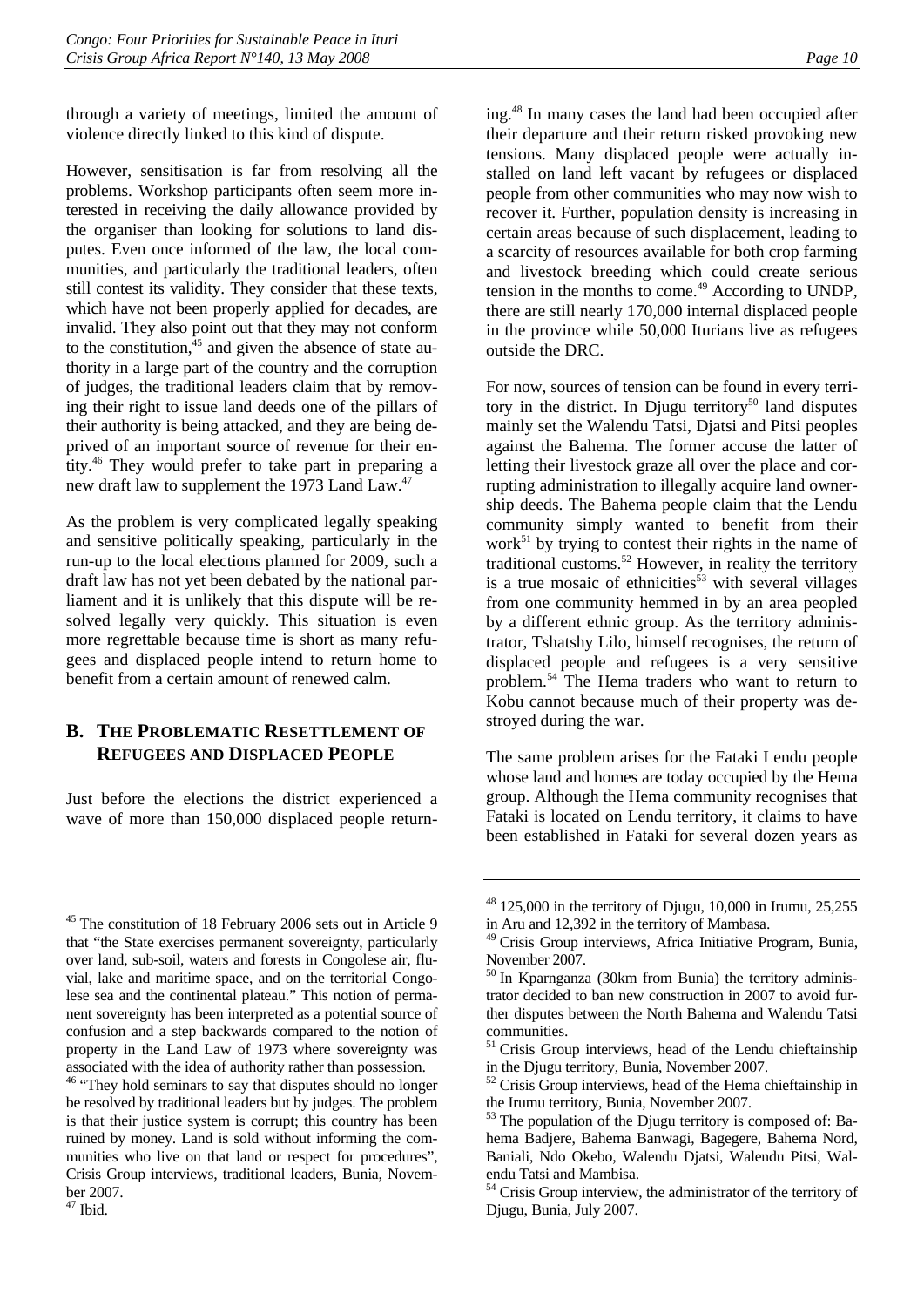teachers, traders and nurses, and does not see why it should leave the town to let the Lendu population who left during the war return.<sup>55</sup> In Jiba the Walendu Pitsi group has refused to let the Magbo family (Hema) access their farm and is threatening to declare war if the family insists on returning to the property.

In the Aru territory, land disputes and conflicts about territorial boundaries are numerous among the Aluru chieftainship<sup>56</sup> and the Zaki chieftainship.<sup>57</sup> In the latter area the Gawa and Nyaya populations regularly confront one another. In 2007 several hundred dwellings were destroyed, provoking the displacement of 562 families.58 In the Mahagi territory, the robust population density (more than 500 inhabitants/km²) also creates land conflicts and strong resistance to the return of displaced people in the Mokambo (specifically in Musongwa) and Walendu Watsi (vis-à-vis the displaced people from Dzeba) chieftainships.

Further, movement towards so-called reserve land such as Anghal II and Djukoth II by people seeking land for agriculture can be observed. $59$  Tensions are also recurrent in Magurugu in the War Palara chieftainship and in Ngote in the Pandoro chieftainship, and they can provoke violent incidents such as occurred in October 2007 when the Pashua population and the Djupabot people confronted one another over a piece of land occupied by the inhabitants of Pashua for five years.<sup>60</sup>

Despite a much lower population density, land problems are also very numerous in the Irumu territory. In the villages of Bogoro, Burgama, Kyamukaka, Lakpa, Nyakunde, Nombe and Buguge (Mount Omi), the Lendu Bindi (Ngiti) community occupies land belonging to the Hema population. $61$  In the chieftainship of Kasenyi the return of South Hema breeders and

<sup>57</sup> In the Zaki group the conflicts set the Labho and Appa against Lamina, Angiria against Angonda, and Cité d'Aru against Otso. 58 See the report by the United Nations Office for Coordinatheir  $20,000^{62}$  animals from Uganda provoked serious over-grazing problems. Several Hema returnees were not originally from Kasenyi but from Nyakunde, 45km from Bunia. However, they cannot return to Nyakunde because the town is occupied by the Lendu people. In the Tcheyi area, occupied for years by the FRPI's Lendu Bindi population, the return of the Bumbikasa Bunyagwa communities, who were chased off many years ago, also risks provoking great tension.

Faced with this situation, the response of the authorities (both national and local) has not been good enough. Most leaders are afraid of dealing with this problem. Before his suspension, the district commissioner, Pétronille Vaweka, certainly tried to raise awareness to assuage land disputes, particularly in the Mahagi territory. Administrators have taken preventative measures to contain the risk of violence. The administrative departments of the district have demonstrated their interest in working actively to prevent land disputes. However, at provincial level the action of Governor Autsai confused the authorities' message and gave the impression that those who carried out acts of violence would enjoy total impunity in the event of a land dispute.<sup>63</sup>

## **C. STRENGTHEN PREVENTION AND REVISE THE LAND LAW**

During 2007, the EU proposed, with the support of most of the non-governmental organisations (NGOs) working in the sector, MONUC and the district commissioner, that a land commission be implemented in Ituri charged with carrying out prevention and sensitisation activities over land disputes. Established on 26 February 2008, this commission brings together political leaders, leaders from civil society, FARDC, the police and representatives from the international community, under the presidency of Major Kayembe. It intends to make regular visits to the area to establish local peace committees, or support and strengthen those already existing, in each chieftainship and pro-

<sup>55</sup> Crisis Group interview, Hema administrative manager of the province, Bunia, July 2007.

<sup>&</sup>lt;sup>56</sup> In the Aluru group, the conflicts identified set the Awudje and Nguru against Olu, Yira against Zaki, Ndo against Olo, Aluru against Ndo, and Azumba against Awuko.

tion of Humanitarian Affairs (OCHA) of 7 March 2008. 59 See the land conflict at village level in Luu and the fragmented conflict at village level in Umoyo in the Djukhot chieftainship.

<sup>60</sup> According to MONUC a dozen people were injured during these confrontations.

 $61$  The head of the Hema group in Bogoro was reestablished during 2007 when he returned from exile in Uganda. However, many of his people have still not returned because of the occupation of the village by the Walendu Bindi group.

 $62$  Crisis Group interview, South Bahema local authorities, Kasenyi and Bumia, March 2008.

<sup>&</sup>lt;sup>63</sup> In June 2007 Governor Autsai released 60 people sentenced for burning down several dwellings following a land dispute in Ndéri, 300km north of Bunia in the Aru territory. On 30 July the Governor of the Eastern Province released 90 prisoners sentenced for destroying about 100 houses in the Ariwara region, Aru territory. Each time the province's justice authorities protested against these decisions, which also constituted a flagrant violation of the constitution, without success. The governor claimed that he had acted on the instructions of President Kabila. Crisis Group interviews, district legal authorities, Bunia, November 2007.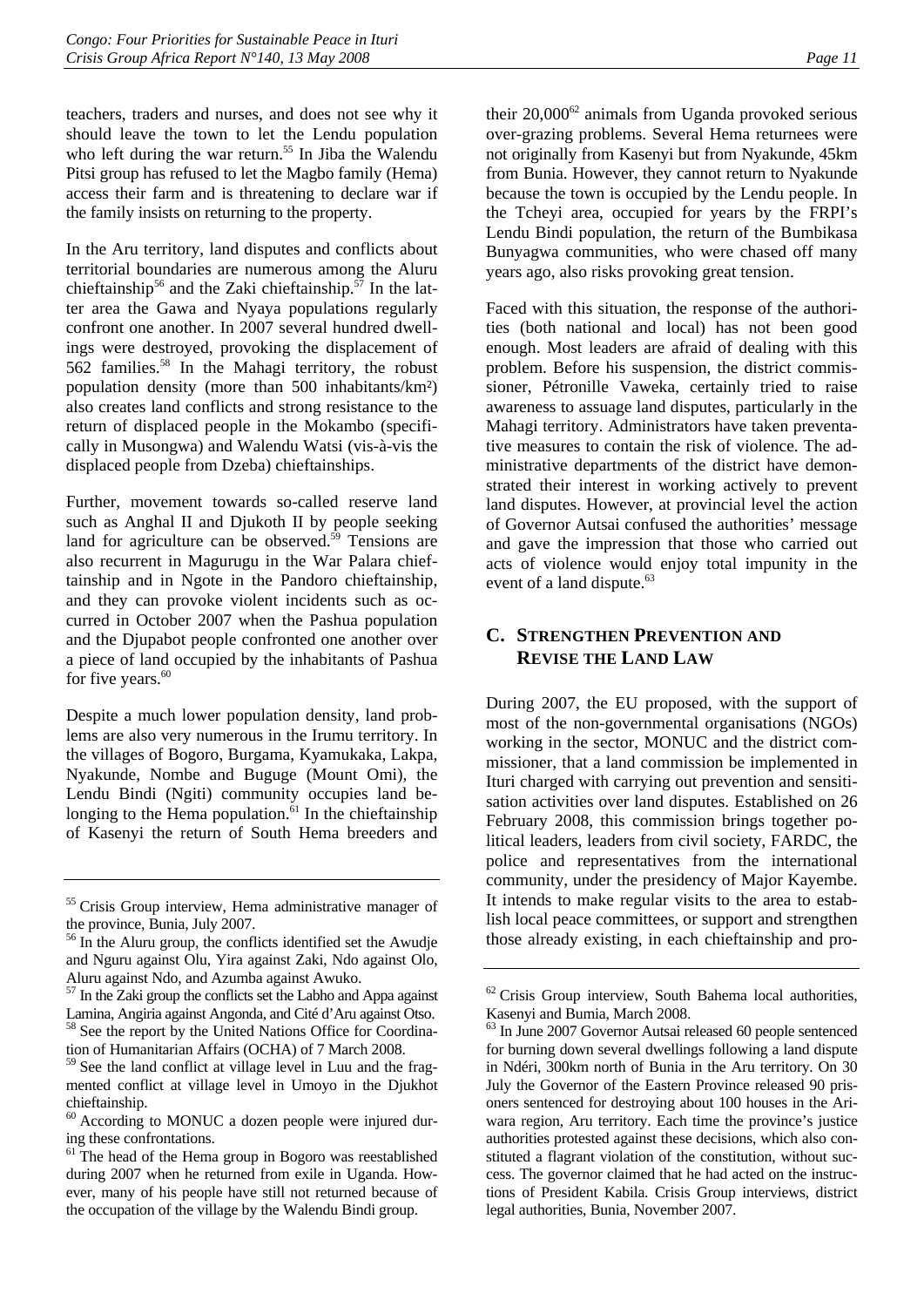pose mediation action. The current problem is that the commission has still not received a budget and the first mission to Aru in March had to be cancelled.

However, these initiatives should be encouraged and supported in the long term, by both donors and local and national political leaders. They should be accompanied by pilot projects to prepare for the return of refugees and displaced people $^{64}$  to areas that have already been affected by land disputes and initiatives aiming to modernise agricultural and livestock-breeding production techniques. The introduction of agro-pastoral cooperatives and the use of methods requiring less space could assuage much of the tension and strengthen solidarity between the various ethnic groups.<sup>65</sup>

If nothing is done, the situation may quickly provoke further tension, condemning the community disarmament plan to failure and inciting some discharged combatants to join village and community militias again. The local elections planned for 2009 could serve to reveal and set off new waves of violence over land disputes. It is even more probable that the circonscriptions for these elections will be based on groupings and there are many problems at precisely this level: some groupings have disappeared, others have seen the make-up of their population disrupted by a war for which they were often unable to be recruited.

In the chieftainship of Kasenyi for example, the chief is from the South Hema ethnic group, 65 per cent of the population is now Alur, only 30 per cent are South Hema and 10 per cent Lendu Tatsi, Djatsi and Bindi. In the Musezo, Mbisa, Tali, Lonyo and Kparangandza groupings, the Lendu community now occupies the area and the original Hema and Bira communities have little chance of being able to come home, vote and be elected.

The government must urgently launch a consultation process in order to present a text on revising the current Land Law and the status of the traditional leaders to parliament before the end of 2008. In cooperation with the provincial assembly of the Eastern Province, the interior minister should launch a research mission into the district's current administrative map, taking into account the disappearance of some groups and population movement.

## **IV. EXPLOITATION OF NATURAL AND MINING RESOURCES**

If Ituri is to rebuild itself and provide a future for its inhabitants, it must have a transparent and fair management framework for its resources. The district's recent history, like the history of the Congo in general, does not call for much optimism in this area. The situation is not as critical as a few years ago when the management of customs and gold, wood and coffee operations had in practice fallen under the control of armed groups. However it is still too early to conclude that normal practice has returned, particularly because of the involvement of FARDC troops in numerous trafficking operations and more generally the weakness of the state in the region.

The possibility of launching oil operations at Lake Albert is raising new expectations and risks quickly aggravating the issue of sharing resources in the region, be it with the capital Kinshasa or between natives and non-natives and Iturians themselves. It therefore seems important to open a debate on the management of this oil manna and all natural resources in general if they are to contribute to reviving the economy rather than the creation of new pockets of violence in the region.

## **A. CUSTOMS, WOOD AND GOLD**

For many years Ituri was one of the most striking examples of the pillaging of the DRC's natural resources.<sup>66</sup> From 1999 to 2003 pillaging was widespread in the wood,<sup>67</sup> coffee<sup>68</sup> and gold<sup>69</sup> sectors. The

 $64$  Within the framework of the implementation of the Ngurdoto agreements, the ministerial follow-up meeting between the DRC and Uganda, which was held from 12 to 15 December 2007, forecast the imminent signature of a tripartite agreement with the UNHCR for the repatriation of refugees.<br><sup>65</sup> In the era of Zaire, the largest research station for livestock breeding in the country was in Nioka in the Mahagi territory.

<sup>&</sup>lt;sup>66</sup> Final report from a group of experts on the illegal exploitation of natural resources and other forms of wealth in the Democratic Republic of Congo, UN Security Council S/2002/1146, 16 October 2002, paras. 97-38.

 $67$  Every year the DRC exports nearly 50,000 $m<sup>3</sup>$  of wood, 80 per cent of which comes from forests in Ituri located in the Mambasa territory and, to a lesser degree, in the Irumu territory. Most production comes from Biakato, Lwemab, Teturi and "km 26", a production junction located on the Béni-Mambasa route. "Timber Trade and Poverty Alleviation in the Upper Great Lakes region", report by Forest Monitor, June 2007, p. 18.

<sup>&</sup>lt;sup>68</sup> Coffee plantations in the Mahagi territory have been devastated by armed groups. In 2003 the company marketing local coffee was destroyed and armed groups had to sell its product to Ugandan economic operators on the basis of tariffs imposed by armed groups. Crisis Group interviews, economic operators, Bunia, March 2008.

<sup>69</sup> Gold-bearing concessions in Ituri belong to the Kilomoto Gold Mine Office (OKIMO) which in total has exclusive rights over nearly 83,000 sq. km in the Eastern Province. In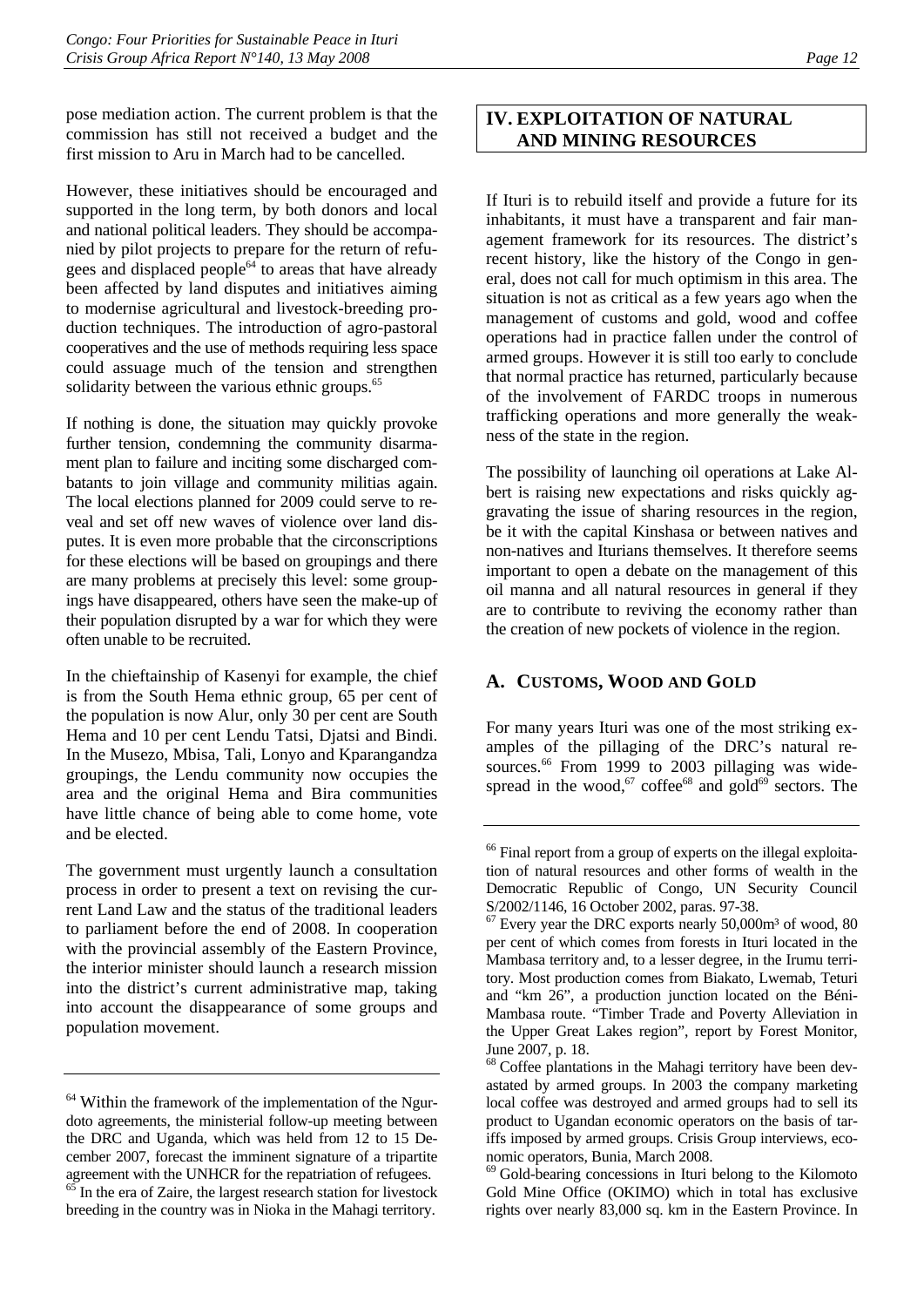Ugandan army, Mbusa Nyamwisi's Congolese Popular Army (APC) and the various armed groups in Ituri controlled the main mining sites, the immigration departments and customs posts.<sup>70</sup> The armed groups applied a pre-financing system which consisted of obtaining direct payment of a fixed amount from a trader in exchange for exemption from the customs duties due to the state. According to a panel of UN experts, in 2004 officially declared customs revenue in Ituri did not exceed  $$14,000$ .<sup>71</sup>

#### **1. Trafficking at the borders and illegal lumbering operations**

Since the Congolese authorities regained control of all customs posts and the main gold and forestry exploitation zones, the situation has improved slightly. As regards customs, development has been slow because the agents introduced by the militias stayed for a long time and some have continued to financially help these militias after they lost control of the area. Others simply continued appropriating funds to increase their own personal wealth in cooperation with some import/ export networks present locally.<sup>72</sup>

In 2007 the governor introduced significant changes within the customs department in Aru. A special investigation commission from the provincial assembly went to Ituri in April 2007 to investigate the practices of the National Revenue Department (DGRAD), the Congolese Tax and Customs Office (OFIDA) and the Local Tax Department  $(DGI)$ .<sup>73</sup> Following these inquiries, the provincial assembly concluded that fraud

1533 (2004) on the Democratic Republic of Congo, UN Security Council S/2005/30, 25 January 2005, paras. 116-126.

 $71$  Report from a group of experts created by Resolution 1533 (2004) on the Democratic Republic of Congo, UN Security Council S/2006/53, 27 January 2006, para. 51.

 $72$  In the first ten months of 2005 the officially declared customs revenue in Ituri more than doubled compared to 2004. It was still less than \$30,000 and probably did not represent more than 10 per cent of the tax revenue actually collected from the district's six customs posts. Report from a group of experts created by Resolution 1533 (2004) on the Democratic Republic of Congo, ibid., para. 51.

<sup>73</sup> Report from the Economic and Financial Inspection Mission in the district of Ituri from 18 April to 12 May 2007, Provincial Assembly of the Eastern Province.

However the situation is far from satisfactory. The changes in customs have not led to an end of corruption or the illegal export of the district's raw materials.75 The high rate of legal taxes and the presence on the borders of a collection department which should not be there do not encourage operators to work legally.76 A significant share of customs revenue still escapes the control of the Congolese state. Despite some recently introduced changes in OFIDA, fraud continues and only the beneficiaries seem to have changed. For several months OFIDA has been under the direct control of a new network introduced by Governor Autsai himself, dominated by the Lugbara ethnic group, including the governor's own son, recently named as head of OFIDA in Aru.<sup>77</sup> The introduction of a credible inspection mechanism for customs activities at a decentralised level is therefore more essential than ever.

In the wood sector the 2002 moratorium on attributing forestry concessions is not respected and no reforestation policy is in place.78 Soldiers have taken over from militias in the illegal trade of wood in the Mahagi and Aru territories<sup>79</sup> and the state receives

76 Presidential Decree of 28 March 2002 only authorises OFIDA, OCC, DGM and healthcare services to be present on the border. In practice, however, the DGRAD and the DGI also collect taxes at this level.

Crisis Group interviews, economic and political leaders, Bunia, March 2008.

 $78$  Exploitation authorisations were allegedly given to nationals who were working for Ugandan, Kenyan and Sudanese business people in the wood sector in the west of the Aru territory in the chieftainships of Kaliko and Ndo. Members of the DMIAP were allegedly also involved in trafficking wood in the Aru region in the villages of Rumu, Rogale, Pabiri and Vis-à-Vis. Lorries would cross the border at night undercover thanks to their complicity. Ibid.

 $79$  In the Mahagi territory for example wood is fraudulently exported at night through the small border posts of Rona, Simbi, Pono, Sis, Boda and Kudikoka, mostly for FARDC

Ituri OKIMO controls Concession 39, which encompasses Aru, Faradje and Mahagi, around Djalasiga, and Concession 40, which consists of the Adidi and Makala mines around Mongwalu. On the pillaging of gold from Ituri during the war see "Ituri: covered in blood", Human Rights Watch, op. cit., p. 13-14; and Jeroen Cuvelier and Stefaan Marysse, « Les enjeux économiques du conflit en Ituri », *l'Afrique des Grands Lacs, 2003-2004 Annual*, pp. 183-190. 70 Report from a group of experts created by Resolution

<sup>74</sup> Without waiting for the results of this commission, Governor Autsai replaced Vianney Malipta, Head of the Bunia DGRAD, by Mawa Leneki.

According to the report by a UN group of experts, until 2006 the leader of the FNI, Peter Udaga alias Peter Karim, illegally exported large quantities of wood and coffee to Uganda in exchange for weapons and munitions. Customs officers did not dare intercept the loads out of fear of reprisals. These activities were pre-financed by Uganda business people, particularly a Ugandan soldier and wood entrepreneur in Paidha, again responding to the name of Peter Karim. Report from the group of experts created by Resolution 1533 (2004) on the Democratic Republic of Congo, UN Security Council S/2006/525, 18 July 2006, paras. 179-182.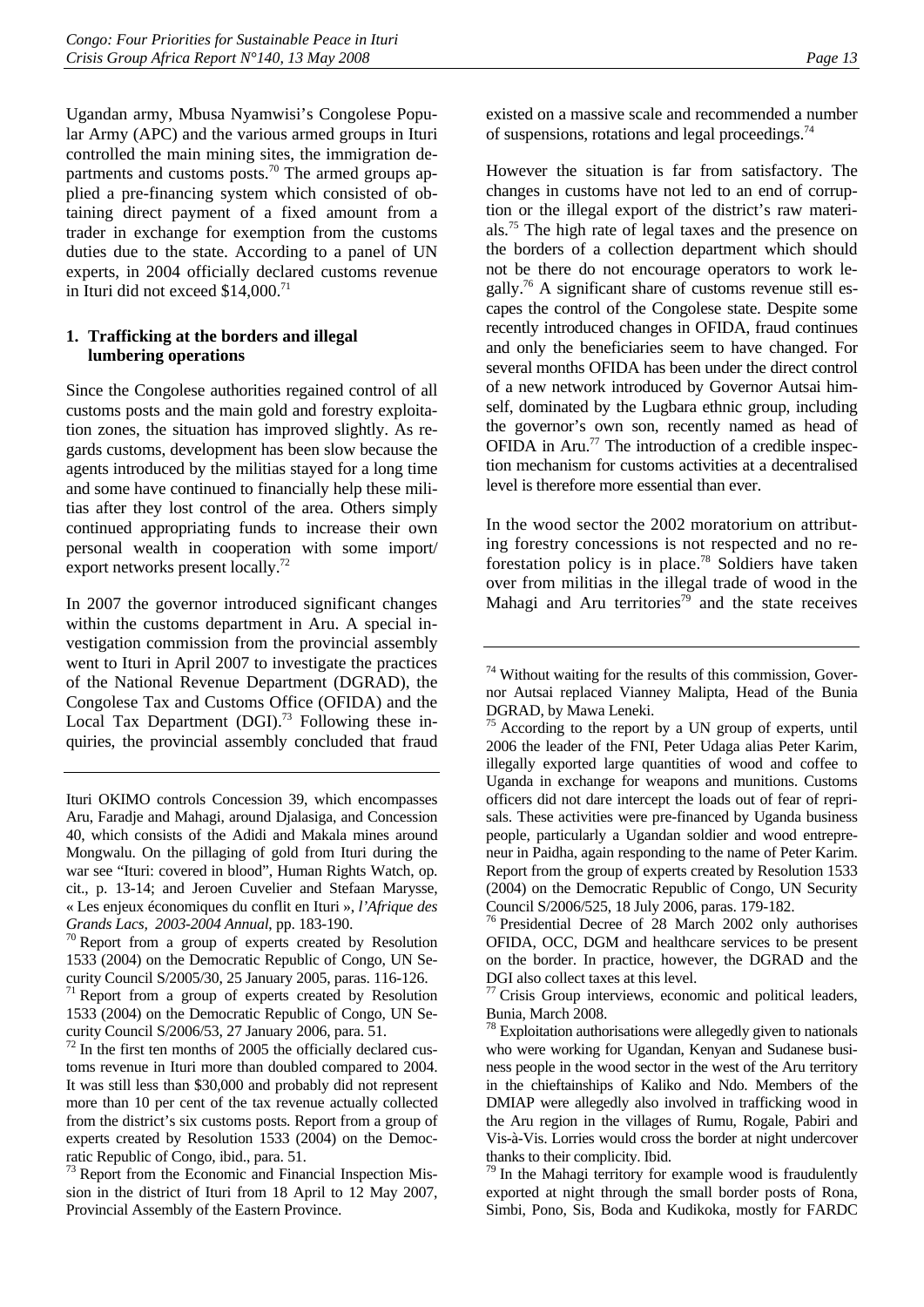almost no benefit from these operations. $80$  According to the NGO Pax Christi, of the 102 lumbering operations created since 2002 in Ituri, barely thirty have been officially declared. In total 175,000m<sup>3</sup> of wood was allegedly exported from Mambasa in 2007.<sup>81</sup> The latter continue to sell thousands of hectares of forest to forestry operators for derisory prices $82$  and in violation of the forestry code, often with the complicity of government departments.

The jobs created in the district and the benefits for local communities, particularly the Mbuti communities who are employed for logging, are still extremely limited.83 Integral control of the forestry sector is therefore more urgent than ever. The provincial authority and national parliament must pledge to ensure that the forestry code and the moratorium on attributing concessions are respected. The bank account opened in Beni must be closed to strengthen transparency in managing the revenue collected and an inquiry commission must be established to dismantle the mafia network involving civilian and military nationals as well as the foreigners who currently control wood operations in Ituri.

#### **2. Lawless gold exploitation**

With regard to the management of the mining commissions belonging to the Kilomoto Gold Mines Office (OKIMO) there are three important problems. As the Lutundula Commission, $84$  and the governmental commission charged with reviewing mining contracts established on 20 April 2007 both observed, the invest-

ments promised by the companies working in partnership with OKIMO came late. Moreover, the contracts signed by OKIMO generally underestimated the value of the capital supplied by the Congolese party. Reviving mining operations in Ituri therefore risks not providing sufficient profit for the Congolese state, depriving it of the financial means it needs to rebuild and develop the region.

From 2003 OKIMO, which was almost bankrupt at that point, $^{85}$  tried to put itself back on a sound financial footing by signing several lease agreements with industrial mining groups such as Mwana Africa  $PLC<sup>86</sup>$ and the Orgaman $87/M$ oto Goldmines Ltd $88$  joint venture, as well as sub-contracting agreements with agencies to exploit the beds of the rivers in the region. Finally, Anglo Ashanti Goldfied (AGA) launched exploration operations on the Mongwalu site.<sup>89</sup> Follow-

<sup>87</sup> The Orgaman Group (Organisation, Participation and Management) is a company created in 1931 by the Belgian Damseaux family and originally specialising in food distribution. The Group is established in the transport, livestock breeding, agriculture and real estate sectors. It has been working with OKIMO in the mining sector since 1987. In 2003 Orgaman created a new company, Borgakim, which itself created several subsidiaries in partnership with the Australian/Canadian company Moto Goldmines, and carried out prospecting operations on several beds on the basis of lease agreements with OKIMO. On 31 December 2007 Orgaman ceded its shares in the joint venture created with Moto Goldmines. "Moto Goldmines acquires Additional Interest in the Moto Gold Project and Completes Placement to Sam Jona", press release from Perth, Western Australia, 31 January 2008, available at www.motogold mines.com/aurora/ assets/user\_content/File/Moto%20Announcement%20-%2031 %20January%202008%20-20additional%20interest.pdf.

88 Moto Goldmines is an Australian/Canadian company operating mainly in Australia and the DRC. It is led by Sir Sam Jonah, a former CEO of Anglo Ashanti Goldfield. Its board includes in particular Louis Watum and the former American Secretary of State for African Affairs from 2001 to 2003, Walter Kansteiner, who acts as a consultant director. For more details see the company's website: www.motogoldmines. com/ board \_of\_directors.9.html.

89 In 1996 Ashanti Goldfields inherited a lease agreement concluded in 1991 between OKIMO and Kilomoto Mining

soldiers with business connections to Ugandan and Kenyan business people. Crisis Group interviews, local traders, Mahagi, March 2008.

<sup>&</sup>lt;sup>80</sup> As the report by the Provincial Assembly of the Eastern Province of 2007 underlined, the fact that the bank account through which taxes generated by the forestry operations in the territory of Mambasa transit is located in Beni in the province of North Kivu makes any control of the use of these resources by the district of Ituri or the administration of the Eastern Province based in Kisangani practically impossible. Crisis Group interviews, provincial politicians, Bunia, March 2008.

<sup>81 &</sup>quot;Les chefs coutumiers de l'Ituri bradent les forêts contre quelques cadeaux", *Le Potentiel*, March 2008.<br><sup>82</sup> Several cases have been highlighted where traditional

leaders ceded concessions of 100 hectares in exchange for two goats or a cow and \$100, Crisis Group interviews, economic operators and administrative agents, Bunia, March 2008. 83 "Wood Trade", op. cit.

<sup>&</sup>lt;sup>84</sup> Report by the Special Commission from the National Assembly charged with examining the validity of the economic and financial conventions concluded during the wars of 1996-1997 and 1998, pp. 196-200.

<sup>&</sup>lt;sup>85</sup> Created during the colonial era, OKIMO owned three underground mines and a processing factory in Mongbwalu. After the war the factory was destroyed and the mines occupied by amateur prospectors.<br><sup>86</sup> Mwana Africa is a consortium registered in the UK bring-

ing together businesses in Zimbabwe, the DRC, Zambia, Kenya, Ghana and South Africa. Mwana Africa mainly operates in the mining sector in Zimbabwe, the DRC and Ghana. The company was created in 2003 and is directed by Mr Kalaa Mpinga from the DRC. In 2006 it set up in Nzani in the Mahagi territory. For more details see the company's website: www.mwanaafrica.com.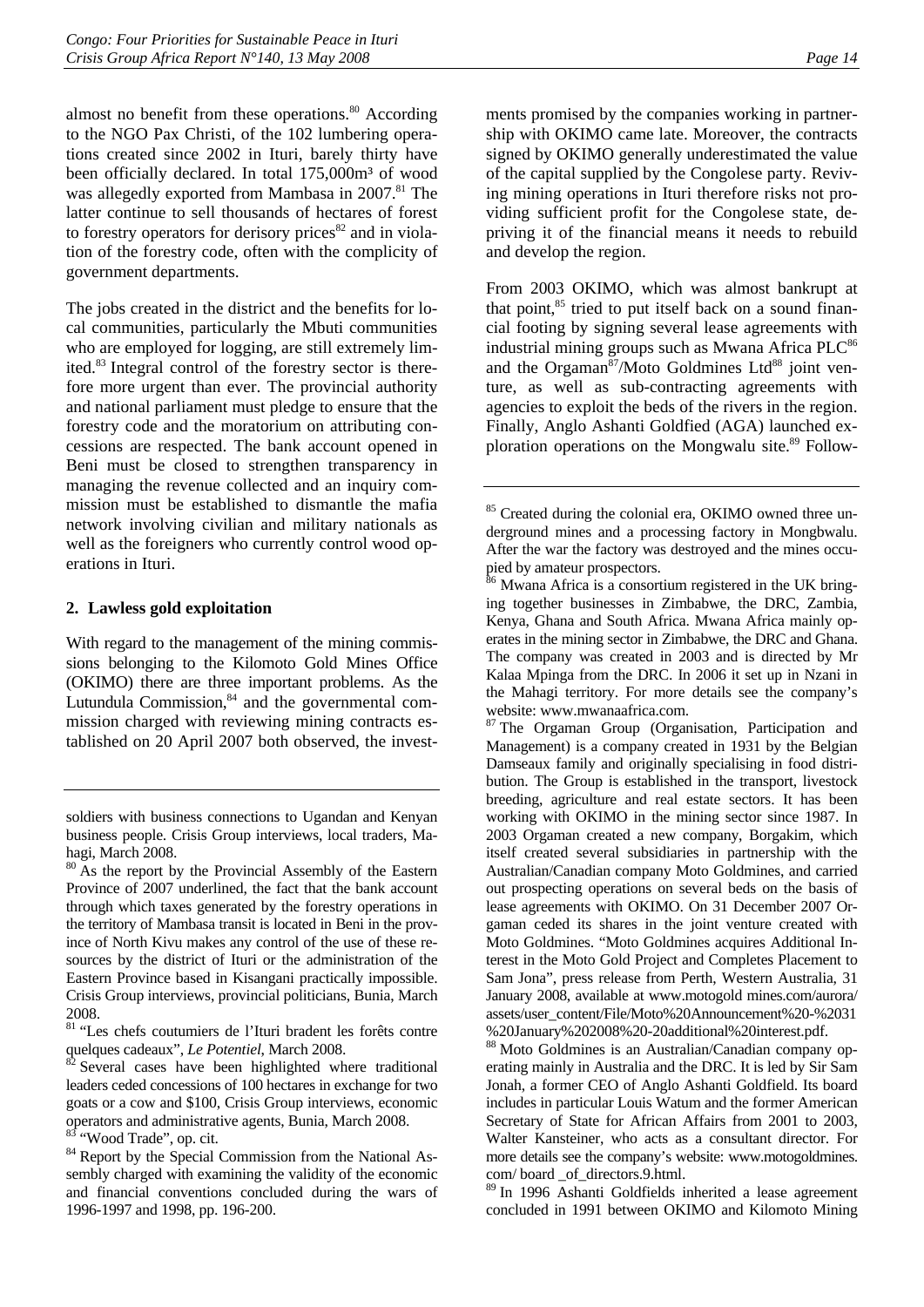ing inquiries made by Human Rights Watch $90$  and the report by the panel of experts for the embargo on weapons destined for the DRC, $91$  the industrial mining groups attempted to establish procedures to avoid being accused of indirectly financing perpetrators of human rights violations on the ground, be they linked to militias or the national army. They also tried to involve the local communities more in their activities and promised to create infrastructure to their benefit (roads, schools, healthcare centres). $92$ 

In 2006, at the end of a difficult battle between the director of OKIMO and the Orgaman/Moto Goldmines Ltd. joint venture, several lease agreements passed with its subsidiaries and manifestly unfavourable for OKIMO were cancelled or modified.<sup>93</sup> On 29

International (KIMIN) concerning 2,000 sq. km of Concession 40 near Mongwalu. Ashanti lost its rights in 1997 after Laurent Désiré Kabila came to power in Kinshasa. However, Kabila returned these rights to the company in November 1999 and a legal convention was signed on 23 June 2000 between OKIMO and Ashanti Goldfield whereby the OKIMO share in the company capital of the joint venture dropped from 51 per cent to 13.78 per cent, compared to 86.22 per cent for Anglo Ashanti Goldfield. In September 2001 an amendment to the convention extended the rights of Ashanti Goldfield over Concession 40, the contract now concerning more than 8,000 sq. km. In its report of June 2005, the Lutundula Commission considered that the convention binding OKIMO and Ashanti Goldfields, which had since become Anglo Gold Ashanti, was excessively unfavourable for the Congolese state's interests and should be renegotiated to rebalance the partnership. Report from the Special Commission from the National Assembly charged with examining the validity of the economic and financial conventions concluded during the wars of 1996-1997 and 1998, pp. 196-200. <sup>90</sup> "The curse of gold", Human Rights Watch, June 2005.

<sup>91</sup> Report from the group of experts, 25 January 2005, op. cit., paras. 131-134.

<sup>92</sup> From 28 to 29 April 2007 AngloGold Ashanti (AGA) organised a meeting in Mongwalu with civil society, amateur prospectors and international NGOs. During that meeting AGA pledged to launch research on the future of amateur miners. In April 2007 one of Moto Goldmines/Orgaman Borgakim's subsidiaries pledged to carry out repair work on the 180km which separate Watsa from Aru, and announced the desire to devote nearly \$100 million to investment in the social sector.

<sup>93</sup> In November 2006 the Moto Goldmines/Orgaman joint venture and OKIMO therefore signed an agreement cancelling the lease agreements signed with its subsidiaries Amani Gold and Tangold, and modifying the agreement concluded with its subsidiary Rambi Mining. The governmental commission charged with reviewing mining contracts requested that the three contracts be entirely cancelled and that the outstanding rent and the surface rights due since 2003 be paid. See the report by the Mining Contract Review Commission volume 1, p. 162, available on the site of the DRC's Mines

March 2007 the Security Council's sanctions committee added Doctor Kisoni and four entities involved in supporting armed groups already subject to sanctions to the list of travel prohibitions and asset freezes. $94$ Finally, in April 2007 an Ituri civil society cooperation framework on extraction industries was established.

In its conclusions, made public on 20 March 2008, the Mining Contracts Review Commission requested that the government open negotiations with OKIMO's three main partners (Anglo Ashanti Goldfield (AAG), the Moto Goldmines/Orgaman joint venture and Mwana Africa) to obtain substantial changes to the partnership contracts.<sup>95</sup> The recommendation with the

<sup>94</sup> Kambale Kisoni and his airline Butembo Airlines and Uganda Commercial IMPEX, MACHANGA and the Butembo agency specialising in gold, Congocom Trading House, were targeted by the measures imposed in paragraphs 13 and 15 of Resolution 1596 (2005). Kisoni was assassinated on 5 July 2007 in Butembo and was therefore withdrawn from the list. Another businessman from Ituri, Dieudonné Ozia Mazio, President of the Federation of Businesses in Congo in the Aru territory, was added to the sanctions committee's list for his involvement in contraband activities, to the particular benefit of the FAPC. In 2005 the group of experts had observed that Kambale Kisoni and Ozia Mazio were illegally exporting to Kampala respectively 50kg and 15 to 20kg of gold every ten days. Report from the group of experts created by Resolution 1533 (2004) on the Democratic Republic of Congo, UN Security Council S/2005/436, 26 July 2005, para. 80.

<sup>95</sup> The governmental commission charged with reviewing the mining contracts particularly requested that the government obtain from these three partners renegotiation of the rent, regularisation of payment for the surface rights due since the contract had been signed, registration of the precise geographical coordinates of the beds, a diagram of the execution of work, and transmission of the feasibility studies provided for by the Mining Code. These studies must enable the real contribution of each party to be precisely assessed in the event of the creation of new joint ventures to equally distribute company shares. The Commission also requested that OKIMO's partners settle payment of royalties and key money in the event of creating the joint venture. As regards the Technical and Financial Assistance Contract, signed on 30 December 2003 by the Moto Goldmines/Olgaman subsidiary, Borgakim Mining, and OKIMO, the Commission requested that Borgakim respect its commitments in terms of restoring mining, metallurgic and energy infrastructure. It would also like the service contract to be separated from the lease agreement and OKIMO's debt situation with regard to Burgakim to be rapidly clarified. See the report by the Mining Contract Review Commission of the DRC, www.miningcongo.cd/pdf/TOME

Ministry, www.miningcongo.cd/pdf/TOME%201%20 RAP-PORT

<sup>%20</sup>CRCM%20VERSION%20FINALE%20270208%20&\_ héè.pdf.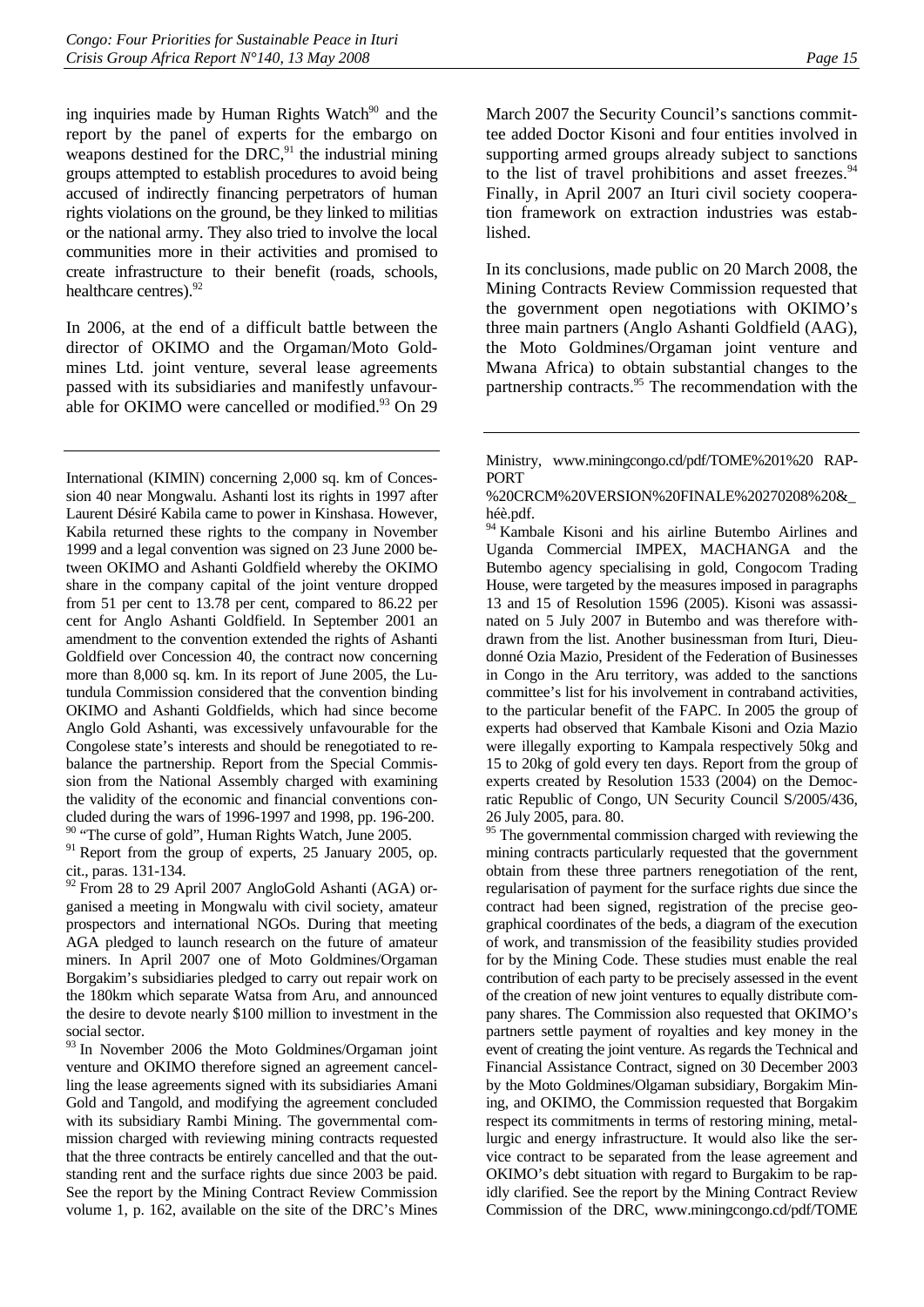most serious consequences for Ituri was the request to review the partnership between OKIMO and AAG, Anglogold Kilo (AGK). The commission proposed that OKIMO's corporate shares in AGK be increased from 13.78 per cent to 45 per cent and that AGK return 6,040 sq. km of the concession to OKIMO.

The second problem concerns the anarchy which seems to be ongoing in the field of gold exploitation. As well as the large contracts, the authorities in Kinshasa surreptitiously granted exploitation licences to a few modestly sized operators. These operators seem to have received the necessary authorisation to export directly recovered gold by small jet to Tanzania, without having to navigate the state's declaration and taxation systems. On the ground persistent rumours indicate that several mining operators who are not currently operating have also already allegedly exported gold by plane to Tanzania, thanks to the authorisation provided by the presidency in Kinshasa.<sup>96</sup>

A final unresolved problem concerns the future of amateur miners in the district. There are no fewer than 100,000 amateur miners in Ituri, mainly gold washers, who have been operating at OKIMO's Concession 40 for many years. Not only must their employment conditions be urgently improved, $97$  but placements for those who will have to leave concessions attributed to industrial operators must be prepared.

If action is not taken in this area, amateur miners may themselves organise violent demonstrations or demonstrate following encouragement from local politicians. This has already occurred in Katanga. These revolts could have much more serious consequences than those already observed in Kolwezi and Likasi.<sup>98</sup>

98 On 25-26 June and 27 September 2007 several hundred amateur diggers demonstrated in Kolwezi against their eviction from mining concessions ceded to Anvil Mining and Chemaf. In September demonstrations degenerated into open confrontations with the police, leading to the death of two diggers and more than a dozen injured police officers. On 6 March 2008 thousands of amateur miners confronted the police in Likasi to oppose eviction measures from the Kamatanda mine which may be entrusted to a Chinese company. The confrontations led to one death and injured 32. "Kolwezi : affrontements sanglants entre creuseurs et policiers ", Radio Okapi, 27 September 2007, on www.radio okapi.net; and Katanga (RDC): violents heurts entre police et mineurs (ONU)", Agence France-Presse, 7 March 2008.

Tension may also ignite between amateur miners themselves as the district becomes increasingly hostile to the employment of nationals from other provinces in Ituri companies. This bad feeling is particularly directed at the Nande population who are well established in the gold sector and trade.<sup>99</sup>

Before this situation degenerates even further during the local elections or MONUC withdraws its troops from the Mongwalu area, $100$  a retraining plan for amateur miners, including many former militiamen whose medium-term reaction may be feared if they are moved on by force, should be prepared. More generally, in the mining field state agents must be able to search the depots and aircraft used by operating companies to limit the risk of illegal export of raw materials. The provincial and national assemblies must require that contracts binding the Congolese state to all mining operators be published and obtain clarification on the taxes paid to the government. Finally, the government and overseas partners must work, in cooperation with neighbouring countries, to establish a certification and traceability mechanism for raw materials leaving Ituri to verify a product's origin.

## **B. NEW TENSIONS BETWEEN KAMPALA AND KINSHASA OVER LAKE ALBERT'S OIL**

The announcement that extraction of oil at Lake Albert is to begin has also led to concerns over the province's future. The problem is twofold: regional and purely local with risks for Ituri's stability. At regional level, Lake Albert's  $\delta$ <sub>1</sub><sup>101</sup> has been the backdrop to relations between Uganda and the DRC in Ituri for very many years.102 During the war Kampala often changed its alliances with the local armed groups on the basis of three issues: keeping Kigali at bay, limiting Kinshasa's influence and securing the operations

ri", *l'Afrique des Grands Lacs, 2003-2004 Annual*, p. 196. 102 Dominique Johnson, "Shifting Sands: Oil Exploration in the Rift Valley and the Congo Conflict", report by the Pole Institute, Goma, 13 March 2003.

<sup>%201%20</sup>RAPPORT%20CRCM%20VERSION%20FINAL E%20270208%20&héè.pdf.

<sup>&</sup>lt;sup>96</sup> Crisis Group interviews, economic operators and agents from administrative departments, Bunia, March 2008.

 $97$  In November 2007 the district ordered that the Adidi mine, where nearly 15,000 amateur miners worked and which threatened to collapse, be closed.

<sup>&</sup>lt;sup>99</sup> Crisis Group interviews, Nande businessmen and Iturian intellectuals, Bunia, March 2008.

<sup>&</sup>lt;sup>100</sup> Crisis Group interviews, MONUC officers, Kinshasa, February 2008.

<sup>&</sup>lt;sup>101</sup> The oil exploration area at Lake Albert is divided into five blocks, three of which are in Uganda (Blocks 1, 2 and 3A) and two in the Congo (Blocks I and II). In 1987 the area in the south of the lake on the Congolese side had been explored by AMOCO but the initial surveys of these blocks known as III and IV proved to be disappointing and the exploration campaign quickly came to an end. Jeroen Cuvelier, Stefaan Marysse, "Les enjeux économiques du conflit en Itu-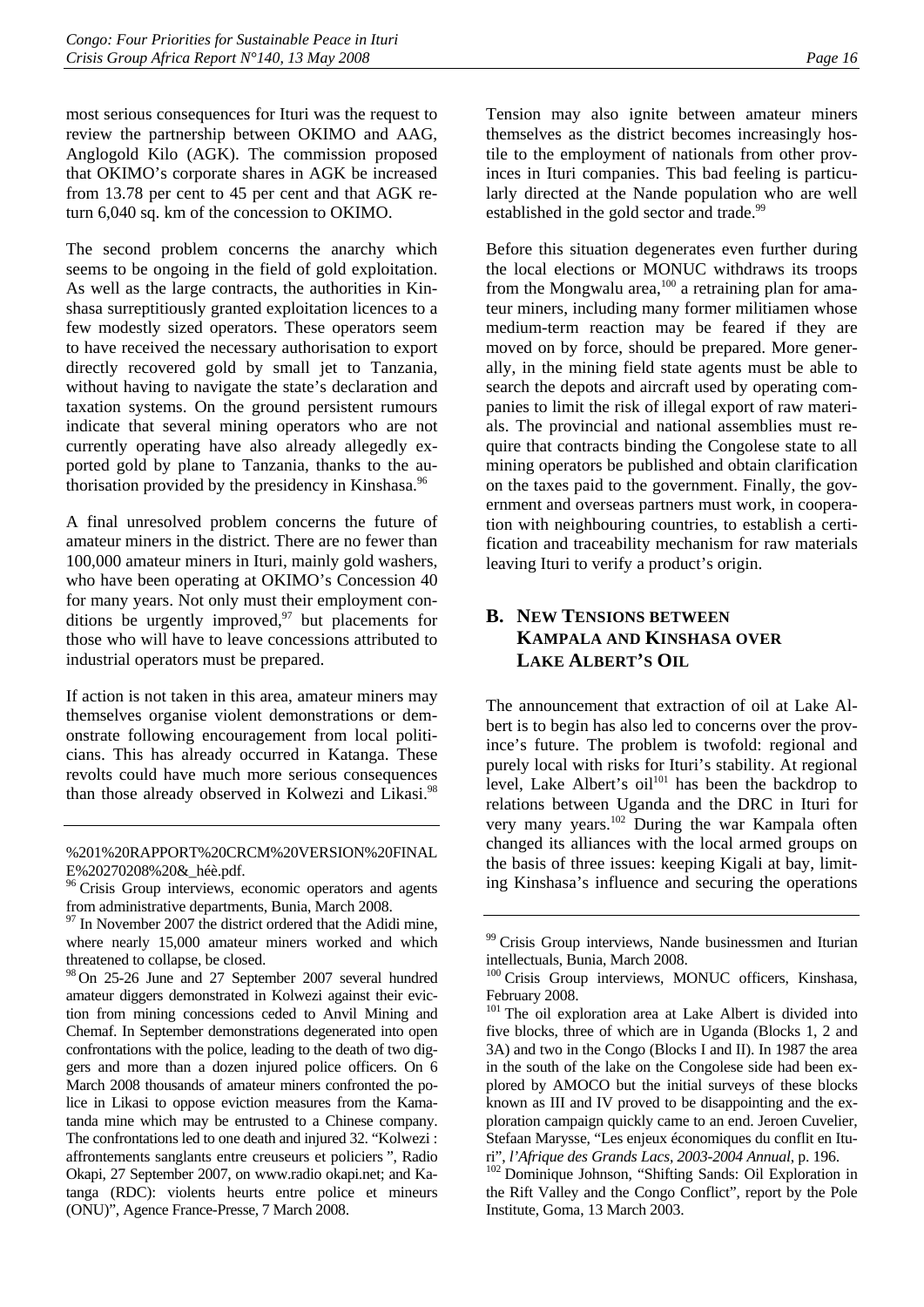carried out by Heritage Oil and Tullow Oil, the partners chosen by Kampala to perform the exploration.<sup>103</sup>

From 2002, and following the rapprochement between Kampala and Kinshasa, Heritage Oil began discussions with the Congolese presidency to obtain exploration licences in Ituri. On 2 June 2002 Heritage Oil signed a memorandum of understanding with the Congolese presidency to develop the potential production of oil in the Semiliki valley over an area measuring 30,000km². After Heritage Oil decided to join forces with Tullow Oil to explore the blocks on Lake Albert, negotiations were opened in Kinshasa with that company. They ended in July 2006 with the signature between the Congolese government and Tullow Oil of a production sharing contract for Blocks I and II.<sup>104</sup>

However, as the transition period has ended and exploitation of reserves on the Ugandan side has become imminent, the oil issue at Lake Albert has again become a source of tension between Kinshasa and Kampala. As the issue of border demarcation (on which the distribution of anticipated profits from oil production on Lake Albert depends) has never been resolved, several violent incidents took place between July and September 2007 on the Heritage Oil barges and the island of Rukwanzi on the lake.<sup>105</sup> Following

these incidents, the two countries increased consultations, signed the Ngurdoto agreement on 8 September 2007106 and established a permanent joint commission to assuage the tension.107 With the assistance of the former colonial powers (Belgium and the UK) which signed the 1915 border convention, the two countries have created a mixed commission charged with recreating the common border. This commission began its work on 15 March 2008.

However, marking-out the waters of Lake Albert and the mouths of the River Semiliki is still far from resolved. It could lead to further tension in the months to come if the two countries cannot agree on the route of their common border, the future of the island of Rukwanzi and the establishment of a "common interests zone" to produce oil. On this last point, the compromise announced upon signature of the Ngurdoto  $a$ greement<sup>108</sup> and confirmed in Kampala on 25 January

ment provides for: the establishment of a liaison officer between the two countries' armies to avoid border incidents; the creation of a joint commission to verify the demilitarisation of the island of Rukwanzi, the establishment of a joint surveillance team and provisional joint local administration on the island; the establishment of an ad hoc commission charged with recreating the border; and the creation of a committee charged with immigration issues. The two countries have also pledged to conclude disarmament and repatriation of the negative forces on their territory and move refugee camps to more than 150km from the border and continue sensitisation in view of their return in the framework of a tripartite agreement with the UNHCR. The agreement also envisages normalising diplomatic relations and exchanging ambassadors in 2008, as well as establishing a commission charged with studying the practical aspects of executing the decision passed on 19 December 2005 by the ICC requiring Uganda to correct the consequences of its invasion of the DRC. See the joint press release on the Ngurdoto meeting available at: http://congoplanet. net/download/arusha 080907.pdf.

 $107$  On 9 October 2007 the two countries established three joint commissions (military, security and economic). The commissions have met every two months since then. Crisis Group interviews, MONUC, Bunia, March 2008.

<sup>108</sup> The Ngurdoto agreement provides in Article 4 for shared management of trans-border trade of mining products and oil between the two countries. During the meeting in Kampala on 28 January 2008 the two countries signed an amendment to modify the hydrocarbon cooperation agreement dating from 1990 and providing for the establishment of a group of experts charged with assessing the state of oil exploration at Lake Albert. In particular they agreed to designate an expert from the Hydrocarbons Ministry at the DRC Embassy in Kampala charged with following exploration activities on the Ugandan side. "Hydrocarbures : La RDC et l'Ouganda

<sup>&</sup>lt;sup>103</sup> Heritage Oil is a company listed on the London and Toronto stock exchanges. Created in 1992 by its current CEO Tony Buckingham, it has been established in Uganda since 1997. It began its first drilling on the Ugandan side in 2002 in partnership with the South African company Energy Africa, with which it created a subsidiary, Eagle Drill. From 2005 Heritage Oil became associated with Tullow Oil, an Irish company which has the technical know-how in terms of surveying oil layers. Tullow Oil is the operator of Blocks 1 and A3 for which it holds 50 per cent of shares of the exploration licence, equal with Heritage Oil. Tullow Oil holds 100 per cent of the exploration licence for Block 2 for which it is the operator. Crisis Group interviews, Heritage Oil, Kampala, March 2008.

<sup>&</sup>lt;sup>104</sup> The agreement provides for profits taken from production of Blocks I and II on the Congolese side to be distributed as follows: 48.5 per cent for Tullow Oil, 39.5 per cent for Heritage Oil and 12 per cent for the Congolese government hydrocarbons company, COHDRO. Ibid.

<sup>&</sup>lt;sup>105</sup> On 29 July 2007 a first border incident occurred at Lake Albert when four soldiers from the Ugandan army (UPDF) were intercepted by the Congolese army after travelling through Congolese territorial waters for several hours. The four Ugandan soldiers were taken prisoner before finally being released on 6 August 2007. On 3 August 2007 an incident between FARDC and the Ugandan army on the border of the two countries at Lake Albert caused the death of an FARDC officer and a British engineer from Heritage Oil. Finally on 24 September UPDF opened fire on a craft occupied by a Congolese group, killing six people and wounding

five others. See in particular Marie France Cros, "Congo-Ouganda: nouvel incident frontalier meurtrier", *La Libre Belgique*, 26 September 2007.<br><sup>106</sup> In the fields of defence and security, the Ngurdoto agree-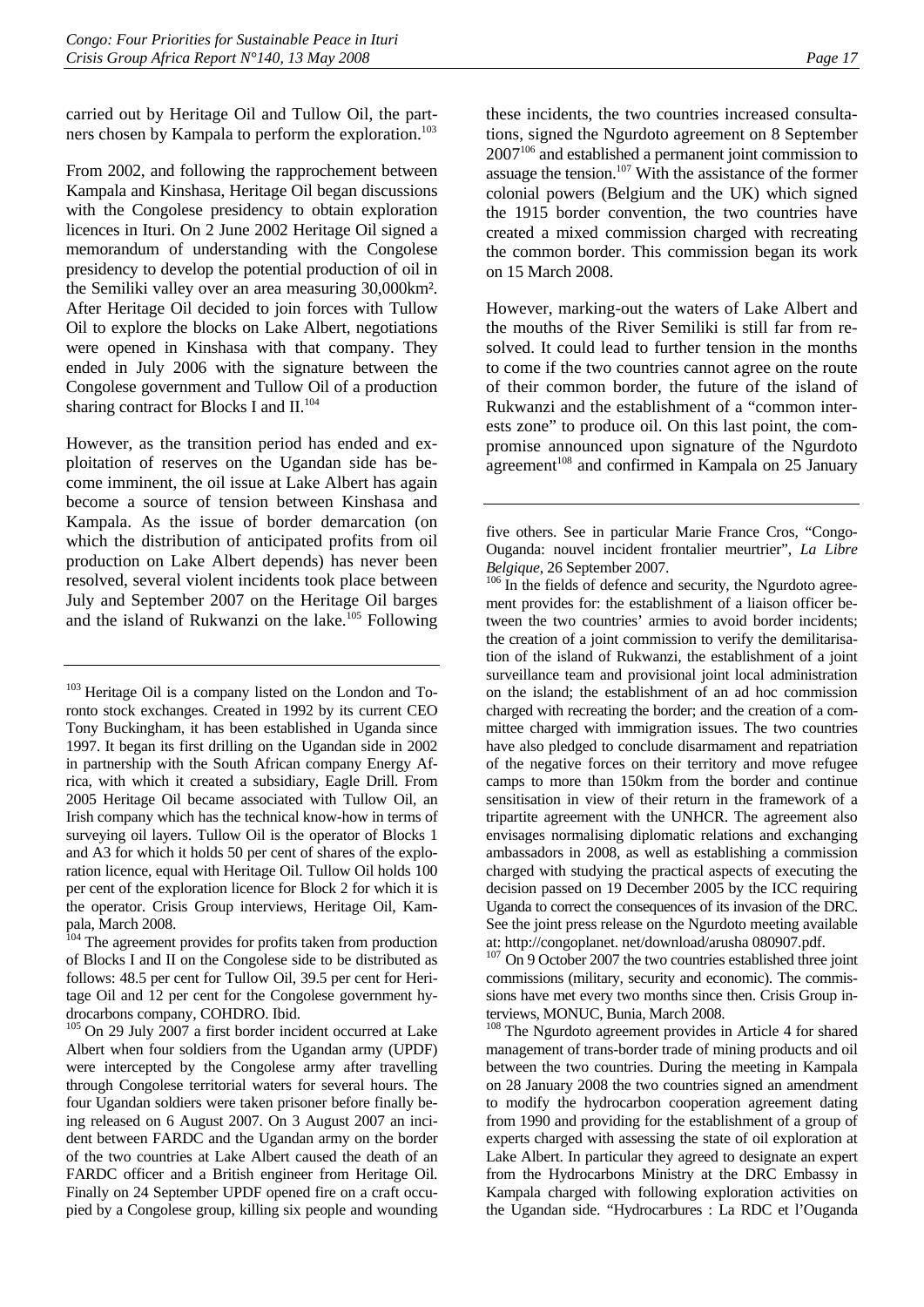2008 is still, in reality, uncertain, particularly because of the ongoing uncertainties as regards the contracts between Kinshasa, Tullow Oil and Heritage Oil.

Border demarcation and sharing the island of Rukwanzi also pose a problem. For the chieftainship leaders on the Congolese side, this problem is without foundation because the route of the border has been known forever. As far as they are concerned 30 to 40 per cent of the area of the island of Rukwanzi is in the Congo. The current debate can only be explained by the fact that the bed of the River Semiliki which had been chosen by the colonialists as a reference point to draw the border, had moved since 1914. Previously it passed through Kianza and Riarahobo but today is found 3.5km to the west on the Congolese side.<sup>109</sup> It has been forbidden to live on the island permanently since the colonial era but a group of people living on the margins of society progressively established themselves there from the 1990s and began to fish and operate small-scale trade, beyond the control of the Ugandan or Congolese States.

However, since 2005 state departments from the DR Congo and Uganda have been progressively reestablished. Following the Ngurdoto agreement of 8 September 2007 the DRC and Uganda decided to demilitarise the island and administer it together. Uganda and the DRC therefore each deployed police officers on the island and Kampala nominated an administrator. Kinshasa will probably nominate a coadministrator soon.

Resolving this issue takes time because two camps are clashing over the oil issue in Kinshasa. The first would like the contract prepared in 2006 by Tullow Oil to be confirmed and honoured by the Congolese. This was the line of the former special adviser for security at the presidency, Sambo Kaputo. It is still the line supported by his political allies such as the Mines Minister and the President of the Social Movement for Renewal (MSR), Pierre Lumbi, or Senator MSR John Tibasima who covets the post of governor in the future Province of Ituri.<sup>110</sup> The minister for foreign affairs, Mbusa Nyamwisi, allegedly also takes this line for diplomatic reasons. It would be a question of considering the relations in force between the two countries and not reopening a sensitive issue.

On the contrary, the second camp, including Hydrocarbon Minister Lambert Mende, Interior Minister Kalume Numbi and the Governor of the Eastern Province Médard Autsai would like other operators, not Heritage Oil and Tullow Oil, to be retained to exploit Congolese oil.

Some fear that if the two companies are retained by Kinshasa, they would systematically prioritise their activities in Uganda to the detriment of those in Congo and would decide not to build a refinery on DRC territory. During their visits on the ground in December 2007, Congolese members of the delegation accused Heritage Oil and Tullow Oil in veiled terms of preparing to exploit oil on the Congolese side through the Kingfisher and Ngassa fields on the Ugandan side. $111$ Some, including the deputy district commissioner for Ituri, have requested that Heritage Oil and Tullow Oil refrain from beginning exploitation on the Ugandan side before they have launched the planned exploration campaign on the Congolese side.<sup>112</sup>

As a sign of this tension the hydrocarbons minister, Mende, therefore announced on 17 October 2007, without the cooperation with the Irish company, that Tullow Oil's rights to Block I had been cancelled and demanded that the terms of the shared production contract on Block II be modified. In December 2007 the Congolese hydrocarbons ministry proposed that President Kabila grant Block I to the Franco-Spanish company H-Oil. However this decision, which Tullow Oil judged to be illegal, was blocked by the first camp and negotiations are ongoing. For now the company best placed to recover Block I seems to be the South African oil company SaCOil.<sup>113</sup> On 7 Feb-

s'accordent sur la revisitation de l'accord de coopération signé en 1990 ", *Digital Congo.net*, 5 February 2008.

<sup>&</sup>lt;sup>109</sup> Crisis Group interview, South Bahema officers, Kampala, November 2007.

<sup>&</sup>lt;sup>110</sup> Jon Tibasima is a South Hema, former RCD and a supporter of the MSR during the 2006 elections. Tibasima apparently kept close ties with the Ugandan side and particularly with the Ugandan Defence Minister, General Krispas Kiongo, a Konjo from Uganda who follows the affairs of Ituri very closely. Crisis Group interviews, Bunia, March 2008.

<sup>&</sup>lt;sup>111</sup> However, these fears seem to have been dissipated among the Congolese as Tullow Oil showed the Congolese members of the delegation that what they took for pumping pipes directed towards Congolese territory were only cables for prospecting operations. Crisis Group interviews, representatives from the Hydrocarbon Ministry, Bunia, March 2008.

<sup>112 &</sup>quot;Uganda, DR Congo Move Against Oil Curse", *The* 

*Monitor*, 17 December 2007.<br><sup>113</sup> The South African company South Africa Congo Oil (Sa-COil) home of the Divine Inspiration Group, had already acquired three exploration licences on the west coast of the DRC in 2007. It is probably also best placed to take Block III. *Africa Energy Intelligence*, no. 457, 6-19 February 2008 and no. 458, 20 February-March 2008. According to other sources, Kinshasa would like to grant Block I to New African Global Energy – New Age – the junior company controlled by the governor of the South African province of Gauteng, Tokyo Sexwale, and directed by Steve Lowden.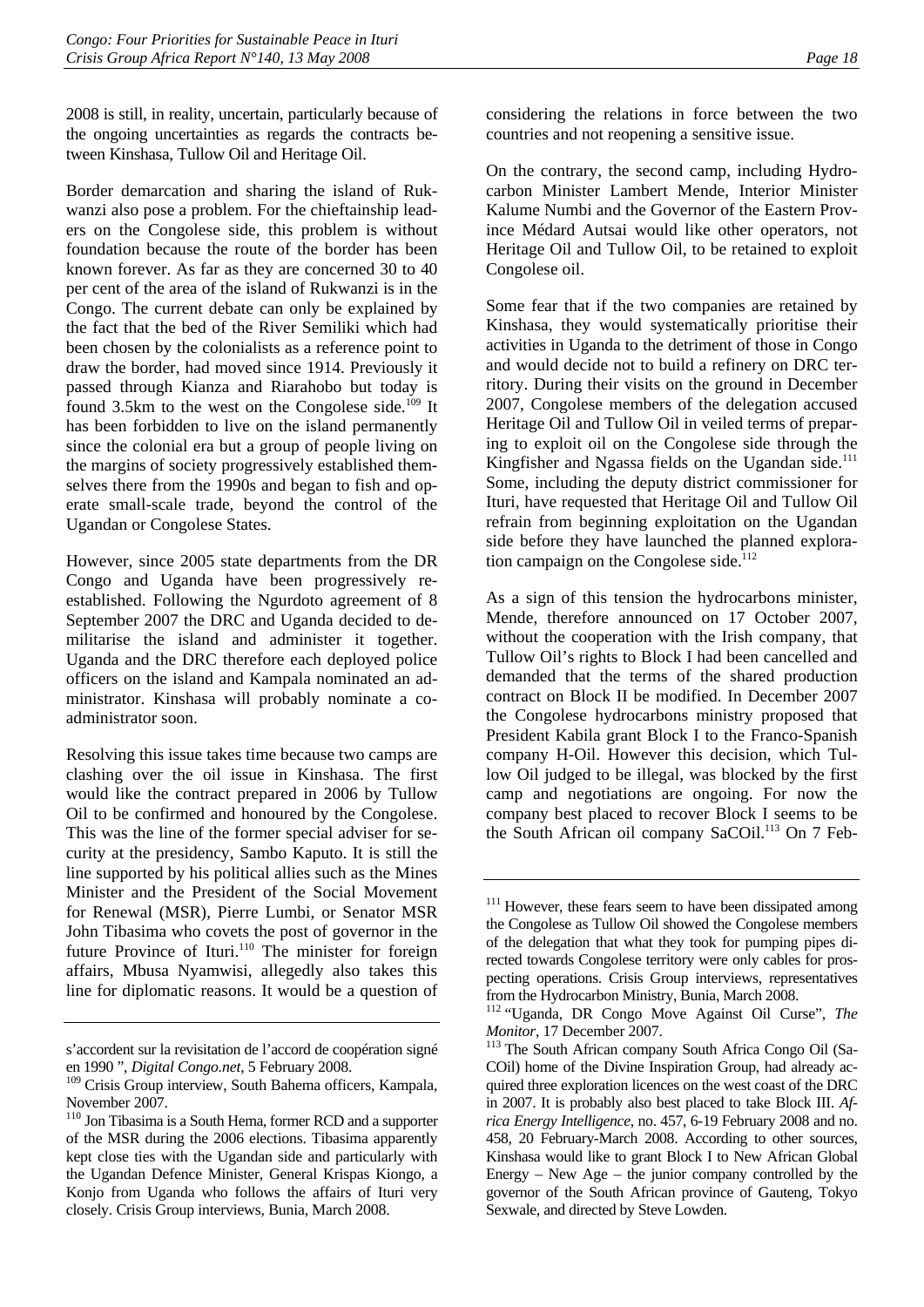ruary 2008 Mende threatened to call into doubt the rights of Heritage Oil and Tullow Oil to Block II if these two companies did not agree to sign a new agreement on sharing profits.

The successive changes of heart and internal indecision by the Congolese on this issue could have consequences for the stability of Ituri. According to some sources, one of the secret clauses in the Ngurdoto agreement, finalised at Mountain Lodge near Arusha in Tanzania on 8 September 2007, stipulated precisely that the status quo favouring Heritage Oil and Tullow Oil should not be called into doubt and that the island of Rukwanzi would be ceded to Uganda. If its interests are called into doubt, it is therefore unlikely that Uganda will not react because President Museveni has made this issue a national priority.<sup>114</sup> Uganda has allegedly already decided to act unilaterally on the oil issue and the issue of building the refinery. Further tension may be provoked on the ground by the opposing camps competing over this issue, particularly during future local elections.<sup>115</sup>

At strictly local level, the issue of Lake Albert oil also risks creating several problems. Similar to other natural resources such as gold, and given the aforementioned stakes, management of the issue is far from clear. In July 2007 the hydrocarbons minister went to Ituri as the head of a delegation of representatives from central and provincial government and Tullow Oil. He tried to reassure people as to the benefits that they would receive from the imminent exploitation of oil. He also assured them that a refinery would be built in Bunia and not in Béni<sup>116</sup> as some of those hostile to the economic stranglehold of the North Kivu Nande population in Ituri had claimed.<sup>117</sup>

Nonetheless, local communities are not reassured. They would like to be consulted further on how this issue is managed and be guaranteed real benefits from oil exploitation in the district.<sup>118</sup> The people and chieftainship leaders living on the island of Rukwanzi are wondering whether the discovery of oil risks reviving inter-community tension over the division of local income. Some are already accusing President Kabila of sacrificing them by accepting that the island of Rukwanzi should come under Ugandan sovereignty. Others are more alarmed at the rapid erosion of their environment which could compromise the future of the fishing industry on Lake Albert, which is essential for the survival of the population. $119$ 

The ongoing uncertainties about the contents of the various contracts and the choice of oil operators retained by Congo are contributing to feeding fearful speculation.<sup>120</sup> A wait-and-see attitude currently pre-

<sup>114</sup> Uganda's discourse about Ituri is still ambiguous. During the border crisis of July/August 2007, the Ugandan Defence Minister Krispas Kiongo let it be understood that UPDF would not hesitate to intervene in Ituri in the event of a problem. During the summit of the African Union in Ghana in July 2007 President Museveni recalled that the East African Community (EAC), which is a Swahili-speaking area, should include eastern DRC and that Ituri had been part of Uganda before (actually part of the Kingdom of Bunyoro of King Kabalega). Crisis Group interviews, South Hema dignitaries, Kampala, November 2007.

<sup>&</sup>lt;sup>115</sup> Crisis Group interviews, MONUC and political players from Ituri, Bunia, March 2008.

<sup>116</sup> On 20 June 2007 the governor of the Eastern Province published a press release in which he confirmed that Ituri's oil would be exploited and refined in Bunia and not in North Kivu. In reality, it seems more probable that this refinery will be built in Ugandan territory. It will refine oil to make diesel and kerosene, not petrol. Crisis Group interviews, office of the EU, Bunia, November 2007.

<sup>&</sup>lt;sup>117</sup> See in particular the letter sent on the eve of the visit by the hydrocarbons minister by the UPC faction directed by Faustin Dz'bo Kalogi. Apart from the UPC Dz'bo, the MSR, civil society and many members of the Hema community are actively calling for the construction of the refinery in Bunia. Document passed to Crisis Group by local dignitaries in November 2007.

<sup>&</sup>lt;sup>118</sup> During the visit to Kasenyi (60km from Bunia) by the delegation of the hydrocarbons minister, the chieftainship leaders requested that jobs be created locally and that 40 per cent of revenue from the Lake Albert oil operations be put back into the district of Ituri, without waiting for it to become a fully-fledged province. The traditional leaders say that they do not understand why the Territorial Assembly is not in charge of this issue when, in their opinion, the soil and sub-soil constitutionally belong to the local communities through their assemblies. Crisis Group interviews, traditional leaders, November 2007.

<sup>&</sup>lt;sup>119</sup> According to the leaders of the region's chieftainships, Rukwanzi is occupied almost exclusively by Congolese people but only 30 per cent of the land belongs to the DRC. Uganda's desire to place the entire island under its direct sovereignty can allegedly be explained by the fact that the drilling operations carried out from Rukwanzi at Lake Albert are among the most promising. Other sources claim that Rukwanzi is not particularly important in terms of exploitation but it does enable boats to come ashore more easily. Crisis Group interview, chieftainship leaders, Bunia and Kampala, November 2007.

<sup>&</sup>lt;sup>120</sup> The contents of the various contracts (between Heritage Oil and subsequently Tullow Oil and the Congolese Government signed in 2006) and the provisions of the agreement signed between Kabila and Museveni in September 2007 have never been transmitted to the Congolese parliament for approval. Some claim that President Kabila has pledged not to change anything in the agreements with Heritage Oil passed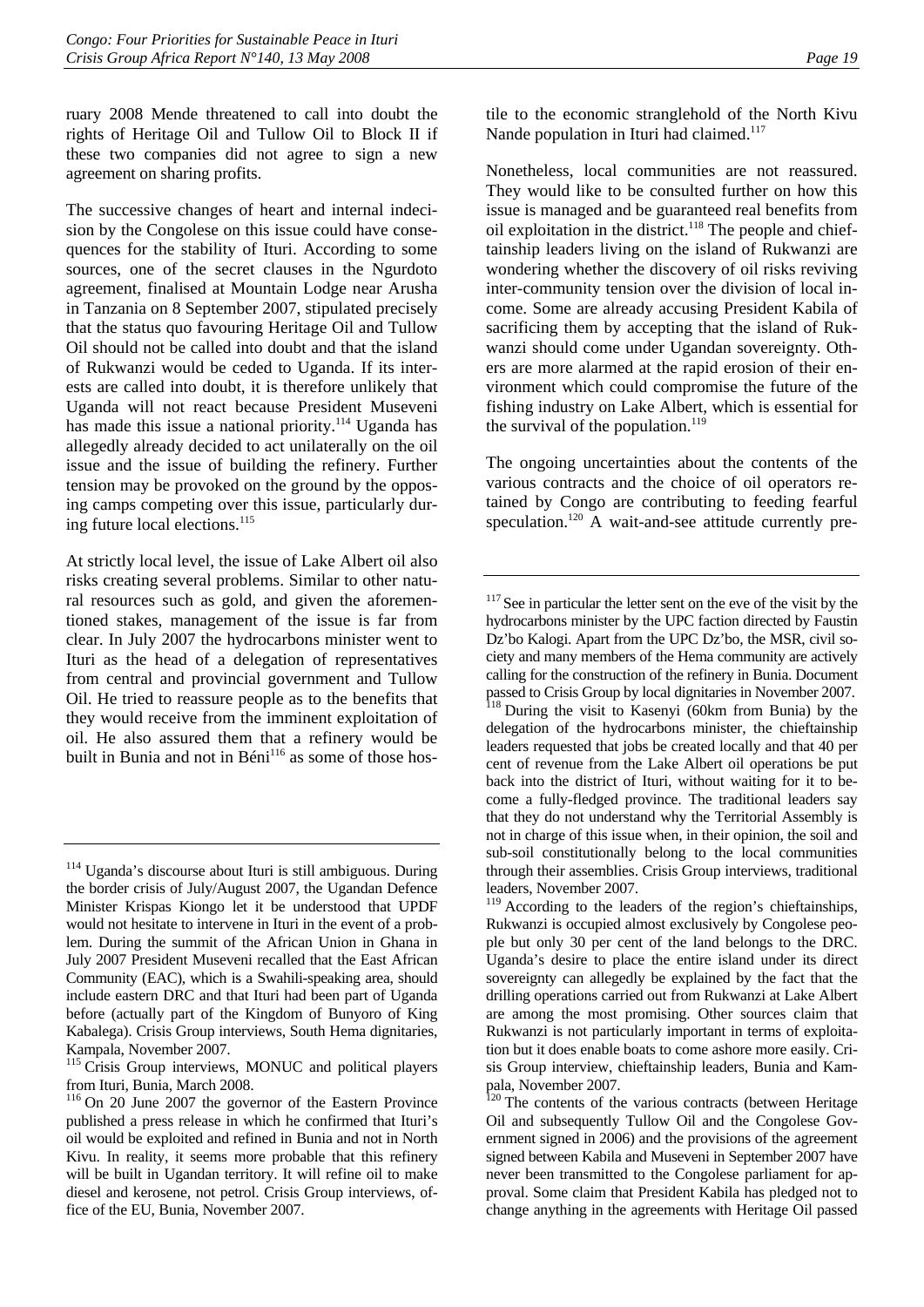vails, in the hope that the dividends of this discovery will rapidly transform the economy of the Irumu and Djugu territories. Nevertheless, the share to be reserved for communities and local authorities is dominating everyone's thoughts. The risk of seeing further violence break out in territories such as Irumu and Djugu, which are currently only just peaceful, must therefore not be underestimated. Increased transparency in the management of contracts and oil resources is required to avoid aggravating the situation. Finally, the last challenge to sustainable peace in Ituri is the justice system and community reconciliation.

## **V. JUSTICE AND RECONCILIATION**

In terms of justice and reconciliation the situation in Ituri is particularly complicated. With regard to legal consequences for the perpetrators of atrocity crimes committed in the district since the end of the 1990s, the ICC must be given credit for sending the armed groups a very strong signal. The military prosecutor has also taken action locally to punish some of the perpetrators of serious crimes, particularly soldiers. However, impunity remains the rule and many militia members who had been involved in massacres are today part of the official security forces.

More serious still, several militia chiefs and political leaders involved in crimes have not been prosecuted, either under the local justice system or by the ICC. This situation has led local people (communities and human rights activists) to think that the ICC's management of cases is politicised. This perception tends to undermine the credit due to the justice process and strengthens a feeling of victimisation, initially within each community and subsequently throughout Ituri. This in turn becomes a further obstacle to the process of inter-community reconciliation.

Progress observed thus far in this area remains superficial. Although many seminars and workshops have been organised and local peace committees established in the territories, their impact on a return to peaceful coexistence remains limited. Intercommunity tension remains widespread, fed by unresolved land disputes and, above all, a lack of in-depth work on the traumas and injustices experienced by individuals and communities during the war.

## **A. COMBATING IMPUNITY CREDIBLY AND EFFECTIVELY**

Ituri was the first investigation opened by the ICC, following a request from the Congolese government in March 2004.121 The transfer of the leader of the UPC, Thomas Lubanga, to The Hague on 17 March 2006, with trial scheduled to begin on 23 June 2008, sent a strong signal to all perpetrators of war crimes and crimes against humanity. Germain Katanga, a Ngiti chief of staff for the FRPI, and Mathieu Ngudjolo, a Lendu chief of staff for the FNI and subse-

during the war. Crisis Group interviews, Kampala, March 2008.

<sup>&</sup>lt;sup>121</sup> In a letter dated 3 March, President Kabila officially requested that the ICC investigate crimes committed throughout the DR Congo since 1 July 2002. On 23 June 2004 the prosecutor announced the opening of an inquiry into the case of Ituri.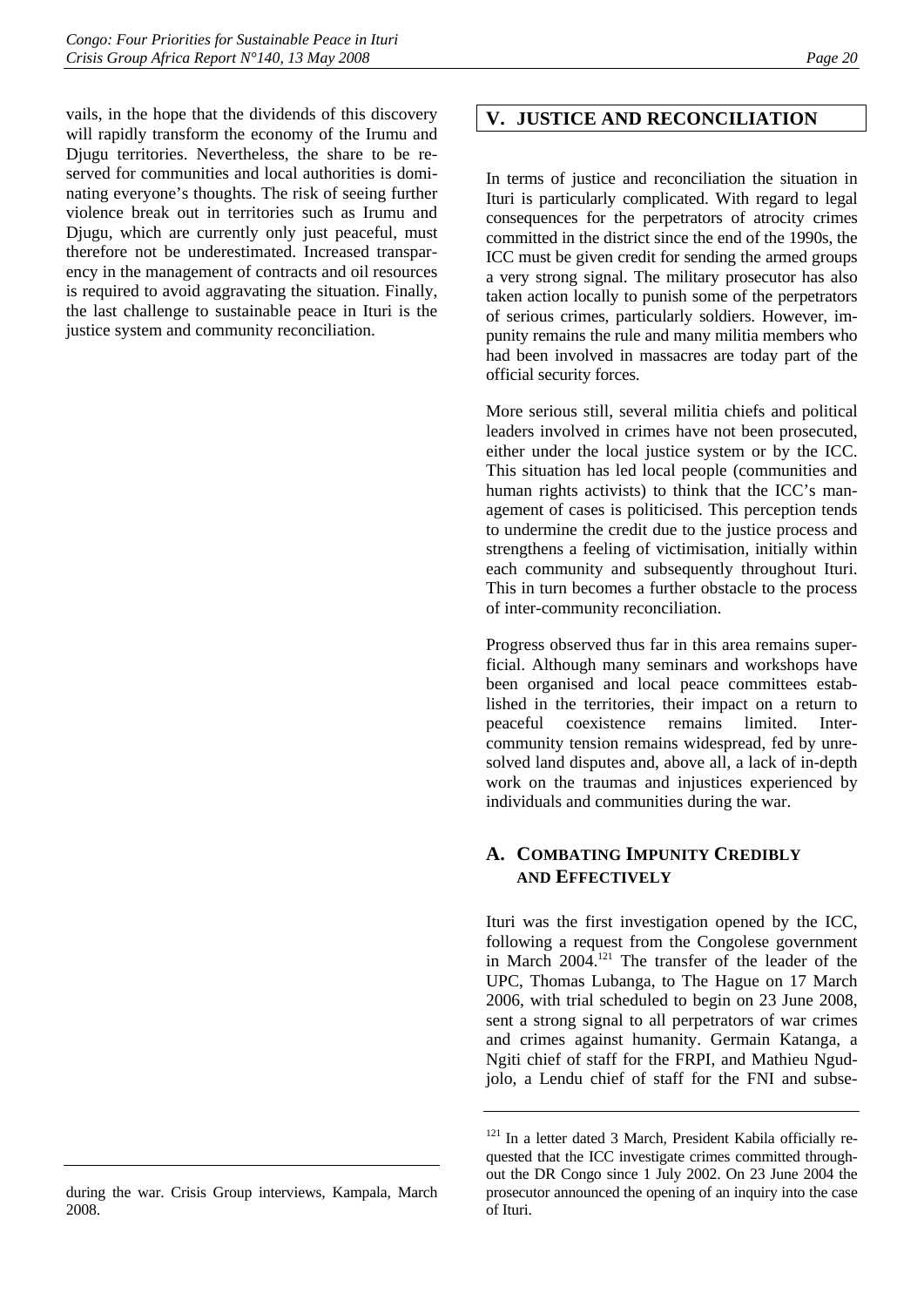quently a colonel in the FARDC, were charged and transferred on 18 October 2007 and 7 February 2008 respectively.122 With those cases, the ICC has therefore managed to silence the overwhelming feeling in Ituri that the leaders of communities allied to the government would not have to answer for their crimes and that only the Hema people, given Lubanga, should be investigated.

With regard to the local justice system, efforts have also been made to punish the most serious crimes committed by soldiers. On 18 June 2007 Bunia's military tribunal passed judgment on seventeen soldiers from the 1st Integrated Brigade prosecuted for pillaging the town of Bunia in January of the same year. All seventeen were expelled from the army and fourteen were sentenced to ten years in prison. The three who managed to escape were judged in their absence and each sentenced to twenty years. After the trial of the nine FARDC officers involved in the Bavi massacres between August and November 2006, all of them were expelled from the army and sentenced to twelve to fifteen years in prison. The Congolese government will have to pay approximately \$480,000 to the victims' families in damages.

Nonetheless, great frustration can be observed both among communities and human rights activists regarding the fight against impunity in Ituri. The action of the justice, national and international, has been the object of many criticisms. It is true that at the local level action to combat impunity for crimes committed by militia chiefs and army leaders is often biased and incomplete. But in the absence of a national law implementing appropriate modalities to prosecute the crimes defined in the Rome Statute, perpetrators of atrocity crimes can be tried only before military courts.

Such courts can never provide the same levels of impartiality and equality as civil courts, even though both suffer from the endemic corruption that infects the DRC's entire legal system. As most of Ituri's criminals have joined the army, the military hierarchy is unlikely to instruct the military prosecutor to open proceedings against these new recruits. A vote on a law to implement the Rome Statute would at least allow the civil courts to conduct trials for mass crimes,

therefore increasing the chances of seeing progress in the fight against impunity in the country.

The ICC's work to combat impunity has also been much criticised on the ground. Communities continue to ask themselves what this distant justice system means; it is perceived as being unconnected from the local reality. Observers on the ground struggle to understand the ICC's reasons for prosecuting Lubanga for his involvement in recruiting children into his militia but not for the atrocities committed by UPC troops. This decision should be better explained, particularly to members of the Hema community, many of whom continue to display sympathy for Lubanga and would probably be prepared to give him their children again if a new community war broke out.

Missions on the ground and radio sensitisation campaigns about the Court's work, supported by its registry through liaison offices in Kinshasa and Bunia, cannot be a substitute for a proper integrated strategy for combating impunity. This strategy must combine civil and legal education, explanations of the Court's action, awareness raising among political leaders, support for the entire penal chain (prosecutors' office, the courts of first instance, appeal courts, etc.) and mobilisation of funds from donors, beginning with States Parties to the Rome Statute.

The argument that the Court cannot be part of efforts to strengthen national legal capabilities because its action in the DR Congo was based on an evaluation of the incapacity of these jurisdictions does not stand up, particularly seven years after the opening of investigations.<sup>123</sup> The incapacity of the Congolese justice system has been established for a long time. The Prosecutor's Office often refers to the concept of "positive complementarity", which openly encourages national proceedings and calls for greater cooperation between international and local justice systems. With the support of States Parties to the Rome Statute and interested institutions, the Prosecutor's Office should now actively support reinforcement of the penal system and the fight against impunity in the country.

The greatest difficulty facing the ICC in the context of the trials it plans to conduct on crimes perpetrated in Ituri is changing the overwhelming feeling in the district that the ICC's management of these cases is politically influenced. People suspect the ICC of avoiding opening certain investigations against national or foreign leaders who sponsored crimes in Ituri, instead only targeting militia chiefs who dared to defy the

<sup>122</sup> Like Germain Katanga, Ngudjolo is accused of crimes against humanity and war crimes allegedly perpetrated in the town of Bogoro in February 2003. In April 2008 the Court made public the arrest warrant issued on 22 August 2006 against Bosco Ntaganda, a Congolese Tutsi and former deputy chief of staff for the UPC. Ntaganda, who is currently chief of staff for Laurent Nkunda's CNDP in North Kivu, is, like Lubanga, accused of recruiting and using child soldiers in combat in Ituri between July 2002 and December 2003.

<sup>&</sup>lt;sup>123</sup> Crisis Group telephone interview, representative of the ICC, 5 May 2008.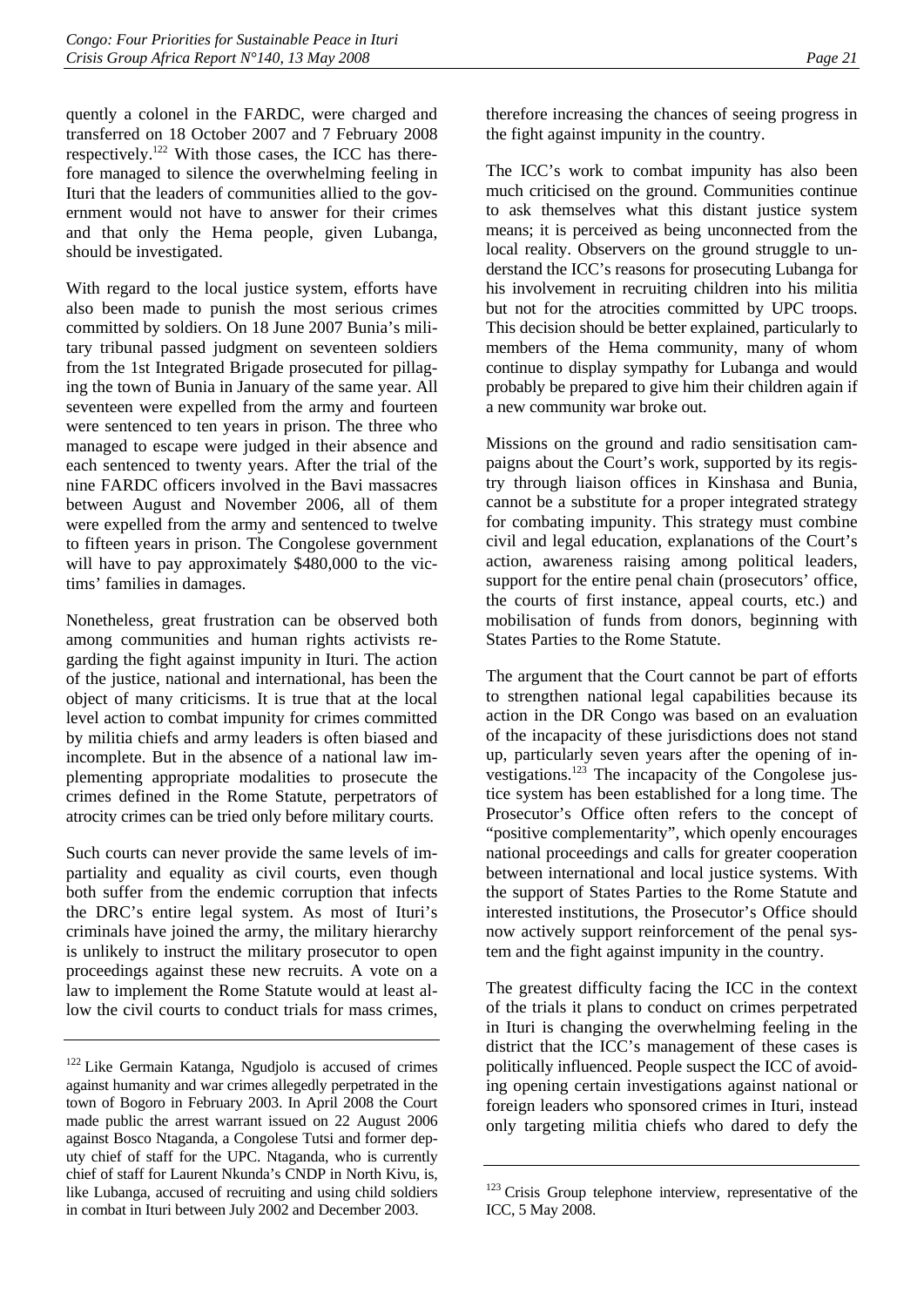government in Kinshasa. This perception of bias risks calling into doubt the Court's credibility.124

This feeling is stronger today after it was announced in February 2008 that, with the transfer of Mathieu Ngudjolo to The Hague, the Court had closed the first phase of its investigations in the DRC, focusing on crimes committed by the leaders and groups active in Ituri. Although the Prosecutor's Office has indicated that it was going to begin a new phase of investigations,125 focusing on all of the crimes committed in eastern DRC, its explicit reference to the situation in the Kivu provinces was interpreted in Ituri as a decision by the Court not to take its investigations in the district further.

Active collaboration between the Congolese government and the Court on the transfers of Lubanga, Katanga and Ngudjolo to The Hague, and cooperation between the ICC and the Ugandan government are also calling into doubt the willingness of the Court to investigate higher up the chain of responsibility and of national or foreign complicity in crimes committed in Ituri.

The crimes attributed to the former leader of the FAPC, Jérôme Kakwavu (currently G5 at Military High Command in Kinshasa), Cobra Matata from the FRPI and Peter Karim from the FNI are just as serious as those attributed to Lubanga, Katanga and Ngudjolo.126 Moreover, a recurring topic of discussion in Ituri is the question of what will become of the first ICC investigation opened in the district, specifically concerning the massacre of Nyakunde in September 2002. Thus far, it has not led to an international arrest warrant.<sup>127</sup> For local observers, this situation is explained by the involvement not only of the FRPI and the FNI but also and above all of the APC (the army

of the RCD-ML of Mbusa Nyamwisi,<sup>128</sup> currently foreign affairs minister in Kinshasa).<sup>129</sup>

On the ground the absence of proceedings concerning the outside support the leaders of armed groups received gives the impression that the ICC only goes after easy prey and exercises justice of the strong against the weak. The financial and military support from senior officials in Kinshasa, Kampala and Kigali for the militias that perpetrated massacres in Ituri have already been widely documented.<sup>130</sup> In a letter dated 11 November 2006, the former president of the FNI, currently in detention, described in detail how the FNI received the support of several senior Congolese and Ugandan decision-makers. The presence of Rwandan military advisers in the UPC and the support given to the MRC by Kigali from 2005 have also been highlighted on many occasions.<sup>131</sup>

Taken together, all these elements are helping to feed suspicions in Ituri as to the partiality of the ICC. In the medium term, this sentiment risks overshadowing the positive role played by the Court in the region and, above all, undermining its ability to dissuade people from committing further atrocity crimes. In the face of these risks the Court should publicly reaffirm that the Prosecutor's Office is going to continue investigations in Ituri and that it will prosecute perpetrators of atrocity crimes, regardless of their nationality or the official posts they hold today. To the extent that their responsibility for these crimes can be established, investigations should focus first on the main militia chiefs from Ituri who are still at liberty (Jérôme Kakwavu, Peter Karim, Cobra Matata and Floribert Kisembo Bahemuka), the people responsible for the Nyakunde massacre, and the Congolese, Rwandan and Ugandan leaders who armed and supported the militias active in Ituri. To the extent those concerned are protected by immunity in the DRC or overseas, the ICC is the only recourse for the victims of the crimes committed in Ituri.

However, in other cases, it is important that the investigations and trials take place in the DRC so that Iturians can really play a part in the process and become involved in combating impunity. As Article 1 of the

 $124$  "In Ituri the ICC is only interested in the people who were carrying out orders and has left the sponsors alone", Crisis Group interviews, human rights activist, Bunia, November 2007.

<sup>&</sup>lt;sup>125</sup> "Statement from the Prosecutor's Office following the transfer of Mathieu Ngudjolo Chui to The Hague", 7 February 2008, available on: www.icc-cpi.int/press/pressreleases/  $330.html&$ =fr.

<sup>&</sup>lt;sup>126</sup> See "ICC/DRC: New War Crimes Suspect Arrested: ICC Should Investigate Senior Officials Linked to Local Warlords", Human Rights Watch press release, 7 February 2008. <sup>127</sup> Crisis Group interviews, human rights NGOs, The Hague, March 2008.

<sup>&</sup>lt;sup>128</sup> Crisis Group interviews, human rights NGOs, Bunia, March 2008.

<sup>&</sup>lt;sup>129</sup> See "Ituri: Covered in Blood", Human Rights Watch, op. cit., p. 33. See also the public letter from the President of the FNI, Floribert Njabu, "quelques vérités sur les implications dans la tragédie de l'Ituri", written on 11 November 2006 from Makala prison/CPRK in Kinshasa to the ICC Prosecutor, Luis Moreno-Ocampo, p. 5, section 2.1, "Implications du R.C.D / K-ML".

 $131$  Ibid.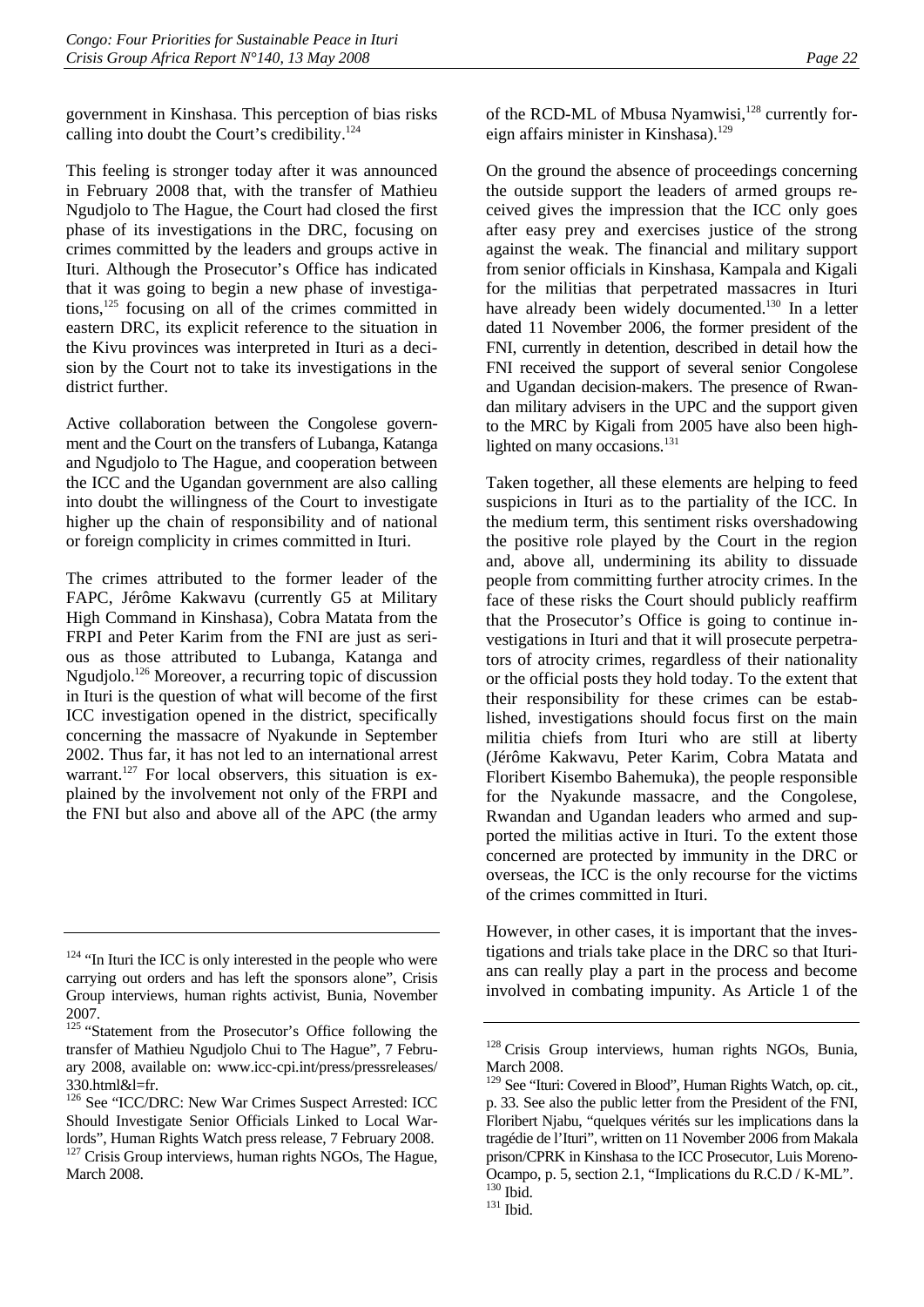Rome Statute underlines, the ICC is a complementary justice system. Given the current realities of the justice system in the DRC and Ituri in particular, this can only be envisaged if mixed judicial chambers (where foreign and Congolese judges, prosecutors, investigators and lawyers work together) are created within the Congolese justice system.

To institute such a mechanism, the government must take the initiative and propose the establishment of mixed judicial chambers within the Congolese legal system to try war crimes and crimes against humanity committed in Ituri. In order for an effective structure to be established quickly, the government should consult with the magistracy, the bar and Congolese civil society, as well as with the DRC's partners. The latter must make a break from the logic of emergency support and make a long-term commitment to rebuild the Congolese justice system and reestablish the rule of law in the DRC.132 Moving the justice system closer to the people in this way – as long as the process is subject to substantial support from the DRC's international partners – will be crucial for helping victims recover from the trauma inflicted on them and lead to real reconciliation. However, given the scope of the crimes committed, it is essential both to establish a truth and reconciliation commission and launch support programs for victims and former combatants, in addition to dealing with the judicial aspect.

## **B. RECONCILING ITURIANS**

Ituri's peace process has ended a wave of intercommunity violence which plunged the district into mourning. However, little progress has been made in terms of reconciliation. Communities rub elbows with one another but do not socialise, and distrust and prejudice between them are still very deeply entrenched. This situation risks leading to new violence over new land disputes or bones of contention over sharing natural resources.

There have been few announcements in this area thus far. Several seminars and workshops have been organised and peace committees have assuaged the tension locally. But this has only affected a minority and the majority tend to withdraw back into their original

communities. The feeling of victimisation within the Lendu/Ngiti and Hema communities is still very strong. The marginalisation of the Lendu group during the colonial period, both in terms of education and later access to senior posts, continues to feed a feeling of resentment against the privileged Hema group.

The Lendu community therefore finds it difficult to admit its share of responsibility for the violence, claiming they were provoked by the Hema community. They maintain that they reacted impulsively without considering the consequences of their actions. This feeling of victimisation is also very widespread among the Hema group and recognition of crimes committed or encouraged by members of the community is not forthcoming. Moreover, the Hema community sees itself as the target of an international plot involving Kinshasa, former Far Interhamwe and "negative forces" in general. There are some in both communities who are calling for a separation of the two groups, but this has little support at the moment.

After several years of relative calm, further interethnic violence may well erupt over new land disputes, conflict over access to and sharing of resources or during future local elections if the scale of this inter-community hostility continues to be underestimated. Rather than wait for this to materialise, the best preventative action would probably be to establish a specific program for Ituri in the framework of the truth and reconciliation commission.

As stipulated in the 2006 constitution, this commission could be created through a simple organic law but it has still not been introduced more than a year after the Gizenga Government took office. Learning from the operational failures of the Commission established during the transition period (whose impact was completely insignificant), several NGOs have suggested creating a new commission as well as small local commissions based on traditional reconciliation ceremonies for the perpetrators of minor crimes.133

Psychological follow-up for victims should accompany such a step. It should particularly target women and combatants to allow them to come to terms with the trauma they endured during the war and become involved on a day-to-day basis in safeguarding sustainable peace in the district. $134$ 

<sup>&</sup>lt;sup>132</sup> The mixed judicial chamber formula, which is an effective and economic alternative to creating an international criminal court for the DRC, has already been used in Sierra Leone, East Timor, Bosnia-Herzegovina, Cambodia and Kosovo. See "Rule-of-law Tools for Post-conflict States: Maximizing the legacy of hybrid courts", UN Office of the High Commissioner for Human Rights, 2008.

<sup>&</sup>lt;sup>133</sup> Crisis Group interview, human rights NGO Justice Plus, Bunia, March 2008.

<sup>&</sup>lt;sup>134</sup> Crisis Group interview, Professor Lobho, one of the intellectuals who inspired the creation of the UPC, Kinshasa, November 2007.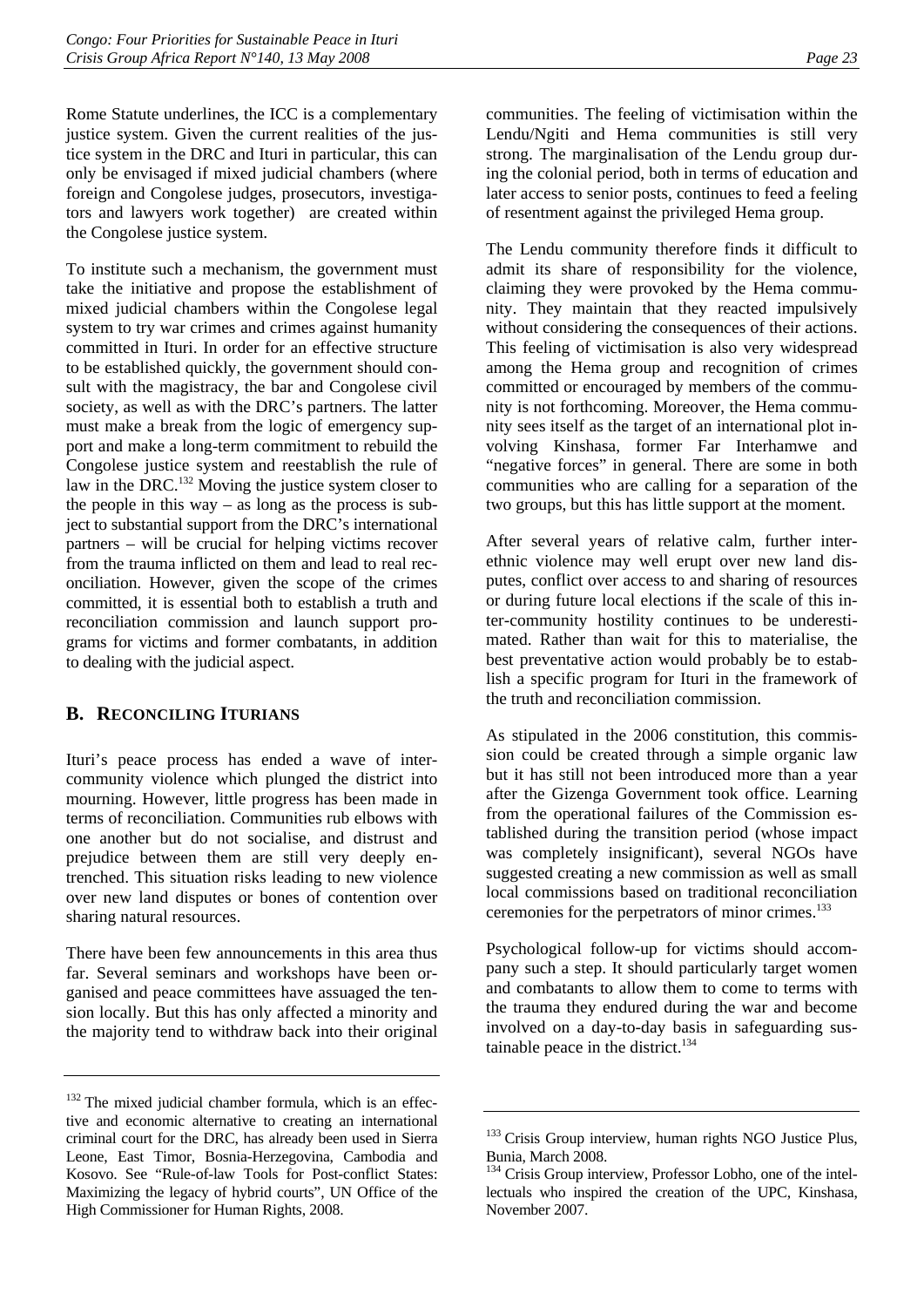#### **VI. CONCLUSION**

Ituri is without a doubt the region of the Congo where, in the absence of the state and intent on the part of the transitional government to reestablish its authority there, the international community has been most involved since June 2003 to try to prevent a repeat of the Rwandan crisis and to disarm the militias. Some of its efforts have been successful and, despite significant problems in establishing minimum security conditions, the 2006 general election took place under very satisfactory conditions. Today, in the run up to the local elections and as the transformation of the district into a province in 2009 draws closer, the challenge for Ituri is to stabilise and rebuild.

The actors who can achieve these two aims no longer come from the outside. Rebuilding Ituri will be a significant test of the Congolese government's desire to change the system of bad governance which has prevailed in the country since independence and bring the population the dividends of peace. Like the Kivus, only a comprehensive approach will be successful. It is only by simultaneously attacking the district's problems on four fronts – disarmament, the land issue, fair distribution of resources and impunity – that Ituri will be stabilised in the long term and further violence prevented.

#### **Nairobi/Brussels, 13 May 2008**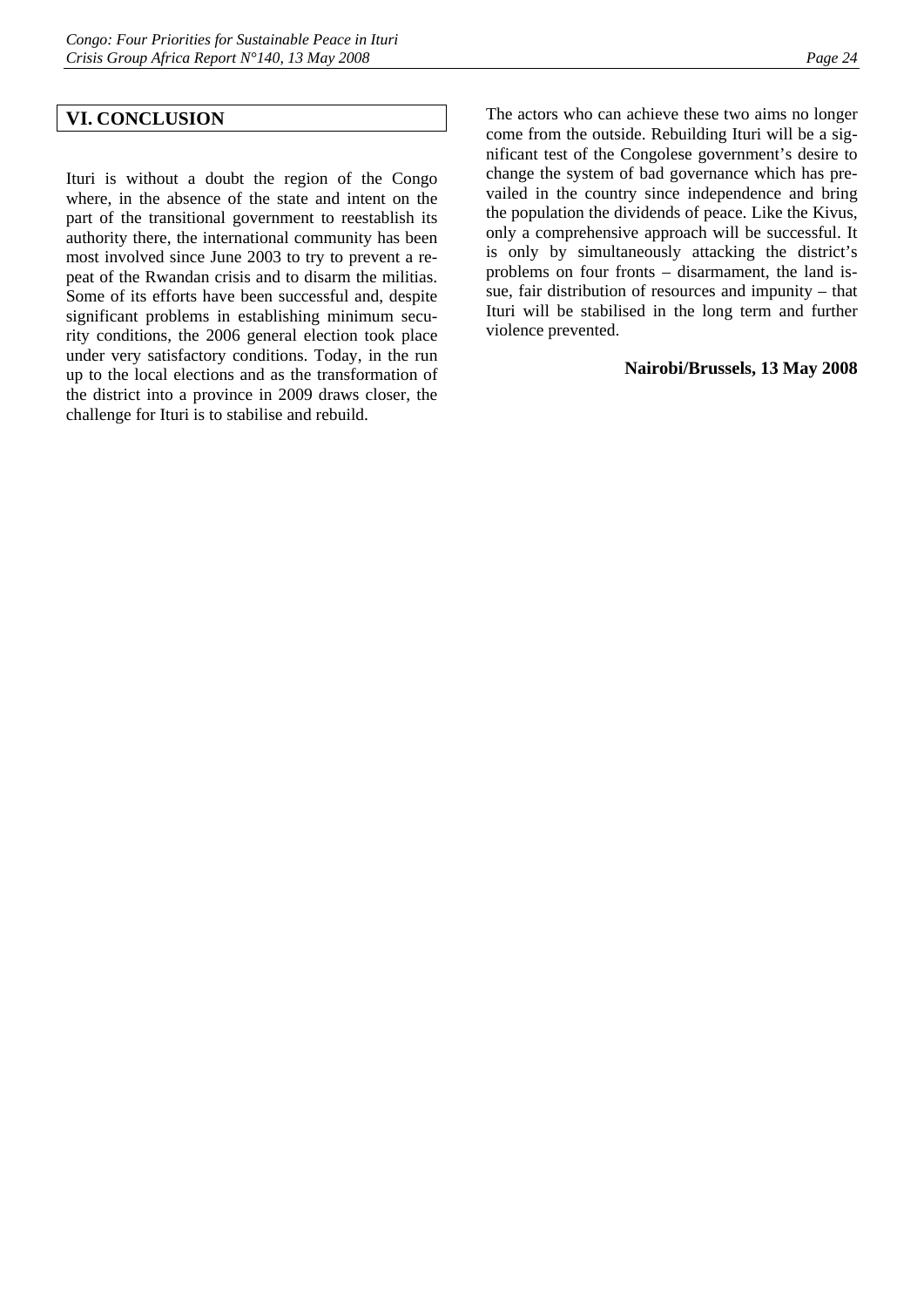## **APPENDIX A**

## **MAP OF ITURI**



Courtesy of GIS Unit, MONUC. This map is exclusive property of United Nations MONUC. The boundaries and names shown and the designations used on this map do not imply official endorsement or acceptance by the United Nations.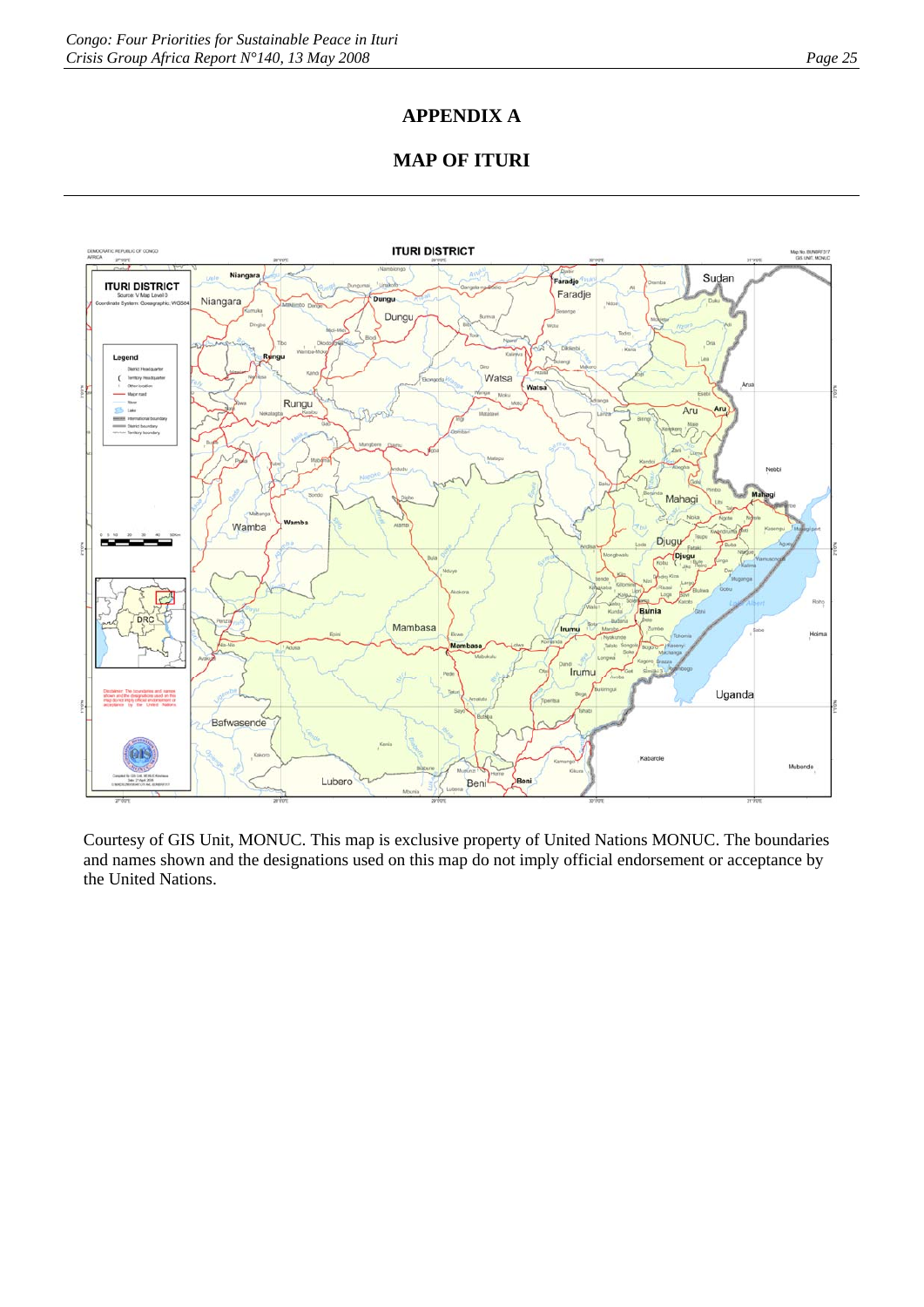## **APPENDIX B**





May No. 4007 Fee: 6 | UNTEEFILATION

ing Ca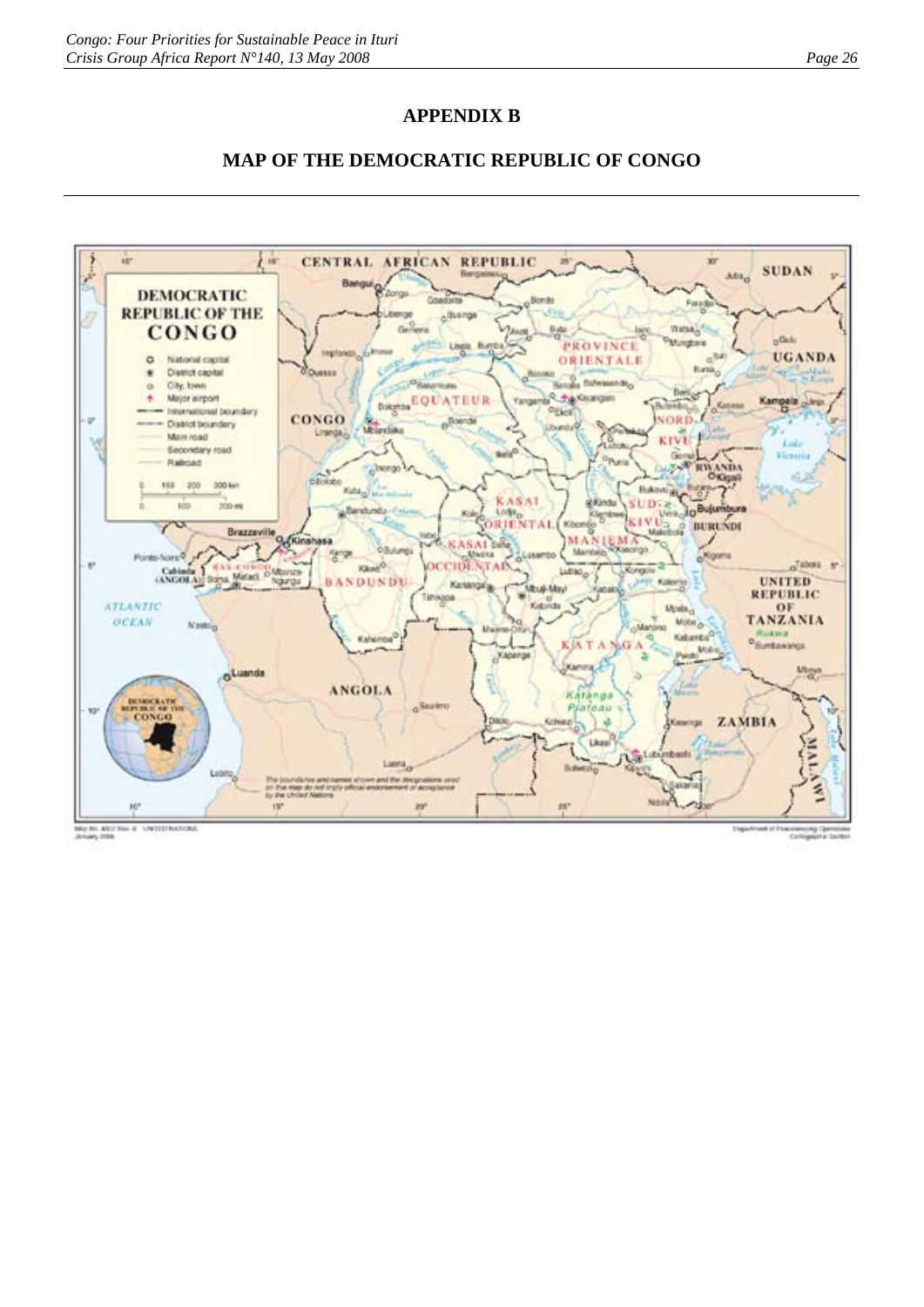## **APPENDIX C**

## **THE MAIN ARMED GROUPS IN ITURI**

**The UPC (Union of Congolese Patriots)**, led by Thomas Lubanga, was the district's oldest and best organised militia. Created in 2000 by Lubanga, John Tibasima and Chief Kawa Panga Mandro with the support of Uganda following a scission in Mbusa Nyanwisis's RCD-KML, the UPC was a militia defending the Hema community. It was originally established in the areas of the Irumu, Djugu, Aru and Mahagi territories occupied by the Hema group and the Mambasa territory where the Bira and Walese ethnic groups live. In 2001, following rebellion in the FAPC encouraged by Kinshasa and Kampala, the UPC lost control of the Aru and Mahagi territories. In 2002 the UPC was at war with the RCD-KML and its armed wing, the APC. The latter plundered the Mambasa territory but the UPC managed to take control of the district's capital, Bunia, with the help of the Ugandan army in a particularly bloody battle.

The same year the UPC carried out several massacres of civilian populations in Lendu villages which were reputed to be hostile. This was particularly so in Zumbe in the Djugu territory on 15 October 2002. In February 2003, with Kinshasa's help, Chief Kawa Langa Mandro, UPC defence minister, rebelled to form the PUSIC in the part of the Irumu territory occupied by the South Hema populations (Bahema Banyawagi from Mandro, Tchomia and the South Hema group on the Kaseny-Sota axis). After breaking away from Kampala and moving closer to the RCD and Rwanda, the UPC was expelled from Bunia by the Ugandan army and Lendu militia (FNI, FRPI) on 6 March 2003. The Lendu militia massacred the Hema civilian populations considered to be pro-UPC. Two months later, following the departure of the UPDF, the UPC besieged Bunia again in fierce battles and committed revenge massacres against the Lendu populations.

**The FNI (Front for National Integration)** was created in January 2002 with the help of the Ugandans under the presidency of Floribert Njabu. This Lendu militia was actually a federation of small self-defence groups of combatants organised in reaction to the creation of the UPC. The group was always structurally weak with a strongly decentralised command only established in the Djugu territory among the Lendu Pitsi, Lendu Tatsi, Lendu

Watsi and Lendu Djatsi populations. Njabu only controlled the FNI in Kpandroma. The FNI in the Zumbe area (Lendu Tatsi population) was led by Mathieu Ngudjolo Chui, Mbau by Godas Sukpa, Loga by Floribert Burombi and the Mongwalu-Kilo-Kobu axis by Dragon Masasi and Kung Fu).

The FNI operated in collaboration with the FRPI which were allegedly its armed wing. After the UPC broke away from Kampala, branches of the FNI regularly received weapons from the Ugandan army but were mainly aligned with Kinshasa and the RCD-KML which supplied their weapons and provided military training. At the end of 2002 the FNI carried out several massacres on civilian populations in Hema Gegere villages such as Nizi on 11 October 2002, and Largu and Blukwa in October 2002. The FNI helped the UPDF take Bunia in March 2003 before being expelled by the UPC in May 2003.

**The FRPI (Patriotic Force of Resistance in Ituri)**: a Lendu militia created in 2002 by the Lendu Bindi and Ngiti populations in the Irumu territory. It evolved in alliance with the FNI for which it claimed to be the armed wing. Led by Germain Katanga and Cobra Matata, weapons were supplied by Kinshasa. It carried out particularly bloody attacks on Hema and Bira civilian populations (because the Secretary General of the UPC, John Tinanzabo, was a member of the Bira ethic group). The FRPI were therefore involved in the Nyakunde massacres on 5 and 15 September 2002, Bogoro on 24 February 2003, Songolo on 31 August 2002 and Tchomia on 31 May and 15 July 2003.

**The PUSIC (Party for Unity and Safeguarding of the Integrity of Congo)**: this militia was created in February 2003 by Chief Khawa Panga Mandro, UPC defence minister, with the support of Kinshasa. PUSIC procured the UPC's main South Hema commanders and occupied the Mandro area where the UPC had its main military training centre. It chiefly benefited from the support of weapons from Uganda in exchange for securing the port of Kasenyi on Lake Albert and the Kasenyi-Bunia axis for the UPDF and Ugandan traders. However, the PUSIC carried out few offensives and mainly protected the Banyawagi Hema and South Hema populations from attacks from the FNI, FRPI and UPC.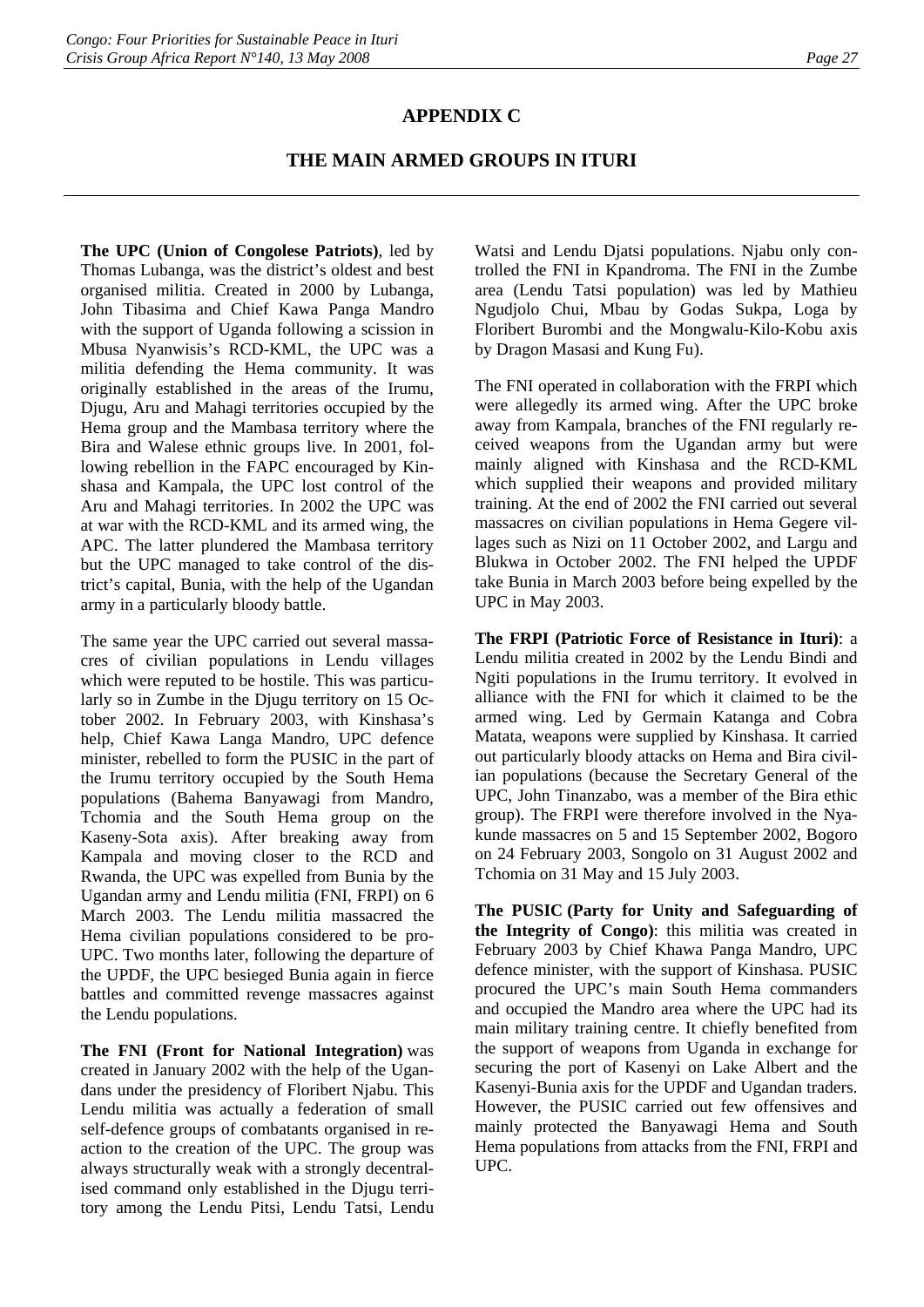**The FAPC (People's Armed Forces of Congo)**: this militia was created in the Aru and Mahagi territories in 2001 by Jérôme Kakwavu Bukande, a Tutsi originally from the Masisi territory in the North Kivu province. Kakwavu was a former UPC member who broke away from Luganda with the support of Kinshasa. In contrast to the other armed groups in the district, this is a multi-ethnic militia and most of the commanders are Tutis from North-Kivu. On the ground the FAPC carried out few offensives and, thanks to its control of the customs

post in Aru and the Ariwara market, it created a taxfree zone used by Kampala and the Nande and South Sudan trading networks.

**FPDC (Popular Force for Democracy in Congo)**: this militia was created in 2002 and was chiefly composed of combatants from Alur. It operated mainly in the Mahagi territory in Mahagi town, Gonyeri and Kulikoka. It was created by the Alur community to counter the action of the UPC and the FNI in the Mahagi territory. Led by a former MP, Thomas Unencan, it was a small, non-aggressive militia.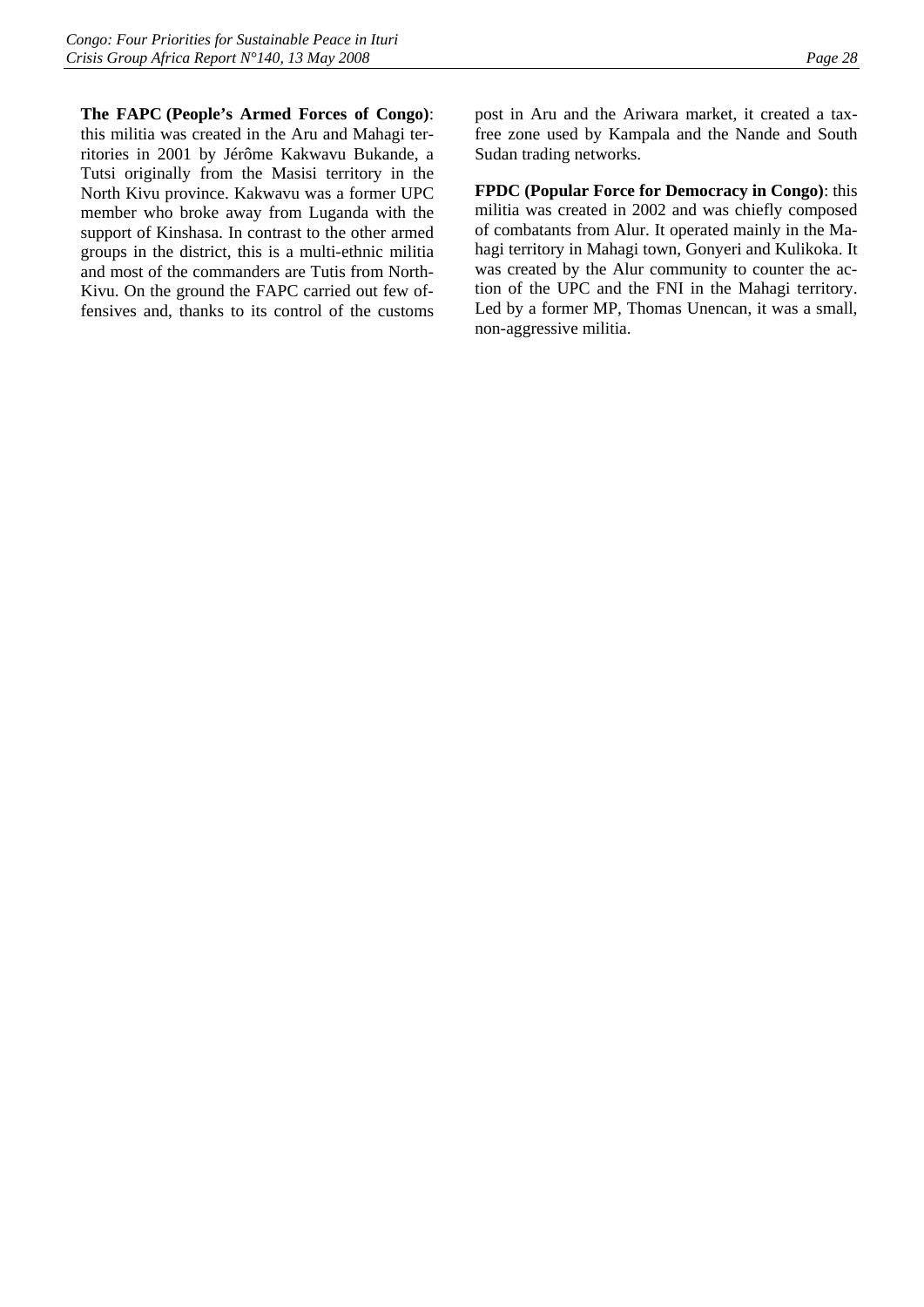#### **APPENDIX D**

## **THE SUCCESSES AND LIMITATIONS OF DISARMAMENT DURING THE TRANSITION PERIOD (2003-2006)**

The process of disarming Ituri's armed groups began in Bunia in September 2003 following the robust intervention of the EU through Operation Artemis. Placed under the command of the EU, the Interim Emergency Multinational Force (IEMF) was deployed on 6 June 2003. The force was requested by the UN Security Council<sup>135</sup> to facilitate the deployment of an additional MONUC brigade and stop the escalating violence which had marked the withdrawal of Ugandan troops from Ituri and the capture of Bunia by the UPC on 12 May 2003.<sup>136</sup> It very quickly came into conflict with Thomas Lubanga's militia which controlled the town.<sup>137</sup> Faced with militia members who sought to oppose Operation Bunia Without Weapons, the force's commander adopted an aggressive approach.<sup>138</sup>

When the mission left Ituri at the end of August 2003 the UPC no longer controlled Bunia but insecurity remained and the town was still ethnically divided.<sup>139</sup> Outside Bunia combat and violence against civilians continued as the FNI and FRPI militias sought to profit from the weakened UPC to attack Hema areas which were subsequently less well protected.

#### **1. The elusive integrated political strategy**

Given the brevity of its mandate and the limits of the operational perimeter, $140$  the Multinational Force was not involved in establishing a framework of dialogue with the militia chiefs. Instead, MONUC was charged with establishing this framework from September 2003 through the Ituri Armed Groups Cooperation Committee (CCGA).<sup>141</sup> On 17 December 2003 at the end of long negotiations, all the armed groups agreed in principle to launch a disarmament process. In order to consolidate this agreement, MONUC and ICST increased the number of initiatives: in January 2004 MONUC obtained preparation of a pilot disarmament program specifically for Ituri, the Disarmament and Community Reinsertion Programme (DCR), from the UNDP, UNICEF and the transition government. $142$ 

With the help of ICST, MONUC put significant pressure on the Kinshasa government to involve Ituri in the transition process and restore the State's authority, appointing magistrates and replacing Ituri's interim administration with direct representatives. Finally, from 10 to 14 May 2004 MONUC and ICST sponsored a meeting of Ituri militia chiefs in Kinshasa in the presence of President Kabila. At the end of this meeting, the leaders of the armed groups signed a binding commitment to participate unreservedly in the DCR process from 1 September 2004 in return for integrating their troops into the national army and recognising the military ranks of their officers.

<sup>&</sup>lt;sup>135</sup> Resolution 1484, UN Security Council, S/RES/1484, 31 May 2003.

<sup>&</sup>lt;sup>136</sup> On 23 April 2003 MONUC had deployed 200 of the 700 Uruguay peacekeepers forecast to provide security in Bunia. However, they were unable to prevent the UPC from taking control of Bunia. On 18 May 2003 two MONUC military observers were assassinated in Mongbwalu, 65km north of Bunia.

<sup>&</sup>lt;sup>137</sup> The most violent clashes took place on 11 July 2003 in the

UPC camp situated in Miala, north of Bunia.<br><sup>138</sup> "I had given instructions to be aggressive and determined: hit hard at the first opportunity. On 21 June I met Lubanga, leader of the UPC, the militia which controlled Bunia with approximately 2,500 men, and ordered him to leave the town within 72 hours". See General Thonier's account in "Les moyens de l'autonomie stratégique française, Acte de la journée d'étude du 14 janvier 2004", *Fondation pour la recherche stratégique*, pp. 56-58, available at www.frstrategie.org/ barreFRS/publications/colloques/20040114/20040114.doc.

<sup>&</sup>lt;sup>139</sup> The southern part of the town, occupied by Lendu populations, was practically inaccessible for the Hema community. As for the Lendus, they did not venture into the north and centre of the town (Mudzipela, Lembabo, Sayo and Nyakasanza) which were dominated by the Hema community.

<sup>&</sup>lt;sup>140</sup> In conformity with Resolution 1484, the operational area of the IEMF was restricted to the town of Bunia. In practice however, the IEMF had mapped out an enlarged so-called "area of interest" which allowed it to carry out reconnaissance missions beyond Bunia. Its aircraft also carried out flyover missions over several areas of the district to dissuade armed groups from attacking some villages left without protection.

<sup>&</sup>lt;sup>141</sup> The first meeting of the CCGA took place in Kinshasa from 16 to 17 August 2003. Subsequent meetings took place in Bunia, presided over by the local MONUC office.

<sup>&</sup>lt;sup>142</sup> The UNDP piloted the DCR and was charged with organising and maintaining the transit sites, and designing reinsertion projects for discharged combatants. MONUC was mainly charged with securing the transit camps but in practice also helped transport former combatants to and from the transit sites. The DCR assumed responsibility for combatants over eighteen who agreed to hand in their weapons on a theoretical basis of one weapon per combatant.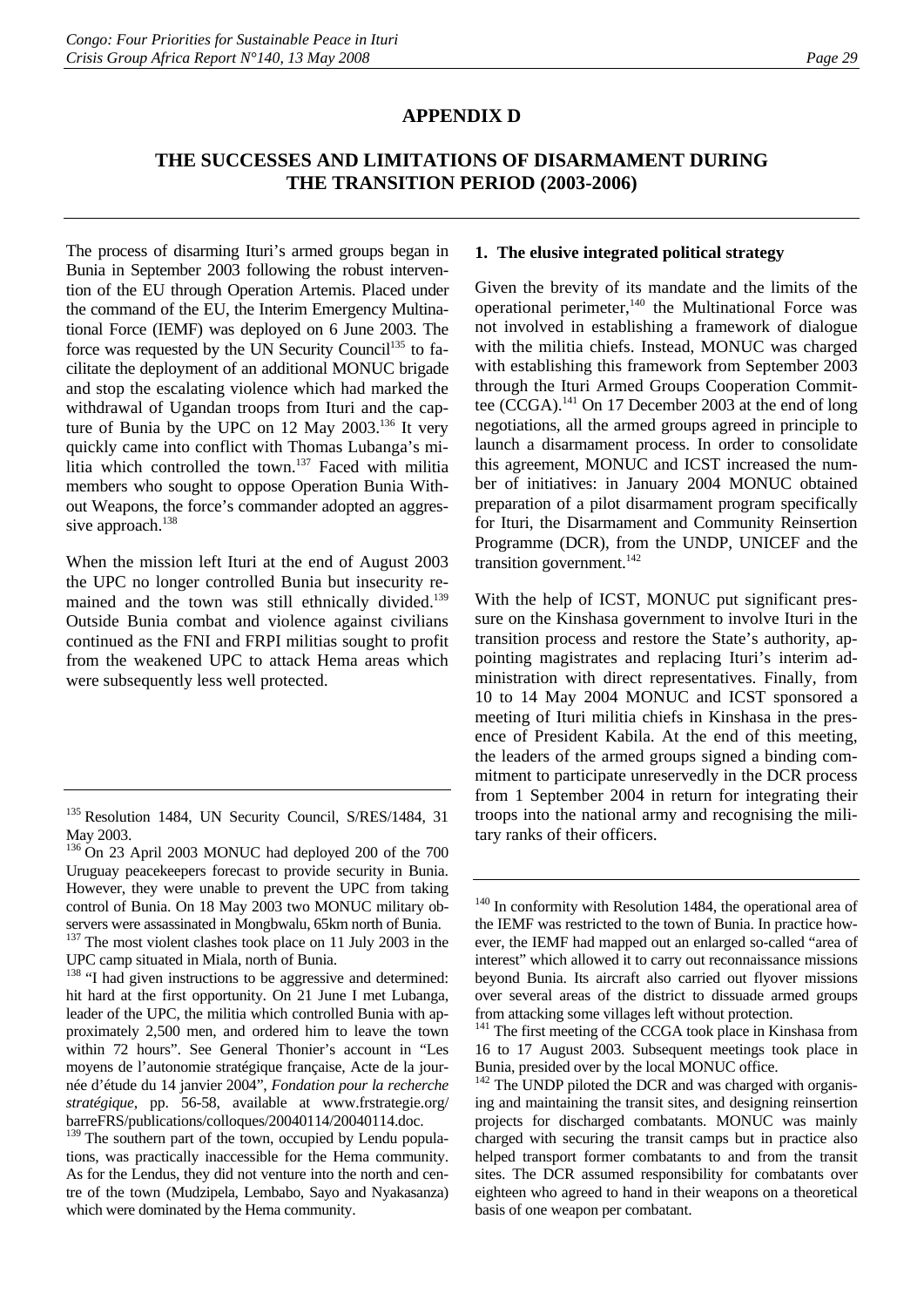On the ground the situation was not developing so positively. The peacekeepers managed to progressively deploy beyond Bunia but in the summer of 2004 they still did not control Nizi, Fataki (in the hands of the UPC-L), Aru (under the control of Jérôme Kakwavu Bukande's FAPC) or Mahagi (still in the hands of the FNI and the FAPC). Although the UPC-K, PUSIC,  $FPDC^{143}$ and FNI wing based in the south of Mahagi seemed ready to commit to the DCR<sup>144</sup>, most members of the FRPI, the FAPC<sup>145</sup> and the UPC/L,<sup>146</sup> as well as most of the FNI wings, $147$  still contested the very principle of the ceasefire. While their leaders signed the binding commitment in Kinshasa, these groups recruited, received weapons, increased road blocks, kept control of certain mines and attacked the civilian population<sup>148</sup> and peacekeepers.<sup>149</sup> At the end of 2004 therefore only just over 1,500 combatants adhered to the DCR.<sup>150</sup>

The relative failure of the disarmament operation negotiated in 2003/2004 was a result of several factors. The lack of sincerity among the militia chiefs and ongoing trade links between the armed groups and certain soldiers and foreign business people naturally played an

important role.<sup>151</sup> The different approaches followed by the main players in the UN system and the attitude of the transition government were also determinant.

Within the UN the head of the Bunia office, Dominique MacAdams, defended a voluntary line and an overall political strategy which combined "the carrot and the stick". For the soldiers of the Ituri brigade, use of the stick was still premature. They required reinforcements, the securing of Lake Albert by the resident naval unit of the Uruguay battalion (Urbatt) and the deployment of FARDC brigades before being able to punish the militia members who were violating their commitments, take control of their mines and customs posts and protect the combatants who had agreed to disarm.<sup>152</sup> The UNDP considered that it did not have the means to establish the DCR in such a short time. Although it managed to open five transit centres in September 2004 to welcome combatants<sup>153</sup>, it was unable to launch credible reinsertion programs in time.<sup>154</sup>

The attitude of the transition government was just as problematic because Ituri was clearly not its priority. The establishment of new local authorities was therefore delayed.155 President Kabila only signed the decree provided for by the binding commitment appointing the militia chiefs to the post of FARDC generals on 11 December 2004.156 Finally, when the FARDC troops ar-

 $143$  The Popular Force for Democracy in Congo.<br> $144$  Particularly true of the UPC-K, PUSIC, FPDC and the FNI based in the south of Mahagi.

<sup>&</sup>lt;sup>145</sup> The FAPC continued to control the very lucrative customs post in Aru and the Ariwara market where they organised all kinds of trafficking between Uganda, the DRC and South Sudan.

<sup>&</sup>lt;sup>146</sup> On 8 December the former chief of staff for UPC, Floribert Kisembo, left the movement to found the UPC-K. He was replaced at the head of the UPC-Lubanga by his former deputy, Bosco Ntaganda. The UPC-L adopted a more radical line on the ground than the UPC-K.

<sup>&</sup>lt;sup>147</sup> The increased tension between the FNI and the FAPC in the Djalasiga and Kpandroma areas, where they regularly confronted one another for control of the gold mines in Djalasiga, gave the Walendu Pitsi and Watsi wings an excuse not to disarm. <sup>148</sup> On 19 September 2004 members of the FRPI attacked Bira

civilians in Lengabo (10km east of Bunia), killing fourteen people and burning about 100 dwellings. On 30 December 2004 members of the UPC-L from Joo and Nyamamba attacked the Lendu village of Datule. In reaction, the FNI attacked the UPC/L in Mbavi, Mubkva, Mangala, Wasa and Mutanga, obliging it to fall back to Joo, 10km north of Nyamamba. On 4 January 2005 the Lendu community attacked UPC/L positions in Nyamamba, Mbogi 1 and 2, and Kawa, destroying an UPC/L military camp. On 19 January 2005 an attack attributed to members of the FNI took place in Tche (a North Hema chieftainship situated 40km north east of Bunia in the Djugu territory) and led to nearly twenty deaths among civilians.

<sup>149</sup> On 2 September 2004 a Moroccan peacekeeper was kidnapped by members of the UPC/L to the north of Bunia in the Mudzipela area. He was released after five days.

<sup>&</sup>lt;sup>150</sup> 16th report of the Secretary-General on the United Nations Mission in the Democratic Republic of Congo, Security Council UN S/2004/1034, 31 December 2004, p. 4.

<sup>&</sup>lt;sup>151</sup> Report by a group of experts, 25 January 2005, op. cit., paras 94-134.

<sup>&</sup>lt;sup>152</sup> However, at the end of 2004 MONUC retaliated against the FAPC and FNI armed groups which were disputing the Ndrele and Maahgi area. These operations precipitated the surrender of several militia members.

<sup>&</sup>lt;sup>153</sup> Kpandroma, Nizi, Mahagi, Kasenyi and Aveba. At the start of 2005 the UNDP also opened transit sites in Bunia and Mount Awa.

<sup>&</sup>lt;sup>154</sup> The directors of the transit sites did not arrive until March 2005. For several months former combatants were left to themselves. Several combatants confined to the Kpandroma and Mahagi camps lost patience and went back underground. Crisis Group interviews, former combatants, Bunia, November 2007.

<sup>&</sup>lt;sup>155</sup> The president of the interim assembly in Ituri, Pétronille Vaweka, only took office at the end of August 2004, two months after she was appointed to the post of district commissioner.

<sup>&</sup>lt;sup>156</sup> The decree appointed Germain Katanga for the FRPI, Jérôme Kakwavu for the FAPC, Goda Sukpa for the FNI and Kyaligonza Nduru for the PUSIC, Floribert Kisembo Bahemuka from the UPC/K and Bosco Ntaganda from the UPC/L to the post of general in FARDC. Apart from Ntaganda who justified his absence in Kinshasa by his alleged injury, all took office in Kinshasa in January 2005. These appointments were perceived as a denial of justice because several of these militia chiefs had committed war crimes. However, for MONUC and the Congolese authorities the priority was to distance these men from Ituri, isolate them from their bases and force the process to move forward - even if it meant beginning proceed-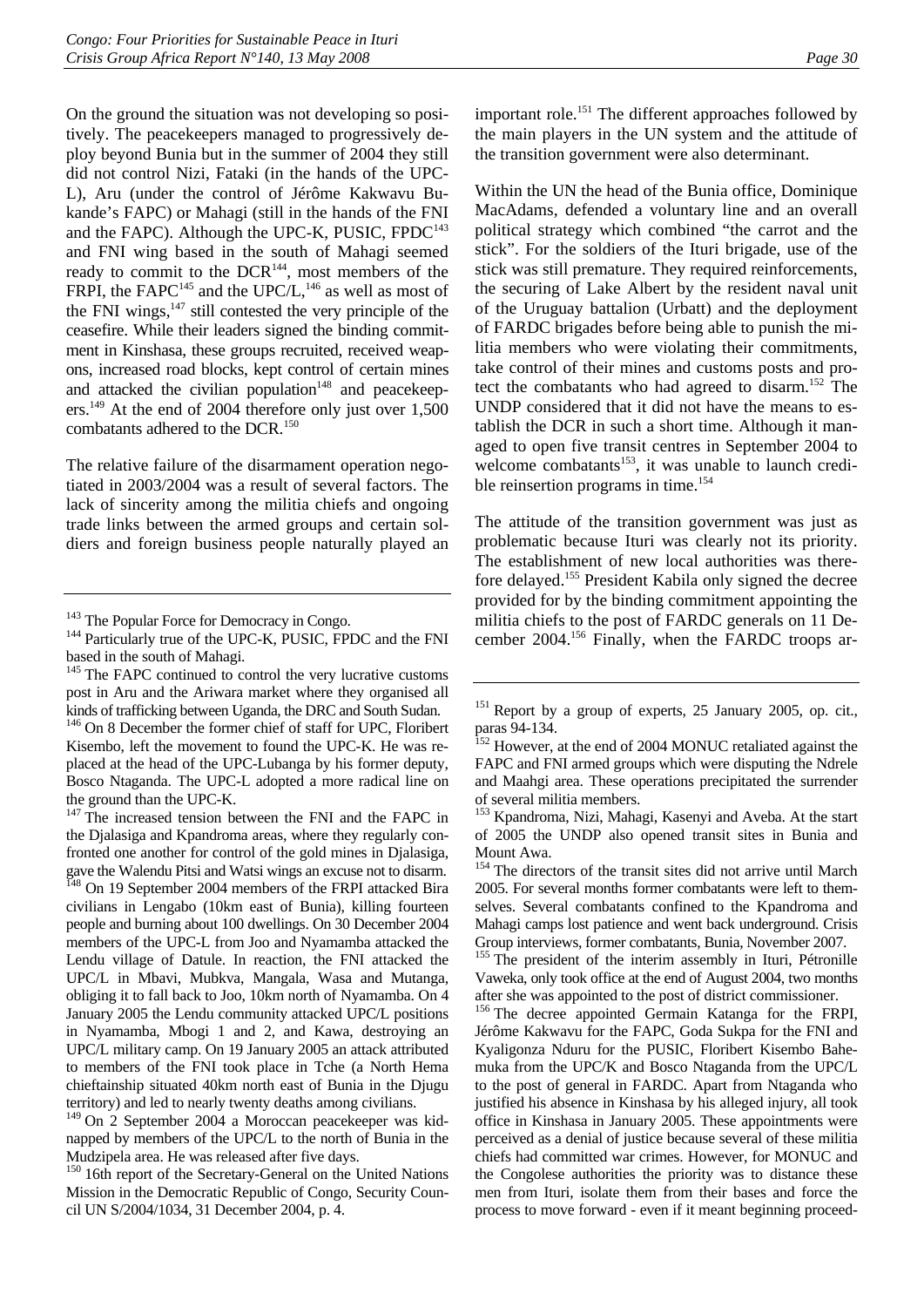rived in Ituri at the end of August 2004, they made the process more fragile rather than consolidating it. Given the alliance forged during the war between Kinshasa and the Lendu armed groups, the UPC and PUSIC combatants and the Hema population thought that the soldiers of the 1st Integrated Brigade<sup>157</sup>, and particularly those of the second contingent<sup>158</sup> deployed in October 2004, had come to "kill the Hema people".

The efforts of the commander of the 1st Integrated Brigade, Colonel Marcel Ekuba Mondo, to reassure the population had little impact<sup>159</sup> and were quickly frustrated by acts of extortion committed by his troops, against both the civilian population and recently discharged combatants. Far from creating a security framework favourable for implementing the DCR, the arrival of FARDC actually contributed to moving these last local armed groups even closer together.

Faced with this impasse, MONUC tried to react at the beginning of 2005 by increasing pressure on the armed groups.160 After the death of nine Bangladeshi peacekeepers, taken during an ambush by the FNI militia on 25 February, the various players in the process decided to totally review their strategy. This incident (for which all the militias were held responsible, not only the FNI) also led to an immediate end of dialogue with the armed groups and a move to purely security-based management of the problem of Ituri's armed groups.<sup>161</sup>

#### **2. Disarmament by force**

In the days following the death of the peacekeepers in Ndoki, MONUC and FARDC, who had received reinforcements, launched several robust operations against the FNI.<sup>162</sup> The militia chiefs present in Kinshasa were placed in supervised residences and then finally arrested on the demand of the Security Council. ICST through its president, SRSG Swing, gave the militias an ultimatum that they put down their weapons before the end of March. Finally, on 7 April ICST requested that the transition government immediately issue national and international arrest warrants against the military hierarchy of the UPC/L, beginning with its chief of staff, Bosco Ntaganda, and the deputy chief of staff, Jonvith Linganga Mandro, whom it held responsible for acts of torture and violence against discharged combatants. Between March and April 2005 most of the leaders of the armed groups in Ituri were therefore neutralised: Thomas Lunbanga, leader the UPC/L, Floribert Njabu, leader of the FNI, Germain Katanga from the FRPI and Chief Yves Kahwa Panga Mandro from the PUSIC.<sup>163</sup>

<sup>161</sup> According to the official version presented by MONUC, nineteen peacekeepers and their interpreter allegedly fell in an ambush during a patrol in Ndoki, 5km west of the village of Kafe or Kawa. In fact, the foot patrol, which numbered nineteen soldiers divided into two groups and a Congolese interpreter, were led by young officers recently deployed in the area. The latter were carrying out reconnaissance operations in the area whilst the FARDC was launching forced disarmament operations. When the patrol arrived at a hill located near the FNI camp, it opened fire which was interpreted as a hostile move by the FNI. Contrary to typical non-hostile MONUC patrols entering an area occupied by the militias, the detachment of peacekeepers did not have the white flag with them. The militias fired into the air and then panic took over on both sides. Battle erupted, leading to the death of nine peacekeepers.

162 On 1 March 2005 a task force composed of Pakistani, South African and Nepalese soldiers, supported by MONUC's Indian helicopters, led an operation in Loga during which they destroyed the FNI headquarters with significant collateral damage. Loga was the bastion of the fiercest members of the FNI directed by Commanders Floribert Burombi and Abeli and charged with operations in that militia. Until that point Burombi allegedly had a group of militias working between Loga, Anu and Klutsogu.

<sup>163</sup> Other militia leaders joined them in prison: John Tinanzabo Zeremani, Secretary General of the UPC/L in Bunia, Djokaba Lambi, ad interim President of the UPC, Goda Sukpa, Pitchu Iribi, Georges Masudi and Philémon Manono, all from the FNI at the CPRK in Kinshasa.

ings against them at a later date. Currently, Jérôme Kakwavu is working at G5 at High Command in Kinshasa. After being Second Commander in the military region of Bas Congo, Floribert Kisembo is currently Deputy Commander of the Kitona base. See "DRC: Army Should Not Appoint War Criminals", Human Rights Watch press release, 10 January 2005.

 $157$  Members of the  $1<sup>st</sup>$  Brigade, trained by Belgium with the help of France, Germany and Luxembourg, were deployed in Bunia from the end of August 2004.

<sup>&</sup>lt;sup>158</sup> This second contingent consisted of many former APC members, the army of the RCD-KML which fought alongside the Lendu militias against the Hema community from 2002. This contingent maintained excellent relations with the FAPC, probably on the basis of an agreement for sharing mining revenue in the region. MONUC unsuccessfully tried to oppose their deployment.

<sup>159</sup> Before 2003 Colonel Marcel Ekuba had been part of the group of officers dispatched by General Kisempia from President Kabila's household cavalry to supply more weapons to the Lendu FNI and FRPI militias. Weapons passed through Mbusa Nyamwisi's APC and arrived in Beni. Doctor Kisoni's Butembo Airline planes then provided transport for the weapons to Mahagi and Kpandroma. Colonel Ekuba was also directly involved in training the FNI and FRPI militias at the Nyaleke centre. The Hema militias therefore saw his arrival at the head of the  $1<sup>st</sup>$  Integrated Brigade as a provocation and a direct threat.

<sup>&</sup>lt;sup>160</sup> On 24 February MONUC led a search and weapon seizing operation in Ariware and managed to disarm 116 FAPC. On the same day it stopped 30 FNI combatants during a similar operation in Datule.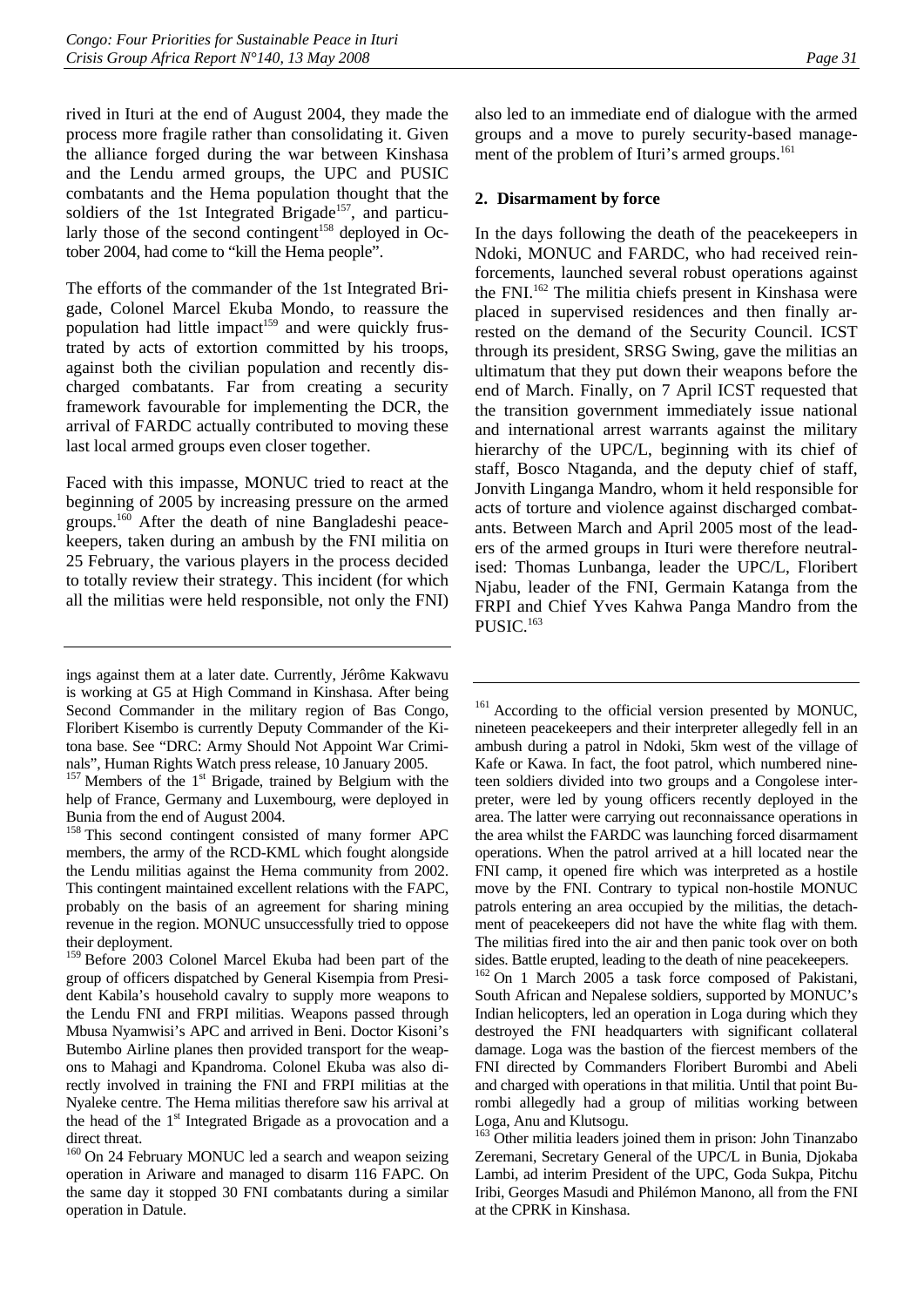Despite persistent serious logistical problems<sup>164</sup> and a lack of coordination between MONUC and FARDC commands during joint operations, this repressive approach initially gave the disarmament process a significant boost. When the program ended on 25 June 2005, 15,941 had joined the disarmament process, including 4,395 associated children who had been discharged. Even before the ultimatum expired the FAPC was the first group to disarm its 3,322 combatants at the Aru and Mount Awa sites. $165$  The UPC/K $166$  and the FPDC followed suit and also ceased to exist. The second group to disarm was the FNI, mainly at the Kpandroma and Mahagi sites, with 2,958 combatants; it was followed by the PUSIC at the Kasenyi and Bunia sites (1,862) and the UPC/L at Nizi and Bunia (1,374).

However, the process's limitations were quickly apparent: the number of weapons collected (6,200) was still relatively low and 70 per cent of them no longer worked.<sup>167</sup> The initial goal of eradicating the armed groups was not achieved because the  $UPC/L$ ,<sup>168</sup> most of

<sup>165</sup> The leader of the FAPC and several of its officers were not originally from Ituri but Masisi and were not defending any particular community. The movement had emerged in 2002 from the UPC thanks to the support of President Museveni and President Kabila who wanted to weaken the UPC, and subsequently supported by Rwanda. Jérôme Kakwavu therefore frequently went to Kampala with his armed escort. He finally disarmed when he understood that, without real local roots, his movement risked not being able to tackle mounting international pressure. Before disarming he managed to negotiate an interesting agreement with the Congolese Government: in exchange for handing over his large stock of weapons, he joined FARDC as a general (G5 at Head Command) and obtained the signature of a technical forces agreement for his troops (including several former Zaire armed forces), an amnesty for war and insurrection offences, and the safeguarding of his financial interests such as his network of transport lorries, his hotel in Ariwara and several houses in Goma. Crisis Group interviews, former combatants, Bunia, November 2007.<br><sup>166</sup> The UPC/K never included more than 100 combatants.

 $167$  18th report of the Secretary-General on the United Nations. Mission in the Democratic Republic of Congo", UN Security Council S/2005/506, p. 5.

<sup>168</sup> Some members of the UPC/L supported the process but most, under the influence of officers such as Jonvith Linganga and Bosco Ntaganda, preferred to join the MRC. Bosco Ntaganda handed over one part of his heavy weapons supply to MONUC and later another to Cobra Matata from the FRPI. Under the pretext of going to an MRC meeting with Cobra Matata, Ntaganda left Ituri. After crossing the Semiliki river in a pirogue he reached Rwabisengo in Uganda and then went to Bunagana and finally joined Laurent Nkunda's armed insurthe FRPI and several wings of the FNI<sup>169</sup> rejected the process and conserved a strong ability to cause problems. In June 2005 a new alliance, the Congolese Revolutionary Movement (MRC), supported by most of these armed groups, was created.<sup>170</sup> Without ever managing to absorb the FNI and the FRPI,<sup>171</sup> the MRC managed to align up to 300 combatants from the three armed groups who were still active in the district. It asserted itself by attacking FARDC to claim their weapons and chase them out of certain strategic axes.

Finally, the persistent problems observed in implementing the UNDP disarmament program, $172$  further civilian massacres,173 regular aggression by FARDC against the

<sup>169</sup> In reality, the operation provoked a growing fragmentation in the FNI between wings supporting Njabu and those following Peter Karim. Those from Zumbe supported the disarmament process. However, the Walendu Pitsi and Watsi wings, as well as the Loga FNI, refused to disarm.

<sup>170</sup> The idea of creating an alliance bringing together the Ituri militias which were still active was allegedly launched by Mathieu Ngudjolo and Kakolele Bwambale when they were both still in Makala prison in Kinshasa. The project apparently received the support of Laurent Nkunda. After he escaped from Makala prison, Kakolele joined up with Ngudjolo in Kampala. The two men then went to Kigali to Nkunda's home and engaged in discussions with John Tibasima from the PUSIC, Justin Lobho of the Zumbe FNI, Didi Manyihora, Sheriff Ddjadza from the Kpandroma FNI, Sambi from the FRPI and Dieudonné Mbuna from the UPC. They agreed on the common terms of the MRC and then went to Uganda to officially announce the creation of the movement in Kampala on 15 June 2005. Under the terms, the MRC demanded that Ituri be granted a military region led by an MRC officer, its armed members be integrated into FARDC and its officers into political posts, an amnesty, the withdrawal of the warrants issued against its members and the release of all the movement's detainees in Bunia, Kisangani and Kinshasa.

<sup>171</sup> The FRPI was allied with the MRC but still independent. As for the FNI, the Ngudjolo wing joined the MRC but Peter Karim's wing only formed an occasional relationship with the movement. Peter Karim only wanted to be able to use MRC weapons to launch attacks on Kudikoka in the Mahagi territory where the presence of FARDC disrupted his gold and wood trafficking to Uganda. Once this had been achieved, Peter Karim confiscated the MRC weapons and forced the movement's commanders to leave. The MRC then established its High Command in the village of Ngudjolo in Kambutso, a Bedu Ezekere grouping in the Zumbe region.

<sup>172</sup> "Safety net" payments were paid irregularly and reinsertion aid with several months delay. The programs were often badly targeted and did not convince former combatants that it was possible to be reinserted into civilian life. Crisis Group interviews, former combatants, Bunia, November 2007.

<sup>173</sup> "Nothing New in Ituri: The Violence Continues", Médecins sans Frontières, August 2005, available at www.msf.ch/ filead-

<sup>&</sup>lt;sup>164</sup> Many combatants encountered problems reaching the disarmament sites given the distances they had to travel in a still unsecured environment. They were sometimes refused access because of a lack of space. Crisis Group interviews, former combatants, Bunia, November 2007.

rection in the Masisi. Crisis Group interviews, former MRC combatants, Bunia, November 2007.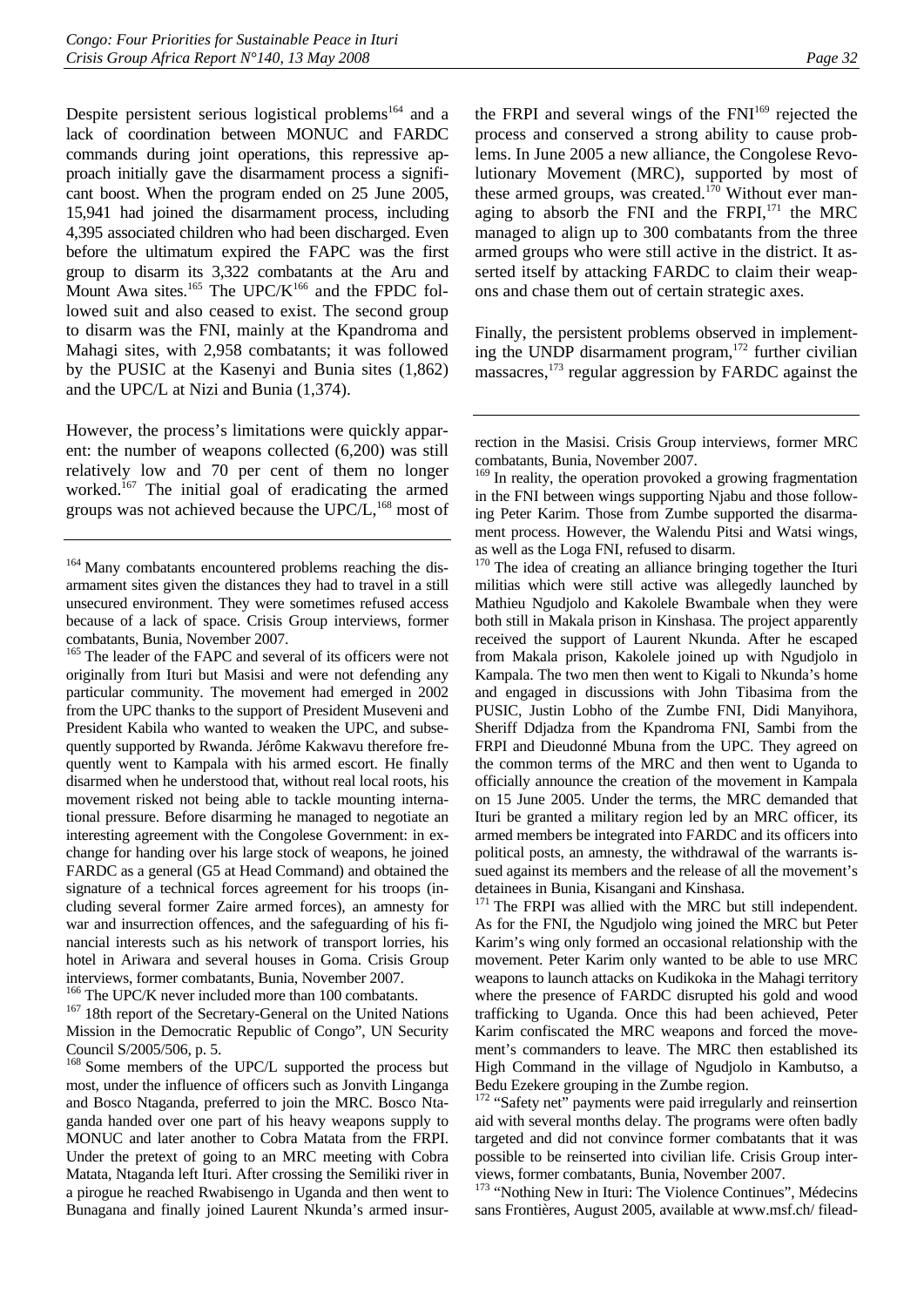people and discharged combatants $174$  and more generally the ongoing absence of the state's authority outside Bunia and a few small urban areas very quickly demonstrated the urgency of launching a new action plan to consolidate the return of peace in the district.

Unfortunately, after Ms MacAdams left Bunia in August 2005 and, a month later, the DCR ended, the transition government and MONUC did not give Ituri the same degree of importance and no comprehensive political strategy to achieve disarmament was adopted. Consultations carried out by the UNDP to draw up a joint action plan with MONUC did not lead to any significant initiatives.

Priority was clearly given to dealing with Ituri's security problems and the number of joint MONUC/ FARDC operations increased.<sup>175</sup> These operations had a number of goals: they aimed to punish the militias which had not supported the DCR, remove the MRC from the lakeside of Lake Albert,<sup>176</sup> and also ensure that the armed groups could not disrupt electoral operations. At the same time diplomatic pressure was used $177$  to deprive the militias of outside help. The ICC made the arrest warrant against Thomas Lubanga public on 17 March 2006 and he was immediately transferred to The Hague.

In the end, the joint operations managed to keep the militias under pressure and cause the MRC's attempts to expand to fail.<sup>178</sup> However, it was not enough to force the militias to disarm in large numbers and recover the weapons detained by the communities. The militias' and people's mistrust of FARDC was still very strong.<sup>179</sup> The National Demobilisation and Reinsertion Commission (CONADER), which was charged with introducing a new disarmament program within the framework of the National Disarmament, Demobilisation and Reinsertion Programme (PNDDR), did not inspire more confidence, particularly among the Hema militias, which accused it of being pro-Lendu. It is true that before 2003 the CONADER coordinator, Colonel Duku, former G2 in charge of intelligence at Integrated Operational Head Command<sup>180</sup> (EMOI) had also been one of the officers charged by President Kabila with supplying weapons and training the Lendu militias in the Nyaleke camps in North Kivu.

As in February 2005, it was eventually the death of a peacekeeper and the kidnapping of seven others in Tsupu181 by Peter Karim Udaga's FNI on 28 May 2006 that forced MONUC and FARDC to reconsider the approach they had favoured for more than a year. In order to protect the lives of the hostages they suspended military operations against the FNI and engaged in secret negotiations.182 However a few weeks before the first round of the presidential elections, the Congolese authorities realised that it would be in their interests to use these discussions to initiate dialogue with the local communities and see how they could satisfy certain demands from the armed groups that had remained relatively popular in each of their respective communities. It was a question not only of obtaining a ceasefire to avoid the voting being disrupted but also ensuring as many votes as possible for Kabila in the first round.

min/user\_upload/uploads/rapports/congo\_\_rdc/violences/Rap ituri\_FINAL\_FR.pdf.

<sup>&</sup>lt;sup>174</sup> Several former combatants were victims of attacks by FARDC because they had allegedly participated in the massacre of soldiers. Others had their reinsertion kits or money paid in the framework of the safety net system stolen by soldiers frustrated at seeing former combatants assisted by the UNDP while they felt abandoned by the Kinshasa government. Crisis Group interviews, former combatants, Bunia, November 2007. <sup>175</sup> In October 2005 MONUC and FARDC were deployed in the gold areas of Kilo and Mongwalu, therefore depriving the armed groups of important sources of income. In November FARDC and MONUC led a joint operation against the MRC in the Irumu territory. During the first quarter of 2006 FARDC and MONUC led several similar operations in the Djugu territory and the Fataki region to contain the activities of the FNI and the FRPI.

<sup>176</sup> In mid-2005 the MRC attacked FARDC's least well defended positions in this region called the Blue Mountains and took back control of the lakeside of Lake Albert.

<sup>&</sup>lt;sup>177</sup> On 23 August 2005 the Ugandan government declared that the six leaders of the MRC (Dieudonné Mbuna, Mathieu Ngudjolo, Kakolele, Dido Manihora, Sheriff Ndjadza and Sambi) were persona non grata on its territory.

<sup>&</sup>lt;sup>178</sup> Beyond the impact of these operations, the MRC was still faced with a lack of mutual confidence between the Lendu and Hema militias.

<sup>&</sup>lt;sup>179</sup> In October 2005 soldiers from the FARDC 4th Brigade based in Awi killed five children they had taken hostage to transport property pillaged in the village of Chekele. At the beginning of 2006 FARDC soldiers directly attacked communities suspected of helping armed groups. They massacred more than 60 civilians and raped many.

<sup>&</sup>lt;sup>180</sup> EMOI was charged with providing military training to the Lendu FNI and FRPI militia. It transferred weapons and munitions to Aveba and planned and supervised the Nyakunde and Tchomnia operations.

<sup>&</sup>lt;sup>181</sup> Tsupu is located next to Libi between Fataki and Niodha in the territory of Djugu.

<sup>&</sup>lt;sup>182</sup> The Department of Peacekeeping Operations in New York sent very clear instructions to that effect to avoid putting the hostages' lives in danger. Crisis Group interviews, a former MONUC leader, Kinshasa, June 2007.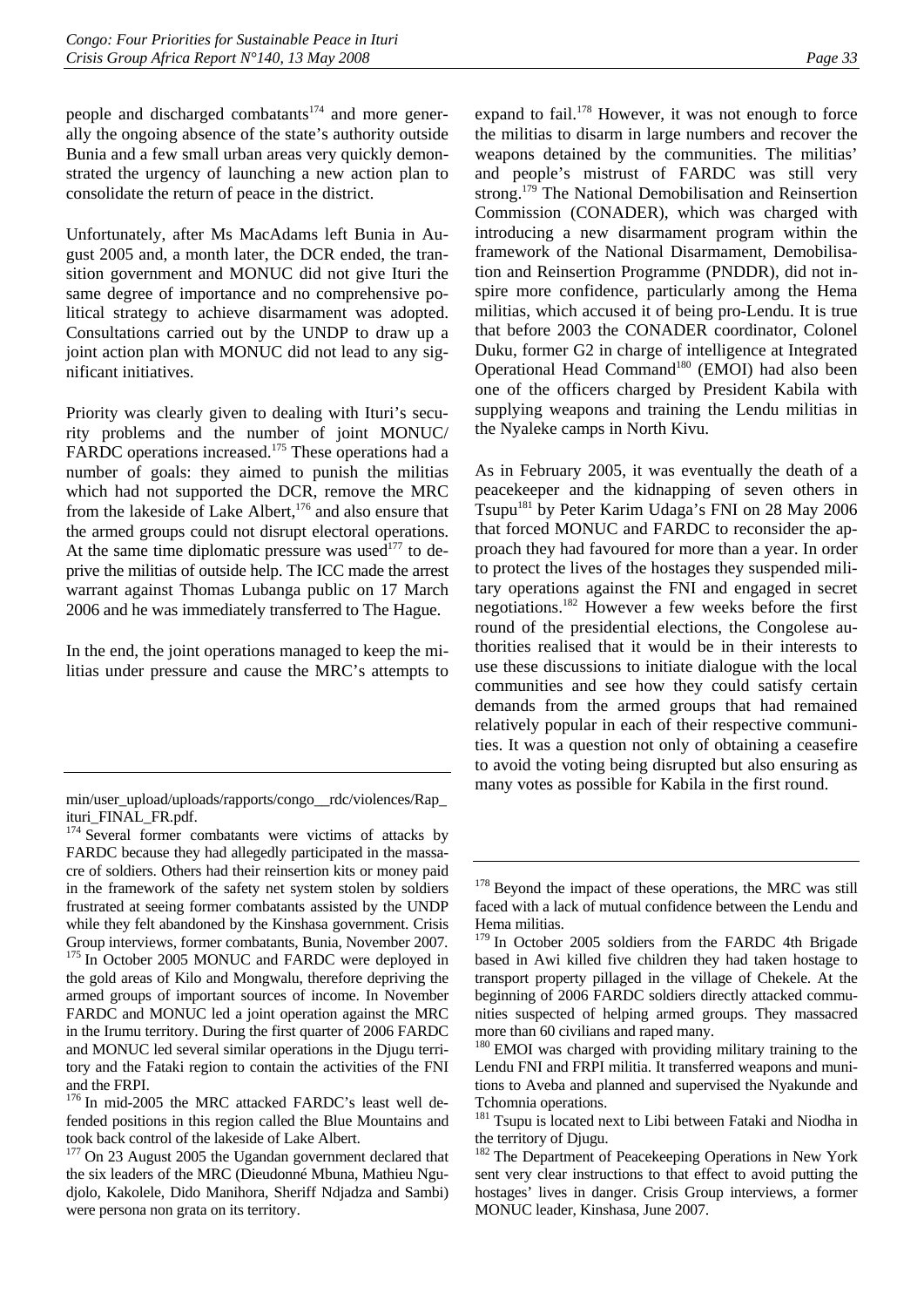Secret negotiations to free the hostages therefore quickly turned into real negotiations. After the FRPI took back their former bastion in Tcheyi on 29 June, which had fallen into the hands of the FARDC and MONUC a month earlier, joint forced disarmament operations<sup>183</sup> were definitively abandoned, opening the way for real peace negotiations with the armed groups.184

#### **3. Disarmament by co-option**

After 35 days of discussion and the mediation of a few Lendu MPs from the region (Pitsi dignitaries), the seven peacekeepers were finally freed safe and sound.185 On 10 July 2006 Peter Karim and the Congolese government signed a memorandum of understanding on how the FNI would be integrated into FARDC.<sup>186</sup> Several promises were made to him and money distributed so that his Walendu Pitsi community supported Kabila and his party, the PPRD, at the elections.

In the same spirit, on 26 July 2006 MONUC organised a meeting between Mathieu Ngudjolo's MRC and Colonel Mukuntu, representing the presidency. In a press release the two parties stated that they agreed in principle to integrate the MRC into FARDC and a general amnesty for the militia members. They also pledged that there would be maximal security conditions during the elections on 30 July. In parallel, from 5 June 2006 CONADER launched its DDR disarmament program. Despite the absence of the FRPI in these negotiations and limited freedom of movement for the candidates, these agreements effectively allowed the elections to take place peacefully.

However, the result in terms of disarming the militias was much more disappointing. Officially, between June and September 2006, 6,728 combatants were indeed disarmed and 2,332 weapons recovered. However, it was quickly apparent that the armed groups had kept their operational capacity relatively intact and that the number of discharged combatants supplied by CONADER had been artificially inflated. Profiting from an imprecise process of identifying the combatants, several "false militia members", attracted by the money promised to discharge combatants, registered when they were not included on any list and could not hand over a single weapon. The ratio of one to three between the number of weapons collected and the number of discharged combatants was in fact very low.

Further, in the months following the operation the lack of follow-up in terms of the reinsertion work proposed by CONADER led to large numbers of officially discharged combatants rejoining their original armed group as soon as they left the transit camp and had received payment of the "safety net".<sup>187</sup>

In reality, before putting down their weapons the leaders of the armed groups were waiting for a solemn commitment from the government in terms of an amnesty, recognition of military ranks and official confirmation of victory for President Kabila who had sent his representatives to negotiate with them. However in August President Kabila's relatively poor performance in the first round called into doubt the outcome of the unanticipated second round. To avoid losing momentum and the security situation on the ground worsening under the effect of the actions of extortion carried out by FARDC and the FRPI<sup>188</sup>, the deputy RSSG, Hailé Menkerios, put pressure on the presidency's special security adviser, Samba Kaputo,<sup>189</sup> for a high level delegation to return to the district and quickly finalise the agreements.

As soon as President Kabila's victory was officially announced by the Independent Electoral Commission on 15 November 2006, discussions advanced at a rapid pace. On 16 November a delegation of Congolese authorities and MONUC met Mathieu Ngudjolo's MRC

<sup>&</sup>lt;sup>183</sup> MONUC was then happy just to provide logistical support and train the FARDC brigades.

<sup>&</sup>lt;sup>184</sup> After Tcheyi was retaken the FRPI launched operations in Aveba and its region, leading to a number of population displacements. On 6 July 2006 shots from AK-47s from an FRPI

area attacked a MONUC helicopter.<br><sup>185</sup> Two on 27 June and the other five on 8 July 2006.

 $186$  The Congolese authorities were very generous with Peter Karim to ensure calm and the support of the Walendu Pitsi community. Several of the people close to him were elected to posts, such as Bura Pulinion to the post of National MP and Ferdinand Ngbadhego to that of Provincial MP. MONUC and the agencies evoked the construction of roads and schools for his community. Crisis Group interviews, former militias, Bunia, June 2007.

<sup>&</sup>lt;sup>187</sup> Crisis Group interview, former combatants, Bunia, November 2007.

<sup>&</sup>lt;sup>188</sup> According to MONUC, between August and November 2006 the Ituri 1st Integrated Brigade committed no fewer than 32 summary executions of civilians, including two agents of the CEI on 29 October in Fataki. On 7 October 2006 the FRPI launched an attack against the FARDC 6th Brigade on Mount Omi. During this operation several militiamen, including three FRPI commanders (Mukiro alias Yuda, Soleil and Moise Oudo) were killed. On 10 October 2006 the men of the 13th Integrated Brigade coming from the Nyalekek retraining and integration centre in the territory of Béni, were deployed on the ground to replace the 811th Battalion which had never been retrained and proved to be very undisciplined. On 18 November confrontations occurred between this brigade and the FRPI in Auva in the Boloma grouping.

<sup>&</sup>lt;sup>189</sup> The Director of Samba Kaputo's Office, Pierre Lumbi, the adviser to the Mwarabu Presidency, Colonel Mukuntu, and Major Tumba were most involved in this issue.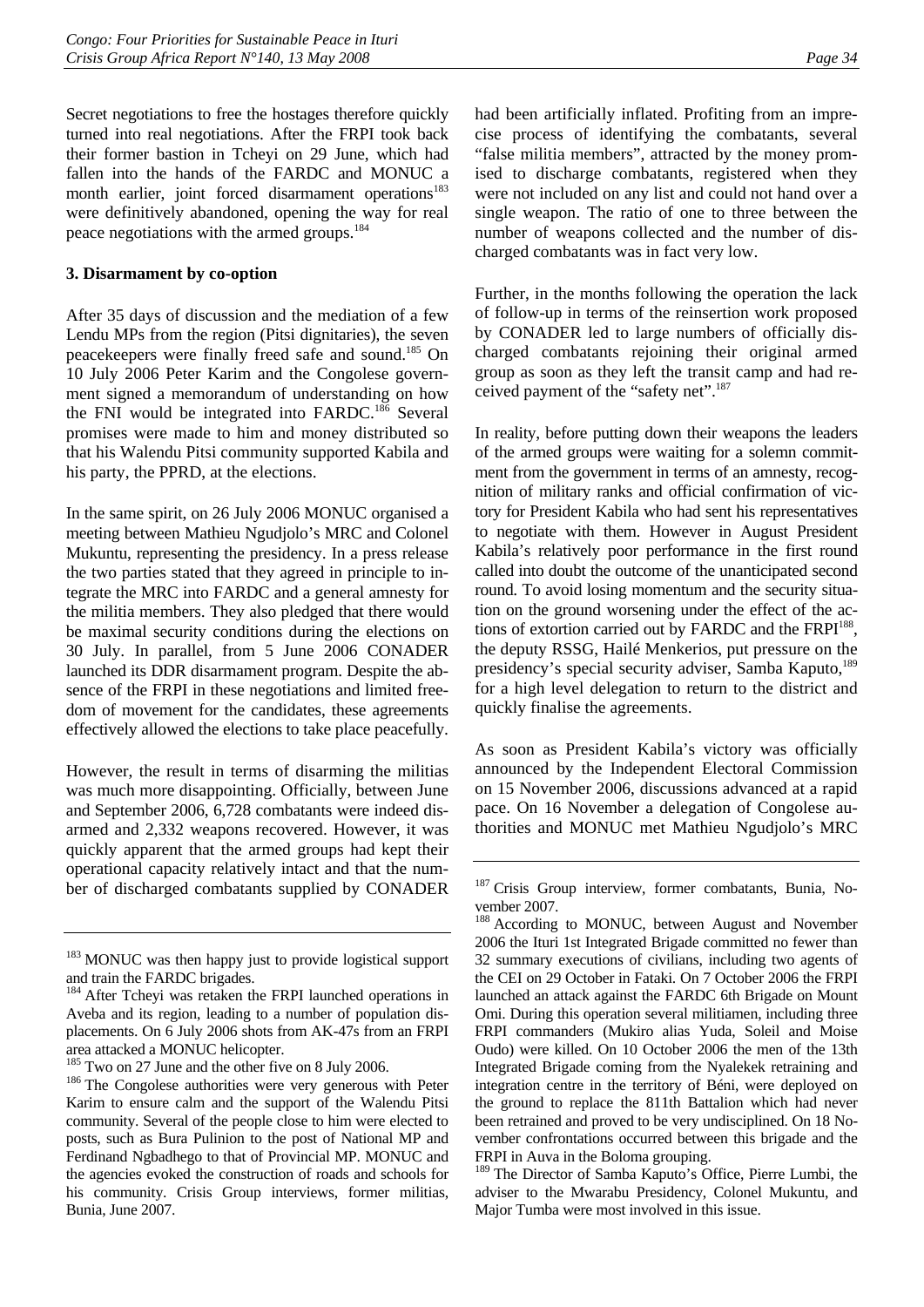in Kambutso.<sup>190</sup> At the end of the meeting the two parties signed an agreement whereby all the MRC troops would be sent for retraining and integration at the latest on 31 December 2006, and granting a general amnesty.191 The government also promised Ngudjolo a post of colonel in FARDC and the rank of lieutenant colonel for four of his officers. On 17 November Ngudjolo went to Bunia to meet the new commander of the FARDC operational area in Ituri, General Vainqueur Mayala. He also spoke on the radio to confirm that the war had ended and announce that the MRC was to be integrated into FARDC.<sup>192</sup>

On 18 November a delegation from the Congolese defence ministry and MONUC went to Doi in the territory of Djugu to negotiate with Peter Karim. Peter Karim promised to send his first armed members to the transit centre in Kpandroma on 27 November. Finally, on 28 November Cobra Matata also signed a peace agreement with the government.<sup>193</sup> The following day a meeting took place in Bunia between the leaders of the FRPI and the deputy defence minister. On 29 November the MRC and the FRPI finally signed an agreement framework with the government providing for the launch of a third phase of disarmament, in conformity with the principles of the PNDDR. On 14 December Peter Karim's FNI also gave its support to the agreement.

Although it was initially thought that this was a major step forward and the last stage in definitively disarming the armed groups in Ituri, this agreement actually proved difficult to implement. Confrontations took place between the FNI and FARDC on 24 December. In March 2007 only about 100 FNI had actually gone to the retraining and integration sites; the FRPI had only sent a dozen or so militia members and about 40 associated children. More than six months were needed before the militia leaders left the bush. The third phase of disarmament was introduced on 4 August 2007 and led to 1,840 militias being disarmed.

<sup>190</sup> This decision was confirmed during the MRC Congress from 25 to 27 November which decided to send 200 MRC members with 185 weapons to Rwampara on 4 December 2006. <sup>191</sup> Article 6 of the agreement signed on 16 November 2006 between Colonel Mukuntu for the DRC Government and Mathieu Ngudjolo provides for an amnesty, particularly via the withdrawal of international arrest warrants against members of the MRC engaged in the process.

<sup>&</sup>lt;sup>192</sup> From 25 to 27 November the MRC organised a congress in the village of Kambutso during which it decided to split into a political and armed wing. The movement's presidency was entrusted to Justin Ngabu and the secretariat to Mbuna Dieudonné. Crisis Group interviews, former MRC combatants, Bunia, June 2007.

<sup>&</sup>lt;sup>193</sup> The agreement retained the date of 11 December for the arrival of 300 FRPI members at the transit centre in Aveba. Cobra Matata had already been appointed to the rank of colonel in FARDC in January 2005.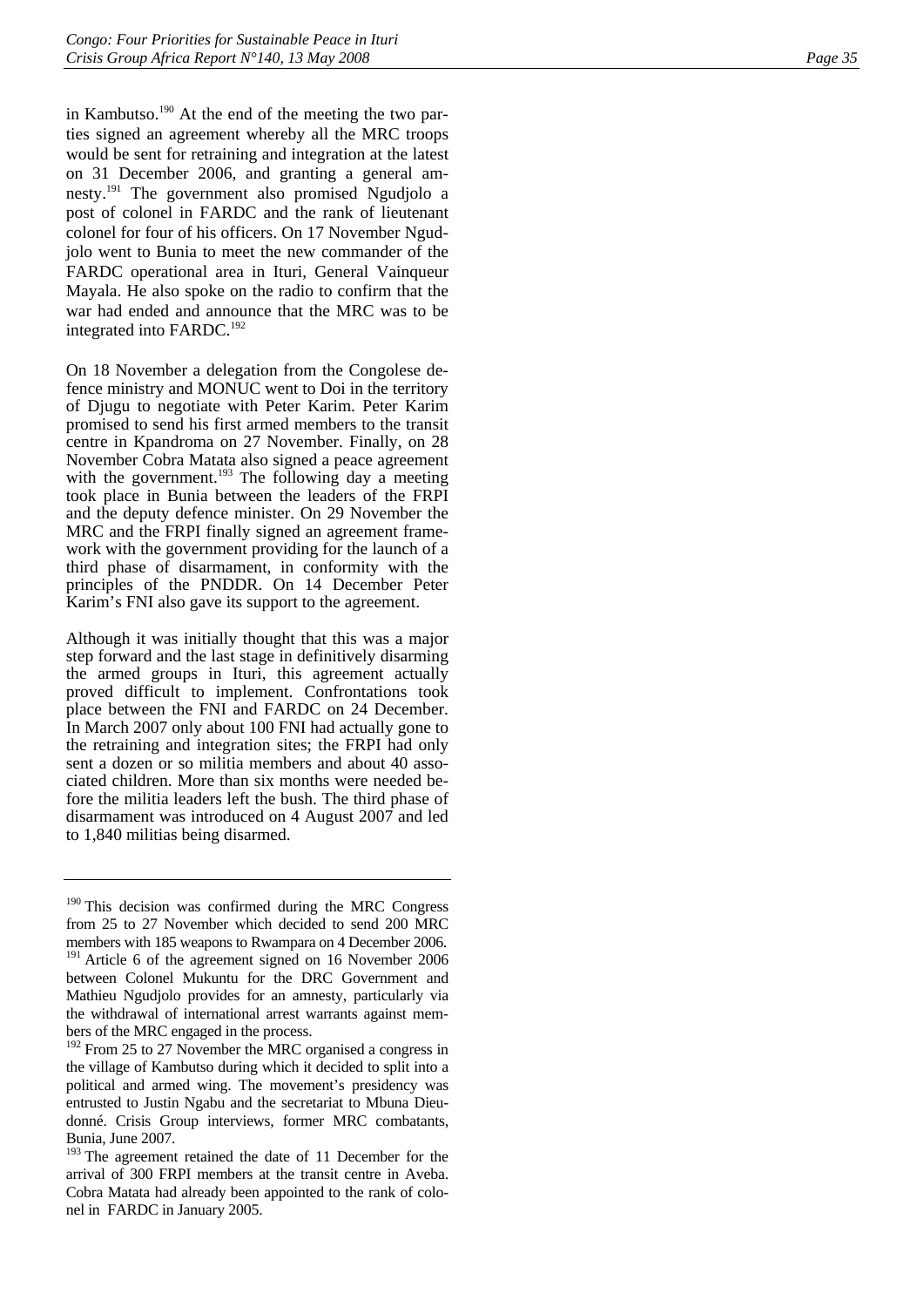# **APPENDIX E**

# **LIST OF ACRONYMS**

| AAG            | Anglo Ashanti Goldfield                                                                                            |
|----------------|--------------------------------------------------------------------------------------------------------------------|
| <b>APC</b>     | Congolese Popular Army (Armée Populaire Congolaise)                                                                |
| <b>CCGA</b>    | Committee for the cooperation of the Armed Groups of Ituri (Comité de concertation des<br>groupes armés de l'Ituri |
| <b>CIAT</b>    | International Committee to Support Transition (Comité international d'appui à la transition)                       |
| <b>CNDP</b>    | National Congress for the Defence of the People (Congrès national pour la défense du peuple)                       |
| <b>CONADER</b> | The National Demobilisation and Reinsertion Commission (Commission nationale de démobili-                          |
|                | sation et de réinsertion)                                                                                          |
| <b>DDR</b>     | Disarmament, demobilisation and reintegration program                                                              |
| <b>DGI</b>     | Local Tax Department (Direction générale des impôts)                                                               |
| <b>DGM</b>     | Congolese Department of Migration (Direction générale des migrations congolaise)                                   |
| <b>DGRAD</b>   | National Revenue Department (Direction générale des recettes administratives domaniales)                           |
| <b>DCR</b>     | Disarmament and Community Reinsertion programme                                                                    |
| <b>DRC</b>     | Democratic Republic of Congo                                                                                       |
| EAC            | <b>East African Community</b>                                                                                      |
| EU             | European Union                                                                                                     |
| <b>EUSEC</b>   | EU security sector reform mission in the Democratic Republic of the Congo                                          |
| <b>FAPC</b>    | People's Armed Forces of Congo (Forces Armées Populaires du Congo)                                                 |
| <b>FARDC</b>   | Armed Forces of the Democratic Republic of the Congo (Forces Armées de la République Démoc-                        |
|                | ratique du Congo)                                                                                                  |
| <b>FNI</b>     | Front for National Integration (Front Nationaliste et Intégrationniste), an Ituri armed group                      |
| <b>FPDC</b>    | Popular Force for Democracy in Congo (Force Populaire pour la Démocratie du Congo),                                |
| <b>FRPI</b>    | Patriotic Force of Resistance in Ituri (Force des Résistance Patriotique d'Ituri)                                  |
| ICC            | <b>International Criminal Court</b>                                                                                |
| <b>IEMF</b>    | <b>Interim Emergency Multinational Force</b>                                                                       |
| <b>LRA</b>     | Lord's Resistance Army (L'Armée de résistance du Seigneur), a rebel movement against the<br>government of Uganda   |
| <b>MLC</b>     | Movement for Liberation of the Congo (Mouvement Pour la Libération du Congo),                                      |
| <b>MONUC</b>   | United Nations Mission in the Democratic Republic of Congo                                                         |
| <b>MRC</b>     | Congolese Revolutionnary Movement (Mouvement révolutionnaire congolais)                                            |
| <b>MSR</b>     | Social Movement for Renewal (Mouvement social pour le Renouveau (parti congolais))                                 |
| OCC            | Congolese Office of Control (public institution with technical and commercial functions and a                      |
|                | legal status under the Ministry of Commerce) Office Congolais de Contrôle (établissement pu-                       |
|                | blic à caractère technique et commercial doté de la personnalité juridique et placé sous la tutelle                |
|                | du Ministère du commerce)                                                                                          |
| <b>OCHA</b>    | United Nations Office for Coordination of Humanitarian Affairs                                                     |
| <b>OFIDA</b>   | Congolese Tax and Customs Office (Office congolais des douanes)                                                    |
| <b>OIHC</b>    | <b>Integrated Operational Command</b>                                                                              |
| <b>OKIMO</b>   | The Kilomoto Gold Mines Office (Office des mines d'or de Kilomoto)                                                 |
| <b>PNDDR</b>   | National Program for Disarmament, Demobilisation and Reintegration (Programme national de                          |
|                | désarmement, démobilisation et réinsertion)                                                                        |
| <b>PPRD</b>    | People's Party for Reconstruction and Democracy (Parti du peuple pour la reconstruction et la                      |
|                | démocratie)                                                                                                        |
| <b>PUSIC</b>   | Party for Unity and Safeguarding of the Integrity of Congo, an Ituri armed group (Parti pour                       |
|                | l'unité et la sauvegarde de l'intégrité du Congo)                                                                  |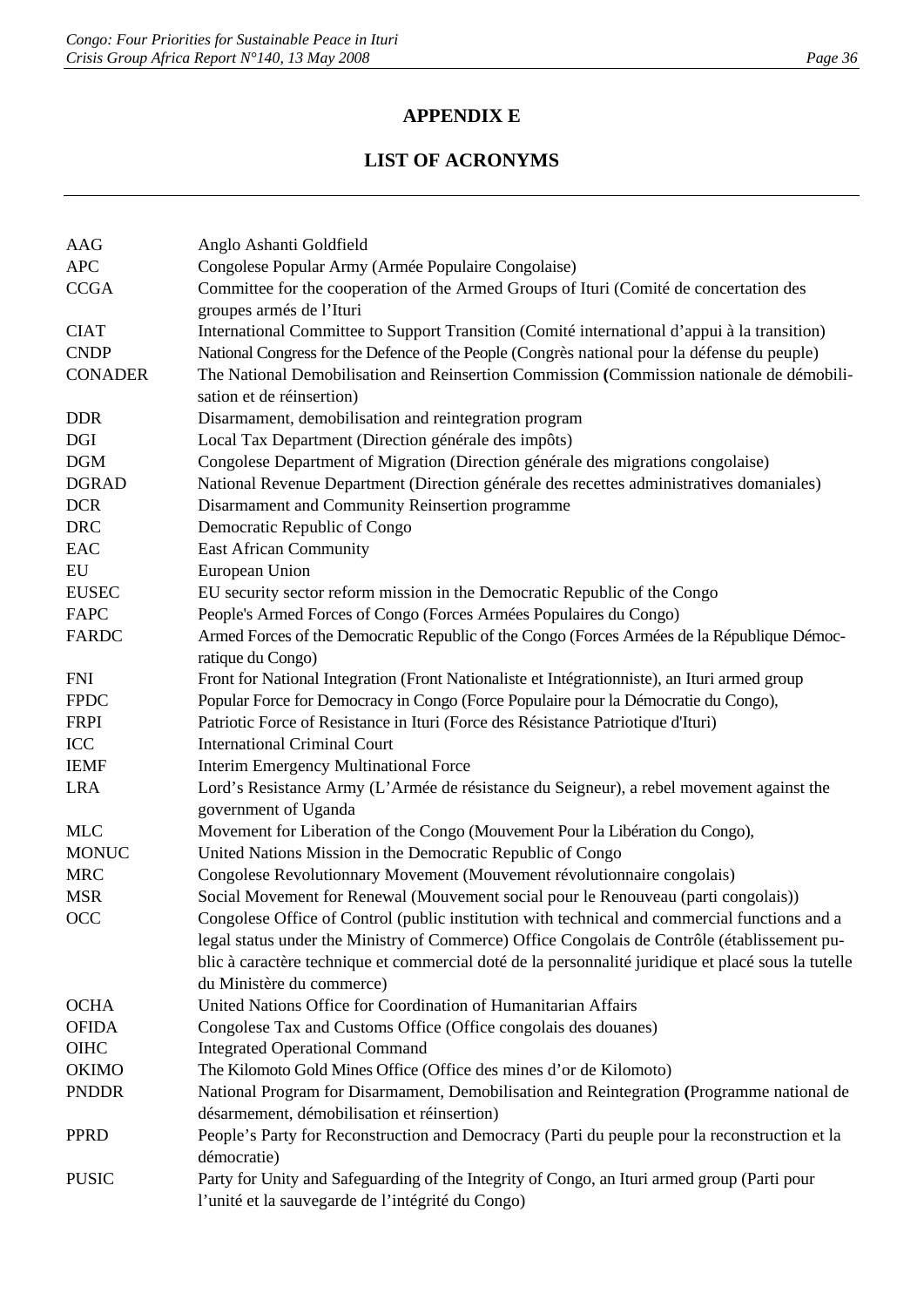| <b>RCD-ML</b> | Congolese Rally for Democracy-Liberation Movement (Rassemblement Congolais pour la Démoc<br>ratie-Mouvement de Libération)                                                  |
|---------------|-----------------------------------------------------------------------------------------------------------------------------------------------------------------------------|
| <b>RCN</b>    | Réseau de citoyens, justice et démocratie, a Belgian NGO working to promote the law and an<br>independent justice system                                                    |
| <b>RHA</b>    | The HAKI NA AMANI network (Réseau HAKI NA AMANI (Justice et Paix)), composed of<br>secular and religious NGOs working on peace issues, conflict management and human rights |
| <b>SRSG</b>   | Special Representative of the United Nations Secretary-General                                                                                                              |
| <b>UN</b>     | <b>United Nations</b>                                                                                                                                                       |
| <b>UNDP</b>   | United Nations Development Programme                                                                                                                                        |
| <b>UNHCR</b>  | United Nations High Commissioner for Refugees                                                                                                                               |
| <b>UNICEF</b> | The United Nations Children's Fund                                                                                                                                          |
| <b>UPC</b>    | Union of Congolese Patriots (Union des Patriots Congolais)                                                                                                                  |
| <b>UPDF</b>   | Ugandan People's Defence Forces, the Ugandan army                                                                                                                           |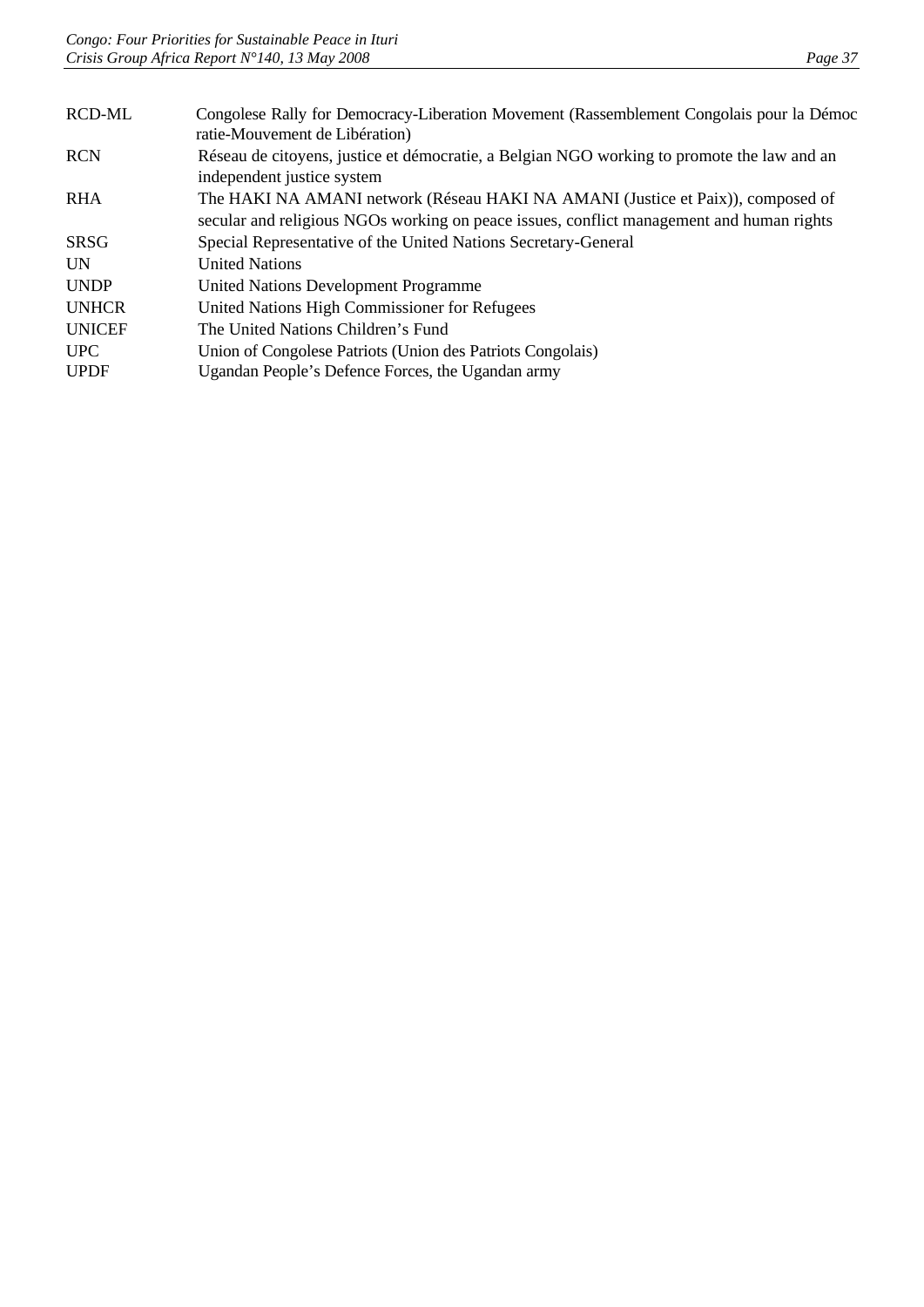## **APPENDIX F**

## **ABOUT THE INTERNATIONAL CRISIS GROUP**

The International Crisis Group (Crisis Group) is an independent, non-profit, non-governmental organisation, with some 135 staff members on five continents, working through field-based analysis and high-level advocacy to prevent and resolve deadly conflict.

Crisis Group's approach is grounded in field research. Teams of political analysts are located within or close by countries at risk of outbreak, escalation or recurrence of violent conflict. Based on information and assessments from the field, it produces analytical reports containing practical recommendations targeted at key international decisiontakers. Crisis Group also publishes *CrisisWatch*, a twelvepage monthly bulletin, providing a succinct regular update on the state of play in all the most significant situations of conflict or potential conflict around the world.

Crisis Group's reports and briefing papers are distributed widely by email and printed copy to officials in foreign ministries and international organisations and made available simultaneously on the website, www.crisisgroup.org. Crisis Group works closely with governments and those who influence them, including the media, to highlight its crisis analyses and to generate support for its policy prescriptions.

The Crisis Group Board – which includes prominent figures from the fields of politics, diplomacy, business and the media – is directly involved in helping to bring the reports and recommendations to the attention of senior policymakers around the world. Crisis Group is co-chaired by the former European Commissioner for External Relations Christopher Patten and former U.S. Ambassador Thomas Pickering. Its President and Chief Executive since January 2000 has been former Australian Foreign Minister Gareth Evans.

Crisis Group's international headquarters are in Brussels, with advocacy offices in Washington DC (where it is based as a legal entity), New York, London and Moscow. The organisation currently operates eleven regional offices (in Bishkek, Bogotá, Cairo, Dakar, Islamabad, Istanbul, Jakarta, Nairobi, Pristina, Seoul and Tbilisi) and has local field representation in sixteen additional locations (Abuja, Baku, Bangkok, Beirut, Belgrade, Colombo, Damascus, Dili, Dushanbe, Jerusalem, Kabul, Kathmandu, Kinshasa, Port-au-Prince, Pretoria and Tehran). Crisis Group currently covers some 60 areas of actual or potential conflict across four continents. In Africa, this includes

Burundi, Central African Republic, Chad, Côte d'Ivoire, Democratic Republic of the Congo, Eritrea, Ethiopia, Guinea, Kenya, Liberia, Rwanda, Sierra Leone, Somalia, Sudan, Uganda and Zimbabwe; in Asia, Afghanistan, Bangladesh, Indonesia, Kashmir, Kazakhstan, Kyrgyzstan, Myanmar/Burma, Nepal, North Korea, Pakistan, Phillipines, Sri Lanka, Tajikistan, Thailand, Timor-Leste, Turkmenistan and Uzbekistan; in Europe, Armenia, Azerbaijan, Bosnia and Herzegovina, Cyprus, Georgia, Kosovo, Serbia and Turkey; in the Middle East, the whole region from North Africa to Iran; and in Latin America, Colombia, the rest of the Andean region and Haiti.

Crisis Group raises funds from governments, charitable foundations, companies and individual donors. The following governmental departments and agencies currently provide funding: Australian Agency for International Development, Australian Department of Foreign Affairs and Trade, Austrian Development Agency, Belgian Ministry of Foreign Affairs, Canadian International Development Agency, Canadian International Development and Research Centre, Foreign Affairs and International Trade Canada, Czech Ministry of Foreign Affairs, Royal Danish Ministry of Foreign Affairs, Dutch Ministry of Foreign Affairs, Finnish Ministry of Foreign Affairs, French Ministry of Foreign Affairs, German Federal Foreign Office, Irish Aid, Principality of Liechtenstein, Luxembourg Ministry of Foreign Affairs, New Zealand Agency for International Development, Royal Norwegian Ministry of Foreign Affairs, Qatar, Swedish Ministry for Foreign Affairs, Swiss Federal Department of Foreign Affairs, Turkish Ministry of Foreign Affairs, United Kingdom Department for International Development, United Kingdom Economic and Social Research Council, U.S. Agency for International Development.

Foundation and private sector donors include Carnegie Corporation of New York, Fundación DARA Internacional, Iara Lee and George Gund III Foundation, William & Flora Hewlett Foundation, Hunt Alternatives Fund, Kimsey Foundation, Korea Foundation, John D. & Catherine T. MacArthur Foundation, Charles Stewart Mott Foundation, Open Society Institute, Pierre and Pamela Omidyar Fund, Victor Pinchuk Foundation, Ploughshares Fund, Provictimis Foundation, Radcliffe Foundation, Sigrid Rausing Trust and VIVA Trust.

#### **May 2008**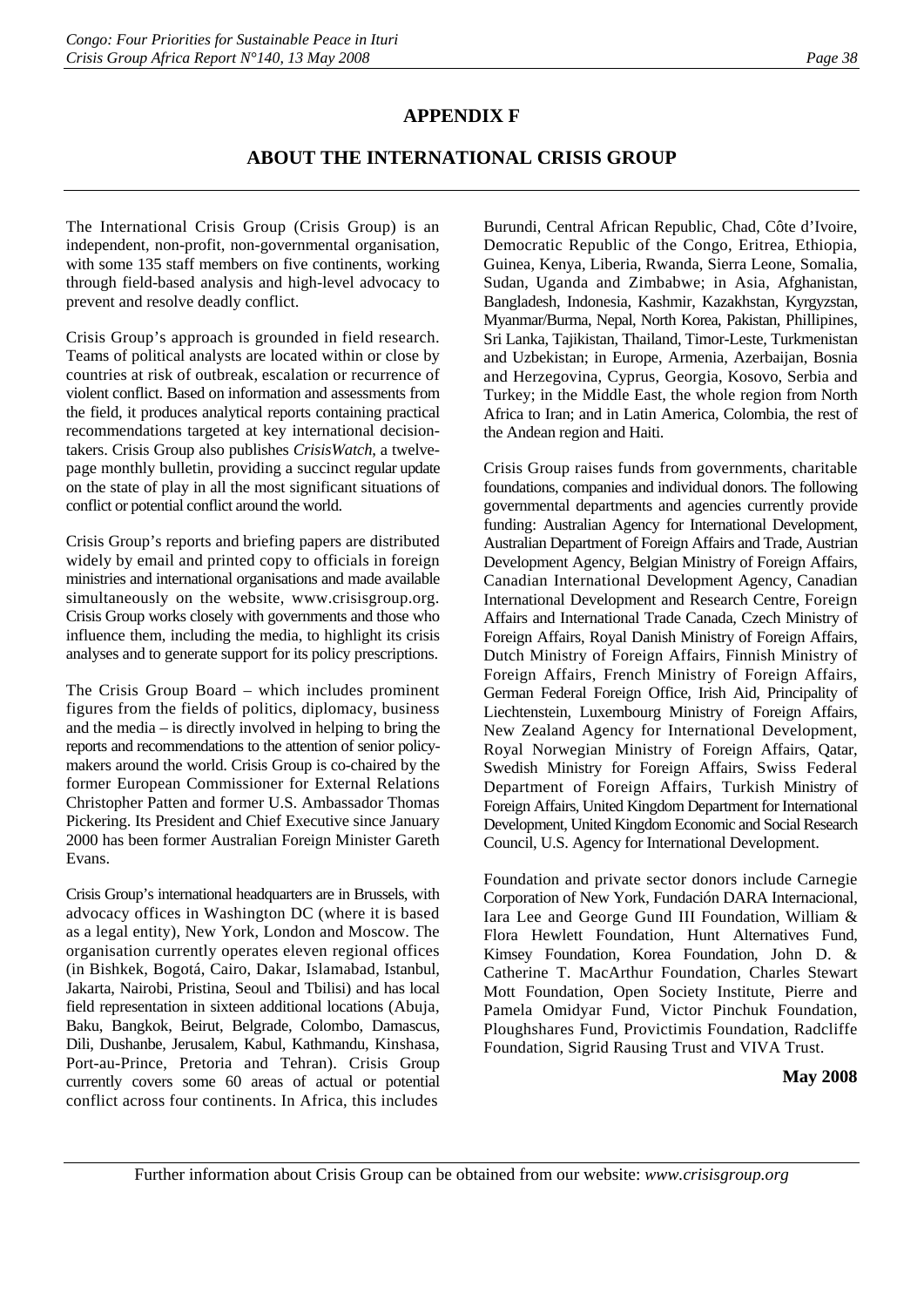## **APPENDIX G**

## **INTERNATIONAL CRISIS GROUP REPORTS AND BRIEFINGS ON AFRICA SINCE 2005**

#### **SOUTHERN AFRICA**

*Post-Election Zimbabwe: What Next?*, Africa Report N°93, 7 June 2005

*Swaziland: The Clock is Ticking*, Africa Briefing Nº29, 14 July 2005.

*Zimbabwe's Operation Murambatsvina: The Tipping Point?*, Africa Report N°97, 17 August 2005

*Zimbabwe's Continuing Self-Destruction*, Africa Briefing N°38, 6 June 2006

*Zimbabwe: An Opposition Strategy*, Africa Report N°117, 24 August 2006

*Zimbabwe: An End to the Stalemate?*, Africa Report N°122, 5 March 2007

*Zimbabwe: A Regional Solution?*, Africa Report N°132, 18 September 2007

*Zimbabwe: Prospects from a Flawed Election, Africa Report,* N°138, 20 March 2008

#### **CENTRAL AFRICA**

*Peace in Northern Uganda: Decisive Weeks Ahead*, Africa Briefing N°22, 21 February 2005

*The Congo's Transition is Failing: Crisis in the Kivus*, Africa Report N°91, 30 March 2005

*Shock Therapy for Northern Uganda's Peace Process*, Africa Briefing N°23, 11 April 2005

*The Congo: Solving the FDLR Problem Once and for All*, Africa Briefing N°25, 12 May 2005

*Building a Comprehensive Peace Strategy for Northern Uganda*, Africa Briefing Nº27, 23 June 2005

*Elections in Burundi: A Radical Shake-up of the Political Landscape*, Africa Briefing N°31, 25 August 2005 (only available in French)

*A Congo Action Plan*, Africa Briefing N°34, 19 October 2005

*Katanga: The Congo's Forgotten Crisis*, Africa Report N°103, 9 January 2006 (also available in French)

*A Strategy for Ending Northern Uganda's Crisis*, Africa Briefing N°35, 11 January 2006

*Security Sector Reform in the Congo*, Africa Report N°104, 13 February 2006

*Congo's Elections: Making or Breaking the Peace*, Africa Report N°108, 27 April 2006

*Beyond Victimhood: Women's Peacebuilding in Sudan***,** *Congo and Uganda*, Africa Report N°112, 28 June 2006

*Escaping the Conflict Trap: Promoting Good Governance in the Congo*, Africa Report N°114, 20 July 2006 (also available in French)

*Peace in Northern Uganda?*, Africa Briefing N°41, 13 September 2006

*Securing Congo's Elections: Lessons from the Kinshasa Showdown*, Africa Briefing N°42, 2 October 2006 (also available in French)

*Burundi: Democracy and Peace at Risk***,** Africa Report N°120, 30 November 2006 (also available in French)

*Congo: Staying Engaged after the Election, Africa Briefing N°44,* 9 January 2007 (also available in French)

*Northern Uganda: Seizing the Opportunity for Peace*, Africa Report N°124, 26 April 2007

*Congo: Consolidating the Peace*, Africa Report N°128, 5 July 2007 (also available in French)

*Burundi: Finalising Peace with the FNL*, Africa Report N°131, 28 August 2007 (also available in French)

*Northern Uganda Peace Process: The Need to Maintain Momentum*, Africa Briefing N°46, 14 September 2007

*Congo: Bringing Peace to North Kivu*, Africa Report N°133, 31 October 2007 (also available in French)

*Central African Republic: Anatomy of a Phantom State*, Africa Report N°136, 13 December 2007 (also available in French)

#### **WEST AFRICA**

*Côte d'Ivoire: The Worst May Be Yet to Come*, Africa Report N°90, 24 March 2005 (only available in French)

*Islamist Terrorism in the Sahel: Fact or Fiction?*, Africa Report N°92, 31 March 2005

*Stopping Guinea's Slide*, Africa Report N°94, 14 June 2005 (also available in French)

*Liberia's Elections: Necessary But Not Sufficient*, Africa Report, 7 September 2005

*Côte d'Ivoire: Halfway Measures Will Not Suffice*, Africa Briefing N°33, 12 October 2005 (only available in French)

*Liberia: Staying Focused*, Africa Briefing N°36, 13 January 2006

*Liberia: Resurrecting the Justice System*, Africa Report N°107, 6 April 2006

*Guinea in Transition*, Africa Briefing N°37, 11 April 2006 (also available in French)

*Côte d'Ivoire: Peace as an Option*, Africa Report N°109, 17 May 2006 (only available in French)

*Nigeria: Want in the Midst of Plenty*, Africa Report N°113, 19 July 2006

*The Swamps of Insurgency: Nigeria's Delta Unrest*, Africa Report N°115, 3 August 2006

*Côte d'Ivoire: Stepping up the pressure*, Africa Briefing N°40, 7 September 2006 (only available in French)

*Fuelling the Niger Delta Crisis*, Africa Report N°118, 28 September 2006

*Nigeria's Faltering Federal Experiment*, Africa Report N°119, 25 October 2006

*Guinea: Change or Chaos*, Africa Report N°121, 14 February 2007 (also available in French)

*Nigeria's Elections: Avoiding a Political Crisis*, Africa Report N°123, 28 March 2007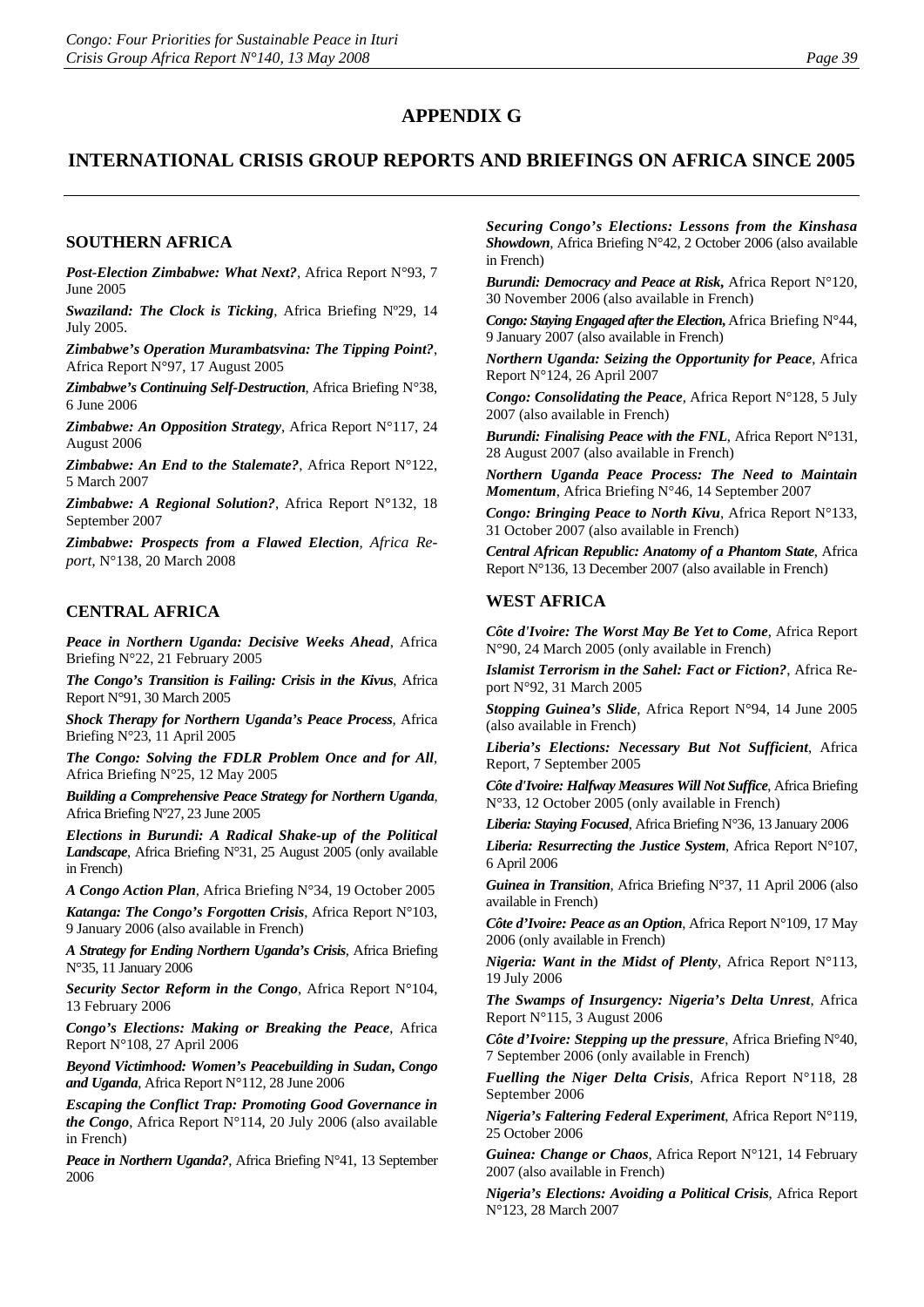*Nigeria: Failed Elections, Failing State?*, Africa Report N°126, 30 May 2007

*Côte d'Ivoire: Can the Ouagadougou Agreement Bring Peace?*, Africa Report N°127, 27 June 2007 (also available in French)

*Sierra Leone: The Election Opportunity*, Africa Report N°129, 12 July 2007

*Guinea: Change on Hold*, Africa Briefing N°49, 8 November 2007 (also available in French)

*Nigeria: Ending Unrest in the Niger Delta*, Africa Report N°135, 5 December 2007

*Côte d'Ivoire: Ensuring Credible Elections,* Africa Report, N°139, 22 April 2008

#### **HORN OF AFRICA**

*Darfur: The Failure to Protect*, Africa Report N°89, 8 March 2005 (also available in Arabic)

*A New Sudan Action Plan*, Africa Briefing N°24, 26 April 2005

*Do Americans Care About Darfur?*, Africa Briefing N°26, 1 June 2005

*The AU's Mission in Darfur: Bridging the Gaps*, Africa Briefing Nº28, 6 July 2005

*Counter-Terrorism in Somalia: Losing Hearts and Minds?*, Africa Report Nº95, 11 July 2005

*The Khartoum-SPLM Agreement: Sudan's Uncertain Peace*, Africa Report N°96, 25 July 2005

*Garang's Death: Implications for Peace in Sudan*, Africa Briefing N°30, 9 August 2005 (also available in Arabic)

*Unifying Darfur's Rebels: A Prerequisite for Peace*, Africa Briefing N°32, 6 October 2005 (also available in Arabic)

*The EU/AU Partnership in Darfur: Not Yet a Winning Combination*, Africa Report N°99, 25 October 2005

*Somalia's Islamists*, Africa Report N°100, 12 December 2005

*Ethiopia and Eritrea: Preventing War*, Africa Report N°101, 22 December 2005

*Sudan: Saving Peace in the East*, Africa Report N°102, 5 January 2006

*To Save Darfur*, Africa Report N°105, 17 March 2006

*Sudan's Comprehensive Peace Agreement: The Long Road Ahead*, Africa Report N°106, 31 March 2006

*Somaliland: Time for African Union Leadership*, Africa Report Nº110, 23 May 2006 (also available in French)

*Chad: Back toward War?*, Africa Report N°111, 1 June 2006 (only available in French)

*Darfur's Fragile Peace Agreement*, Africa Briefing N°39, 20 June 2006 (also available in Arabic)

*Beyond Victimhood: Women's Peacebuilding in Sudan***,** *Congo and Uganda*, Africa Report N°112, 28 June 2006

*Can the Somali Crisis Be Contained?* Africa Report N°116, 10 August 2006

*Getting the UN into Darfur*, Africa Briefing N°43, 12 October 2006

*Somalia: The Tough Part Is Ahead*, Africa Briefing N°45, 26 January 2007

*Darfur: Revitalising the Peace Process*, Africa Report N°125, 30 April 2007

*A Strategy for Comprehensive Peace in Sudan*, Africa Report N°130, 26 July 2007 (also available in Arabic)

*Sudan: Breaking the Abyei Deadlock*, Africa Briefing N°47, 12 October 2007 (also available in Arabic)

*Ethiopia and Eritrea: Stopping the Slide to War*, Africa Briefing N°48, 5 November 2007

*Darfur's New Security Reality*, Africa Report N°134, 26 November 2007 (also available in Arabic)

*Kenya in Crisis*, Africa Report N°137, 21 February 2008

**Sudan's Comprehensive Peace Agreement: Beyond the Crisis,**  Africa Briefing N°50, 13 March 2008

#### **OTHER REPORTS AND BRIEFINGS**

For Crisis Group reports and briefing papers on:

- **Africa**
- Asia
- Europe
- Latin America and Caribbean
- Middle East and North Africa
- Thematic Issues
- *CrisisWatch*

please visit our website www.crisisgroup.org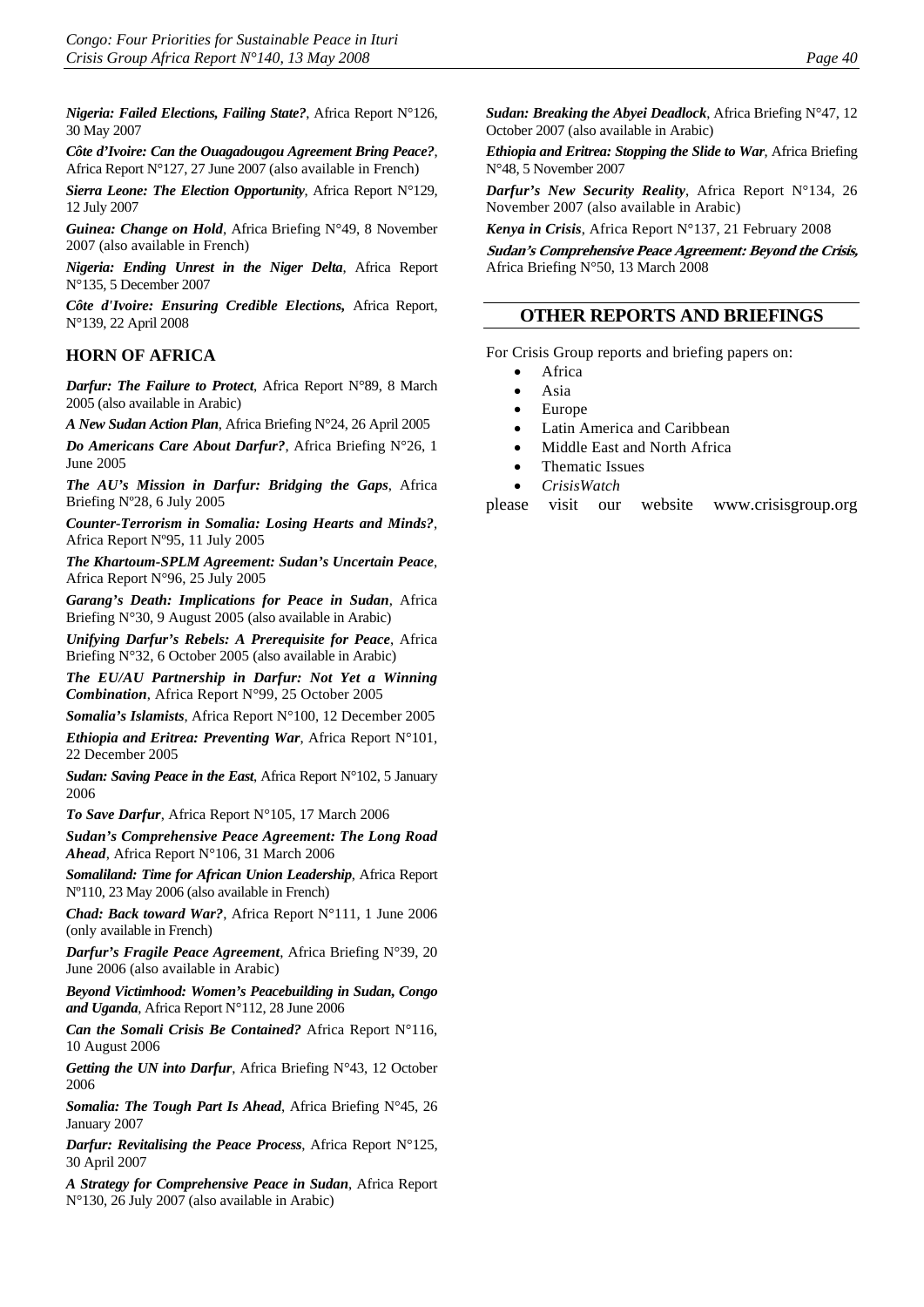## **APPENDIX H**

## **INTERNATIONAL CRISIS GROUP BOARD OF TRUSTEES**

#### *Co-Chairs*

#### **Christopher Patten**

*Former European Commissioner for External Relations, Governor of Hong Kong and UK Cabinet Minister; Chancellor of Oxford University*

**Thomas Pickering**  *Former U.S. Ambassador to the UN, Russia, India, Israel, Jordan, El Salvador and Nigeria*

*President & CEO*

**Gareth Evans** *Former Foreign Minister of Australia*

*Executive Committee*

**Morton Abramowitz** *Former U.S. Assistant Secretary of State and Ambassador to Turkey*

**Cheryl Carolus** *Former South African High Commissioner to the UK and Secretary General of the ANC*

**Maria Livanos Cattaui\*** *Former Secretary-General, International Chamber of Commerce*

**Yoichi Funabashi** *Editor-in-Chief & Columnist, The Asahi Shimbun, Japan* 

**Frank Giustra** *Chairman, Endeavour Financial, Canada*

**Stephen Solarz** *Former U.S. Congressman*

**George Soros** *Chairman, Open Society Institute*

**Pär Stenbäck** *Former Foreign Minister of Finland \*Vice-Chair*

**Adnan Abu-Odeh** *Former Political Adviser to King Abdullah II and to King Hussein and Jordan Permanent Representative to the UN*

**Kenneth Adelman** *Former U.S. Ambassador and Director of the Arms Control and Disarmament Agency*

**Ersin Arioglu** *Member of Parliament, Turkey; Chairman Emeritus, Yapi Merkezi Group*

**Shlomo Ben-Ami** *Former Foreign Minister of Israel*

**Lakhdar Brahimi** *Former Special Adviser to the UN Secretary-General and Algerian Foreign Minister*

**Zbigniew Brzezinski** *Former U.S. National Security Advisor to the President* 

*Kim Campbell*

*Former Prime Minister of Canada* **Naresh Chandra** *Former Indian Cabinet Secretary and Ambassador of India to the U.S.* **Joaquim Alberto Chissano** *Former President of Mozambique* **Victor Chu** *Chairman, First Eastern Investment Group, Hong Kong* **Wesley Clark** *Former NATO Supreme Allied Commander, Europe* **Pat Cox** *Former President of European Parliament* **Uffe Ellemann-Jensen** *Former Foreign Minister of Denmark* **Mark Eyskens** *Former Prime Minister of Belgium* **Joschka Fischer** *Former Foreign Minister of Germany* **Leslie H. Gelb** *President Emeritus of Council on Foreign Relations, U.S.*  **Carla Hills** *Former Secretary of Housing and U.S. Trade Representative* **Lena Hjelm-Wallén** *Former Deputy Prime Minister and Foreign Affairs Minister, Sweden* **Swanee Hunt** *Chair, The Initiative for Inclusive Security; President, Hunt Alternatives Fund; former Ambassador U.S. to Austria*  **Anwar Ibrahim** *Former Deputy Prime Minister of Malaysia* **Asma Jahangir** *UN Special Rapporteur on the Freedom of Religion or Belief; Chairperson, Human Rights Commission of Pakistan* **Nancy Kassebaum Baker** *Former U.S. Senator*  **James V. Kimsey** *Founder and Chairman Emeritus of America Online, Inc. (AOL)* **Wim Kok** *Former Prime Minister of Netherlands* **Ricardo Lagos** *Former President of Chile; President, Club of Madrid* **Joanne Leedom-Ackerman** *Novelist and journalist, U.S.* **Ayo Obe** *Chair of Steering Committee of World Movement for Democracy, Nigeria* **Christine Ockrent** *Journalist and author, France*  **Victor Pinchuk** *Founder of Interpipe Scientific and Industrial Production Group*